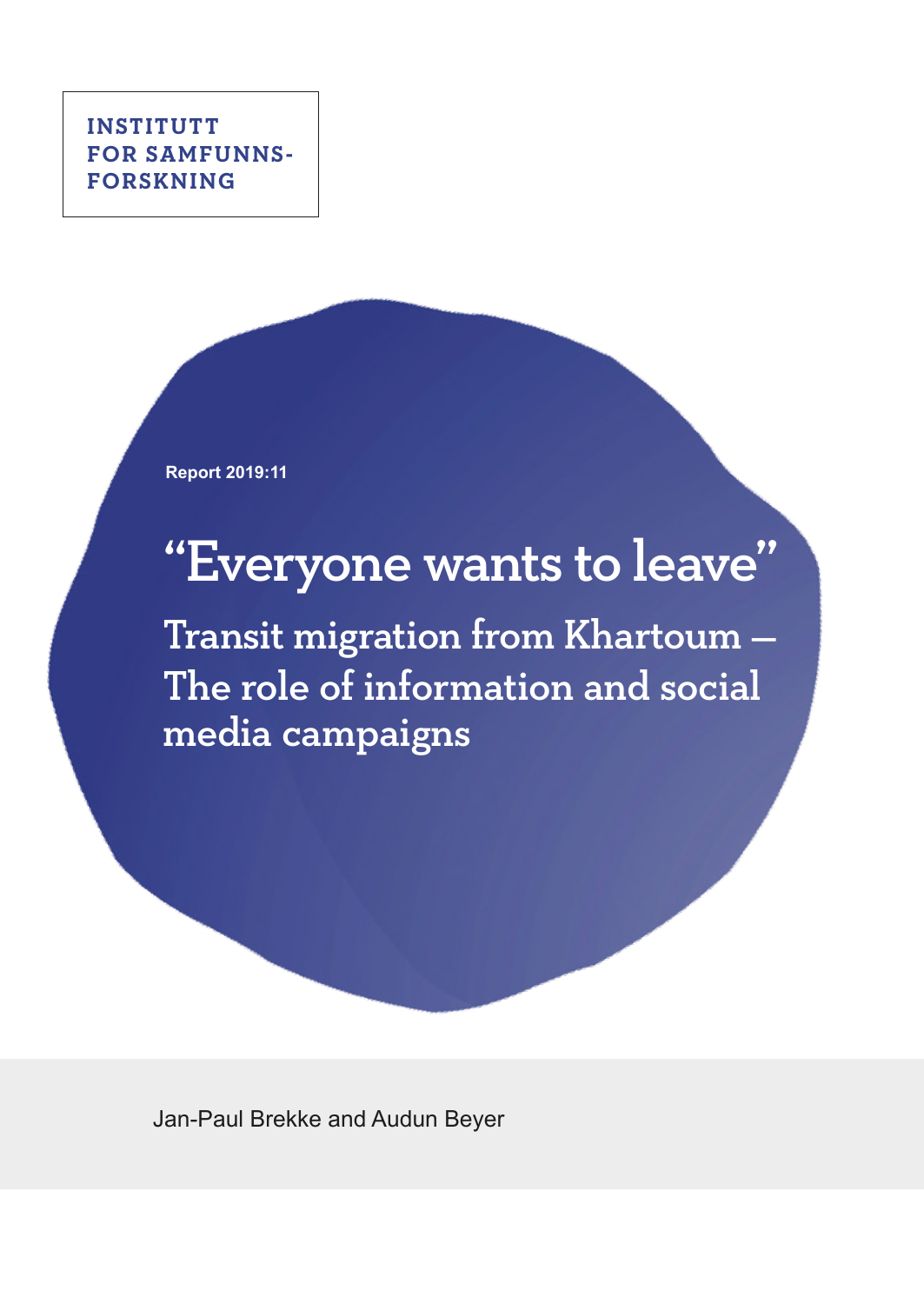© Institute for Social Research 2019 Report 2019:11

#### **Institute for Social Research**

Munthes gate 31 P.O. Box 3233 Elisenberg 0208 Oslo Norway

| 978-82-7763-634-4 |
|-------------------|
| 978-82-7763-635-1 |
| 0333-3671         |
| 1891-4314         |
|                   |

[www.samfunnsforskning.no](http://www.samfunnsforskning.no)

This study was commissioned by the Norwegian Ministry of Justice and Public Security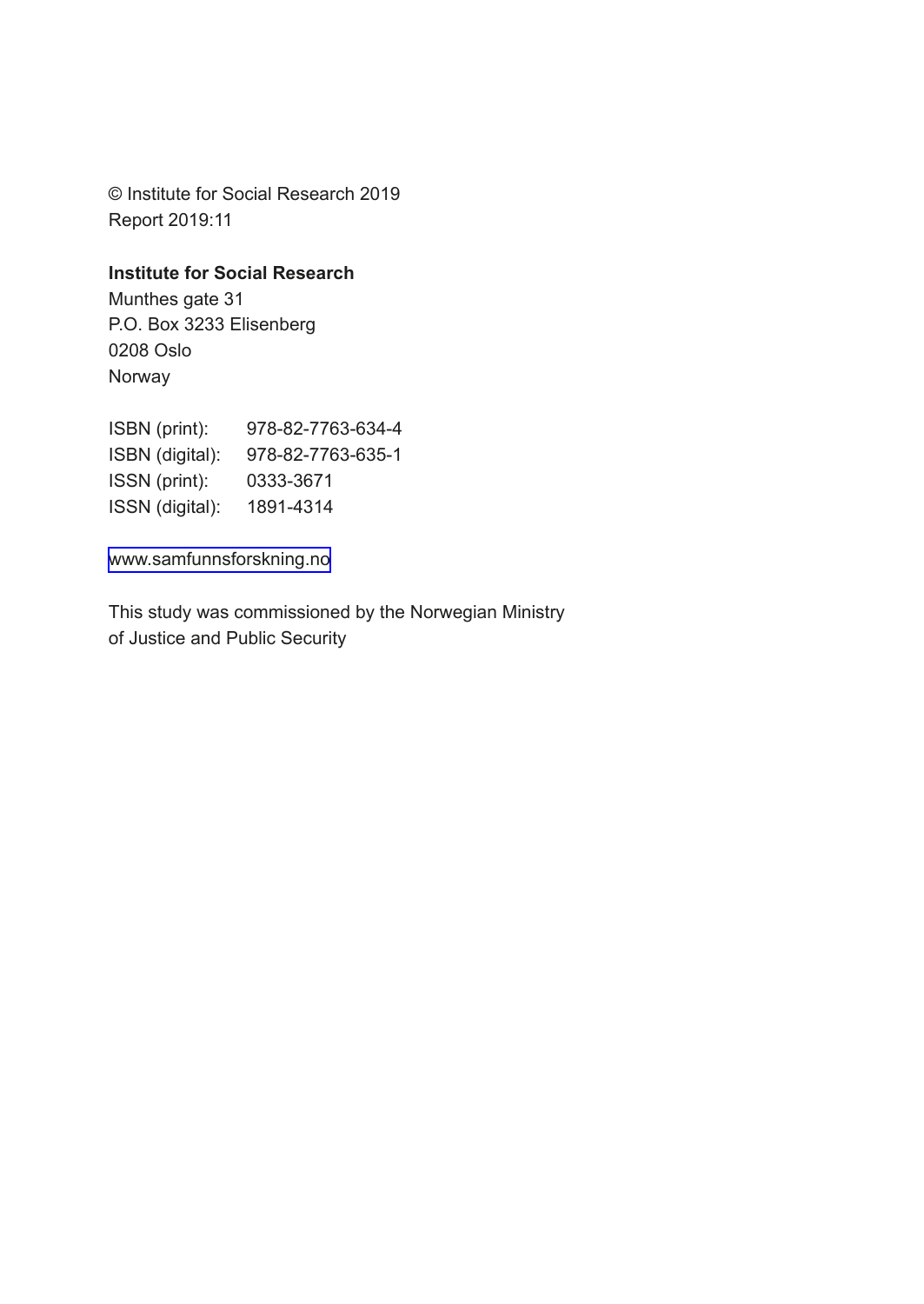# **Contents**

|              |                                                                                                 | 5                                      |
|--------------|-------------------------------------------------------------------------------------------------|----------------------------------------|
|              |                                                                                                 | 7                                      |
|              |                                                                                                 | 9                                      |
| 1            | Social media campaigns and secondary migration                                                  | 11                                     |
|              |                                                                                                 | 12<br>13<br>15<br>17<br>18<br>19       |
| $\mathbf{2}$ |                                                                                                 | 20                                     |
|              |                                                                                                 | 21<br>22<br>23                         |
| 3            | Conceptualizing secondary migration and                                                         |                                        |
|              |                                                                                                 | 25                                     |
|              | Evaluating information campaigns-key concepts<br>Theory applied to transit migrants in Khartoum | 25<br>28<br>28<br>29                   |
| 4            |                                                                                                 | 31                                     |
|              | Relationship between Sudan and the home countries                                               | 31<br>32<br>32<br>33<br>34<br>35<br>36 |
|              |                                                                                                 | 36                                     |
|              |                                                                                                 | 37<br>39                               |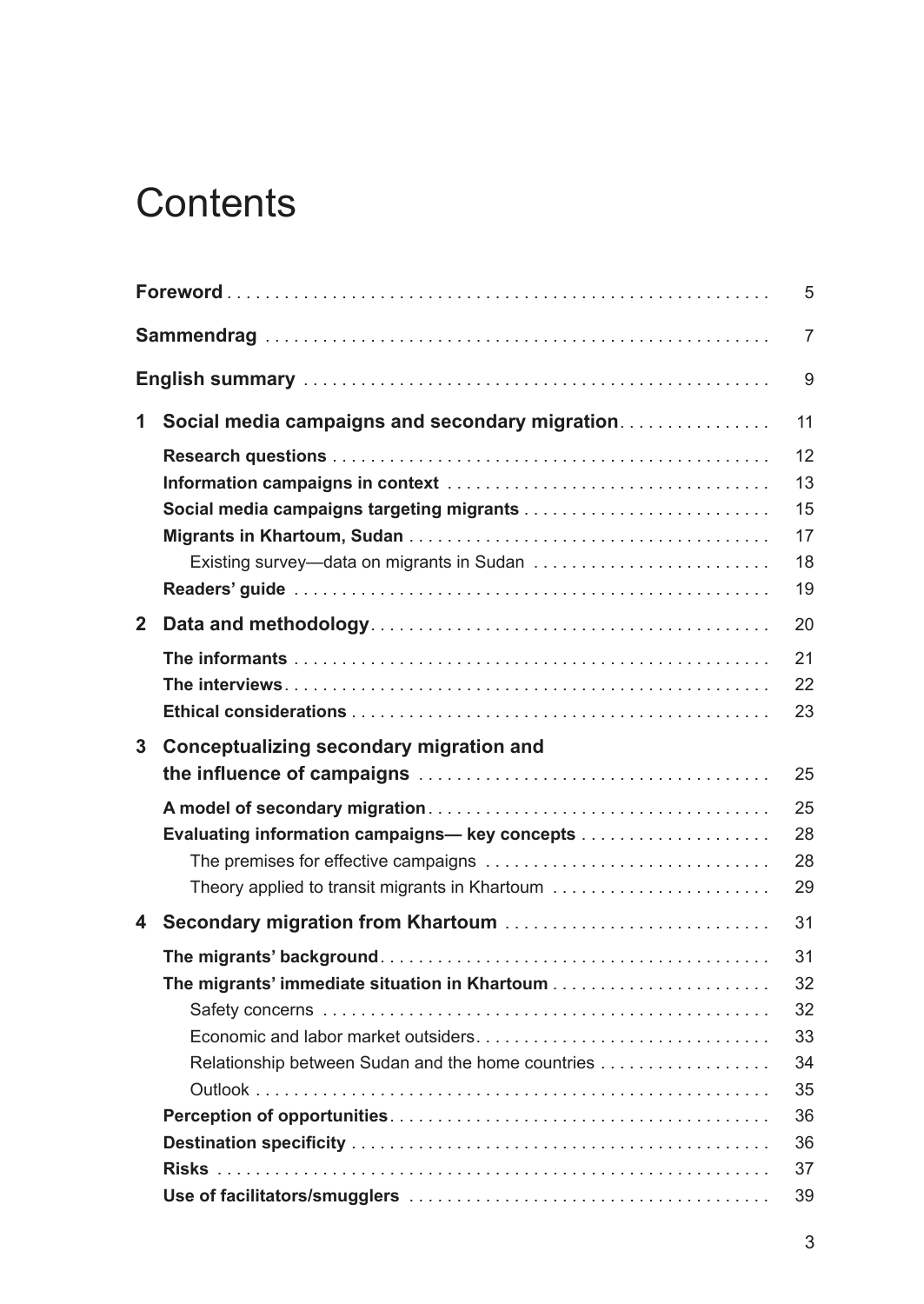|   |                                                            | 40 |
|---|------------------------------------------------------------|----|
|   |                                                            | 41 |
|   | Factors affecting secondary migration from Khartoum        | 41 |
| 5 | The potential effects of social media campaigns            |    |
|   |                                                            | 43 |
|   |                                                            | 43 |
|   |                                                            | 43 |
|   |                                                            | 44 |
|   |                                                            | 45 |
|   |                                                            | 46 |
|   |                                                            | 47 |
| 6 |                                                            | 49 |
|   |                                                            | 49 |
|   |                                                            | 49 |
|   |                                                            | 49 |
|   |                                                            | 49 |
|   |                                                            | 50 |
|   | The challenge of influencing attitudes and future behavior | 50 |
|   | The migrants had access to the Internet and smartphones    | 50 |
|   |                                                            | 50 |
|   | The role of information in secondary migration             | 51 |
|   |                                                            | 51 |
|   | Secure a comprehensive campaign approach                   | 51 |
|   | Initiate multilateral cooperation in campaigns             | 51 |
|   |                                                            | 51 |
|   | Use third parties to secure on-the-ground presence         | 52 |
|   | Campaigns should be adjusted to migrants' experiences      | 52 |
|   | Establish a European campaign archive                      | 52 |
|   |                                                            | 52 |
|   |                                                            | 53 |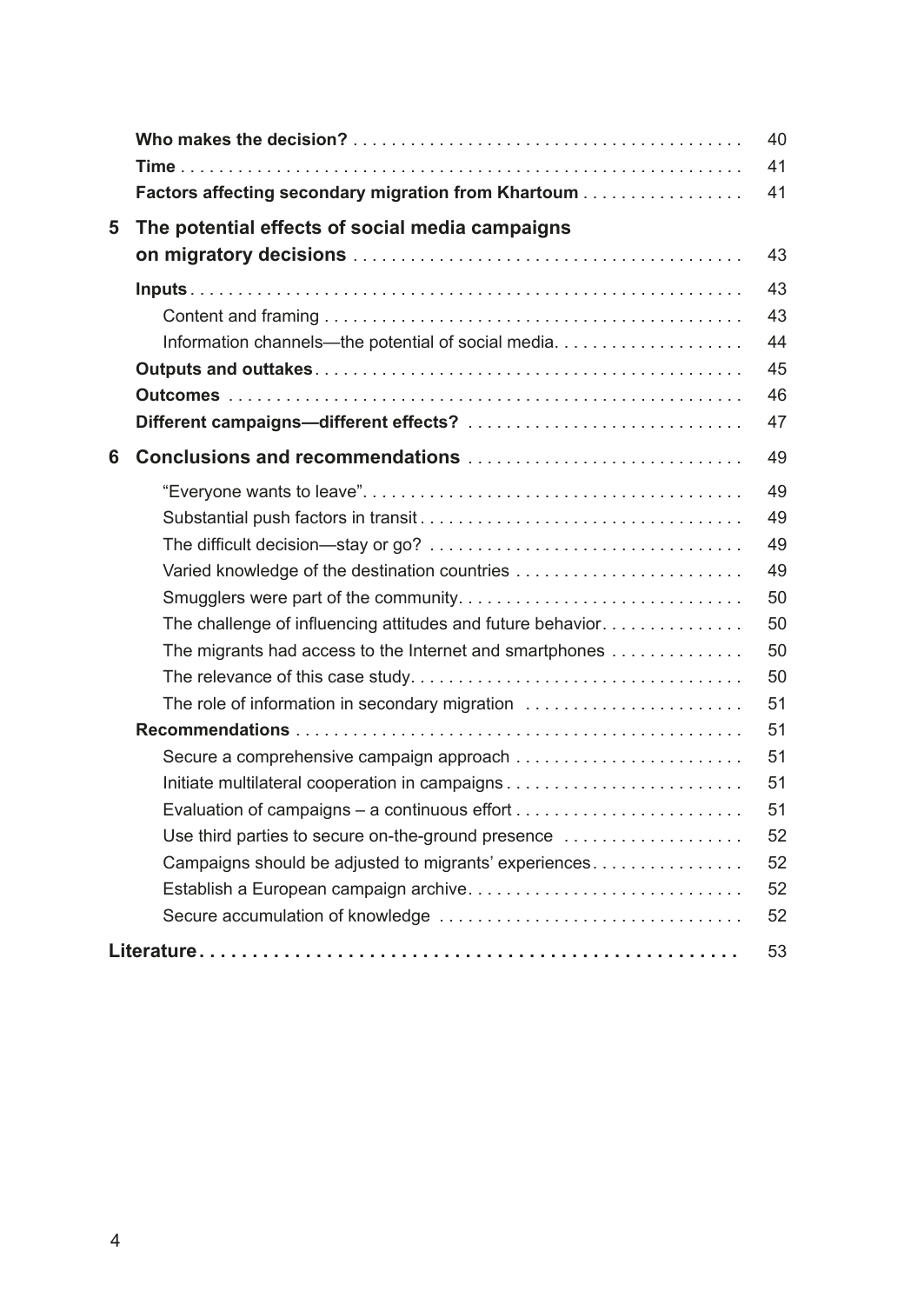# <span id="page-4-0"></span>Foreword

This report explores the role of information and information campaigns in migrants' decisions in transit. We did the fieldwork in Khartoum, Sudan, in 2018. In March 2019, there was a turbulent regime change in Sudan. It is still unclear whether conditions for migrants in Khartoum will improve or become more challenging.

To be able to do fieldwork in Sudan, we were dependent on help from local partners. We received substantial help from the Norwegian Embassy in Khartoum, from the International Organization for Migration (IOM), and from the Office of the United Nations High Commissioner for Refugees. In particular, we are grateful for the help of Cato Næverdal, who served as our contact point throughout the study and helped organize the fieldwork. Likewise, we thank Veera Tua Jansa and Asfand Waqar for facilitating the interviews, helping recruit the informants, and sharing their knowledge of the transit migrant communities in Khartoum. The staff at the IOM, who operated the Migrant Resource and Response Center, were very helpful throughout our stay.

Furthermore, this study would not have been possible without the 52 migrants who shared their experiences, reflections, and aspirations with us. The migrants explained to us in detail the challenges they face in Khartoum and the dilemmas they experience in deciding on whether to stay in Sudan or move north through the desert. We extend a deeply felt gratitude to our interviewees for sharing their thoughts.

Oslo, June 2019

The authors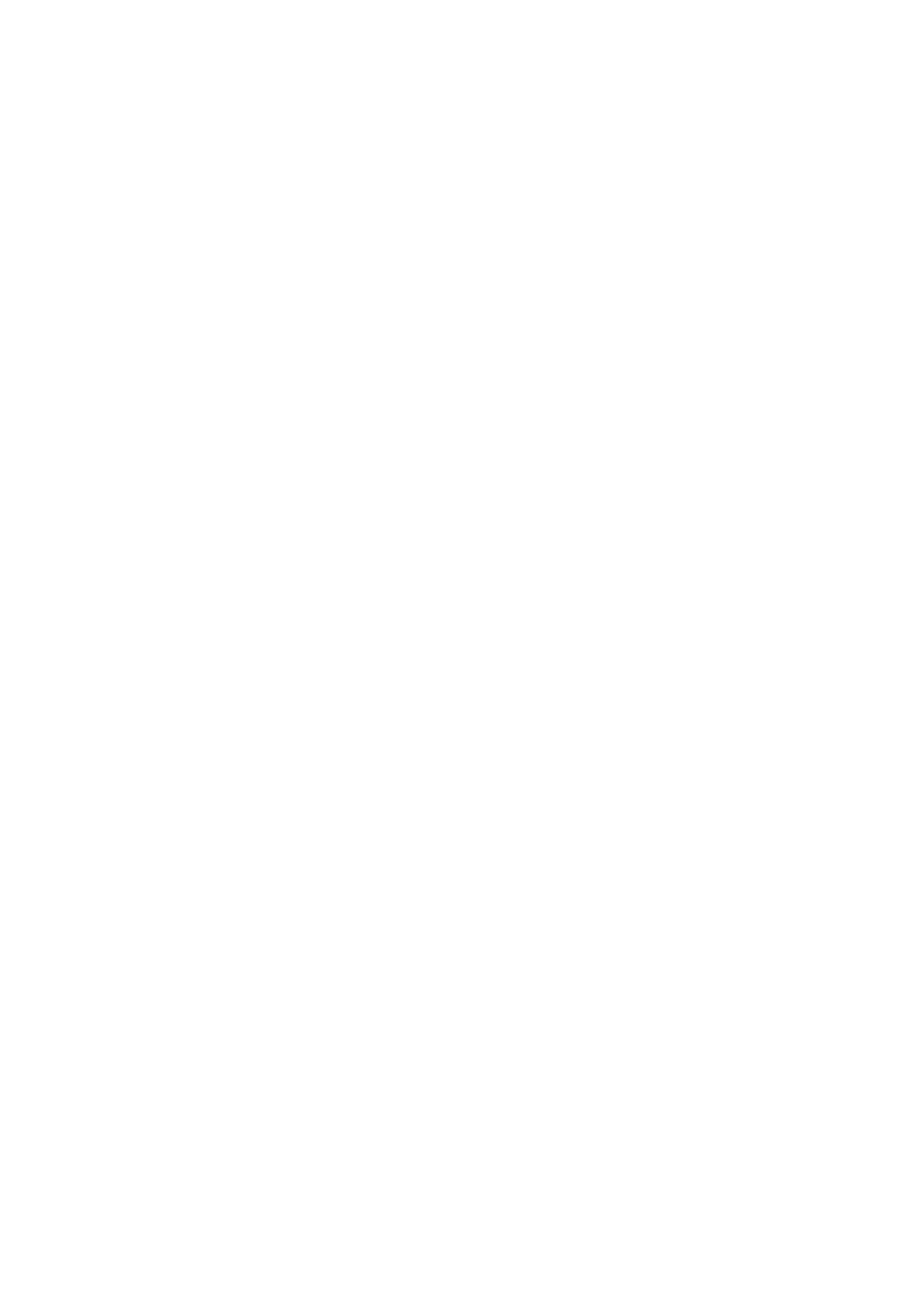# <span id="page-6-0"></span>**Sammendrag**

**Forfatter** Jan-Paul Brekke og Audun Beyer

**Tittel <b>Tittel** "Everyone wants to leave" Transit migration from Khartoum — The role of information and social media campaigns

**Sammendrag** Hvilken rolle spiller informasjon for migranters beslutninger i transitt? I denne studien svarer vi på dette spørsmålet på bakgrunn av intervjuer med flyktninger og migranter i Khartoum, Sudan. I intervjuene med hovedsakelig eritreere og etiopiere utforsket vi spesielt hvordan informasjonskampanjer på sosiale medier kan påvirke valgene til disse migrantene.

> Dette er kampanjer som er finansiert av myndigheter i europeiske land og av internasjonale organisasjoner for å informere og advare migranter som vurderer å ta seg irregulært til Europa. Budskapet i kampanjene er at migrantene bør se mulighetene som finnes i hjemlandet, at reiseruten er farlig og at ikke alle får lov til å bli værende i Europa.

Tidligere studier viser at denne typen kampanjer gjør det mulig å presentere informasjon til målgrupper som er vanskelige å nå på andre måter. Vi presenterte tre kampanjer for informantene i Khartoum: den norske Facebook-kampanjen «Stricter asylum regulations in Norway», kampanjen «Telling the real story» fra FNs høykommissær for flyktninger, og kampanjen «Aware Migrants», som er finansiert av International Organization for Migration og italienske myndigheter.

Migrantene vi traff var allerede underveis og få hadde sett akkurat disse kampanjene. Intervjuene ga en anledning til å vise dem kampanjene og få deres reaksjoner. Vi brukte tid på å vise dem de tilhørende sosiale mediepostene, nettsider og videoer for å få høre deres oppfatninger om blant annet avsendere, mottakere, design, format, plattform og budskap. Kan slike informasjonskilder påvirke transitt-migranters beslutninger om videremigrasjon?

For å forstå den rollen informasjon spiller må man kjenne til handlingssituasjonen som migrantene står i. Det er ikke et enkelt valg som migrantene og flyktningene i Khartoum opplevde. Forholdene i transitt var tøffe og mange opplevde at de ikke kunne vende hjem. Samtidig var de klar over at reise videre gjennom ørkenen og over Middelhavet var svært farlig.

Tidligere forskning har vist at offentlige informasjonskampanjer rettet mot migranter kan gjøre det mulig å nå frem til målgrupper som er vanskelige å nå på andre måter. Det har vært mindre forskning på hvordan kampanjene blir oppfattet.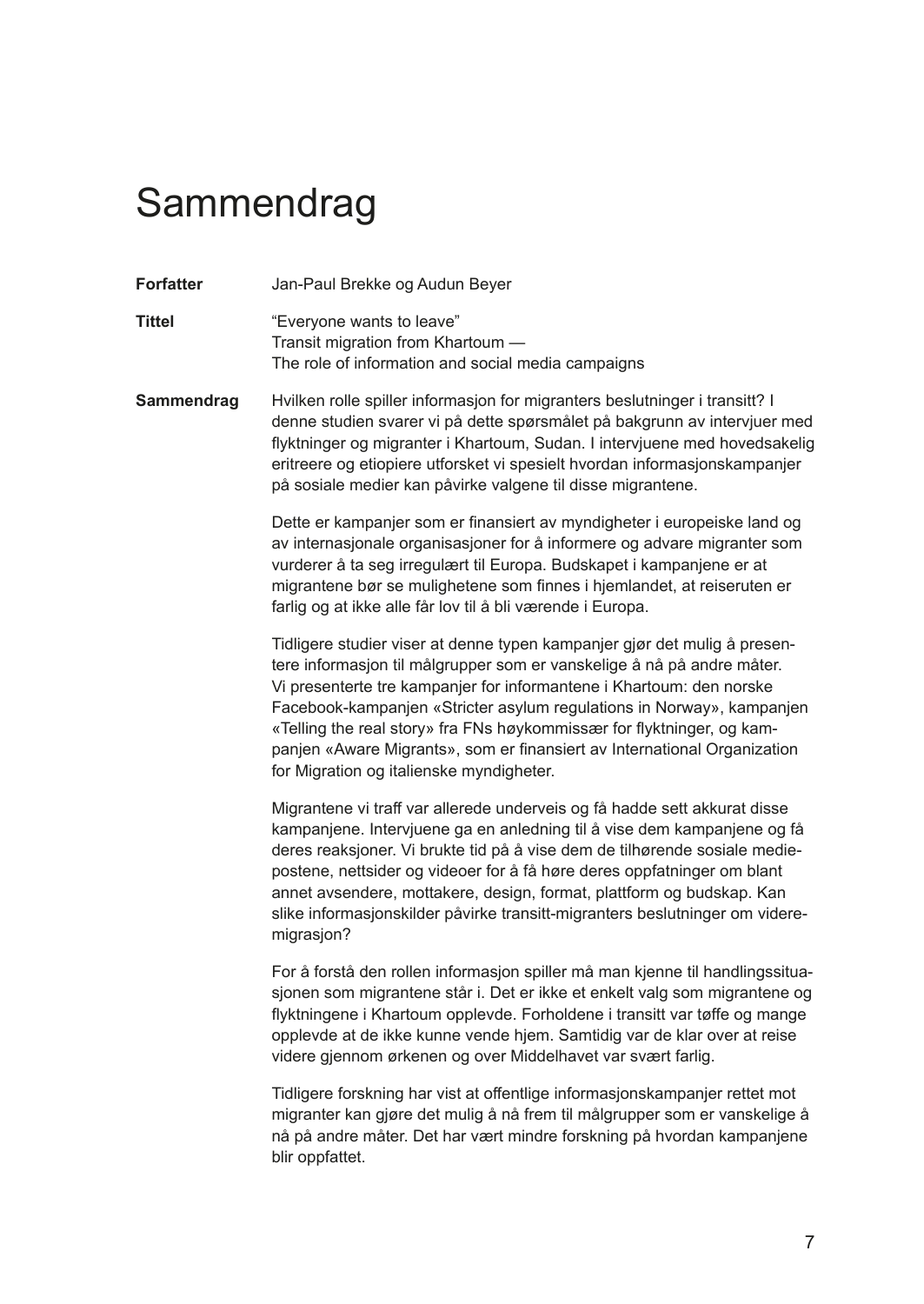Vi fant også at migrantene hadde god tilgang på informasjon og at samtlige informanter hadde smarttelefoner. De brukte sosiale media aktivt og var generelt interessert i informasjon om for eksempel reiseruter og Europa. Det tekniske ligger med andre ord til rette hvis myndigheter ønsker å kommunisere med disse gruppene.

Videre fant vi at migrantene var positive til innholdet i disse kampanjene, men at de opplevde at de allerede kjente til det som ble fortalt. De så ikke noe behov for å få denne informasjonen. De kjente for eksempel godt til farene ved å reise videre; farene ved å krysse ørkenen; overgrepene som kunne skje underveis og til den farefulle siste etappen over Middelhavet. Dette svekket potensialet for at kampanjer skal kunne endre holdninger og atferd, spesielt når de er rettet mot mennesker som allerede har forlatt hjemlandet.

Når informantene i denne studien var tvilende til effekten av slike kampanjer kan det også ha sammenheng med at disse migrantene allerede var underveis. De var i transitt, og mange valg var allerede tatt, enten av dem selv eller av deres foreldre.

Samtidig var det en rekke andre forhold som påvirket transittmigrantenes situasjon i Khartoum, og dermed deres valg om å bli eller dra videre. I rapporten beskriver vi pressfaktorene som økte deres motivasjon for reise videre. Disse pressfaktorene omfattet blant annet sikkerhetssituasjonen, trakassering, deres økonomiske situasjon, boligutfordringer og adgang til arbeidsmarkedet. I tillegg satt mange med en opplevelse av at det ikke var noen fremtid for dem i Sudan. Og de eritreerne og etiopierne vi møtte så ikke retur til hjemlandet som aktuelt på det tidspunktet. Resultatet var, som en av migrantene sa, at Khartoum var et sted «alle ville forlate».

En annen grunn til at kampanjene kan ha begrenset effekt er troverdigheten til avsenderne av disse kampanjene; mottakerlandenes myndigheter og internasjonale organisasjoner. Informantene hadde større tiltro til andre informasjonskilder som familie, venner og folk som allerede hadde reist videre.

Til tross for kunnskapen om farene ved å reise videre, så ikke transittmigrantene Khartoum som noe blivende sted. Mange levde under tøffe forhold. Flere hadde lett etter lovlige veier inn i Europa, men hadde gitt opp. I stedet jobbet de for skaffe penger til reisen og ventet utålmodig på at rutene skulle bli litt tryggere så de kunne reise nordover.

Dette var det de fortalte oss. At de ville dra. Samtidig så vi at mange hadde blitt værende i denne transitt-situasjonen lenge. Noen hadde vært der i måneder, andre i år, og noen i flere tiår.

**Emneord** Migrasjon, flyktninger, kommunikasjon, sosiale medier, politikk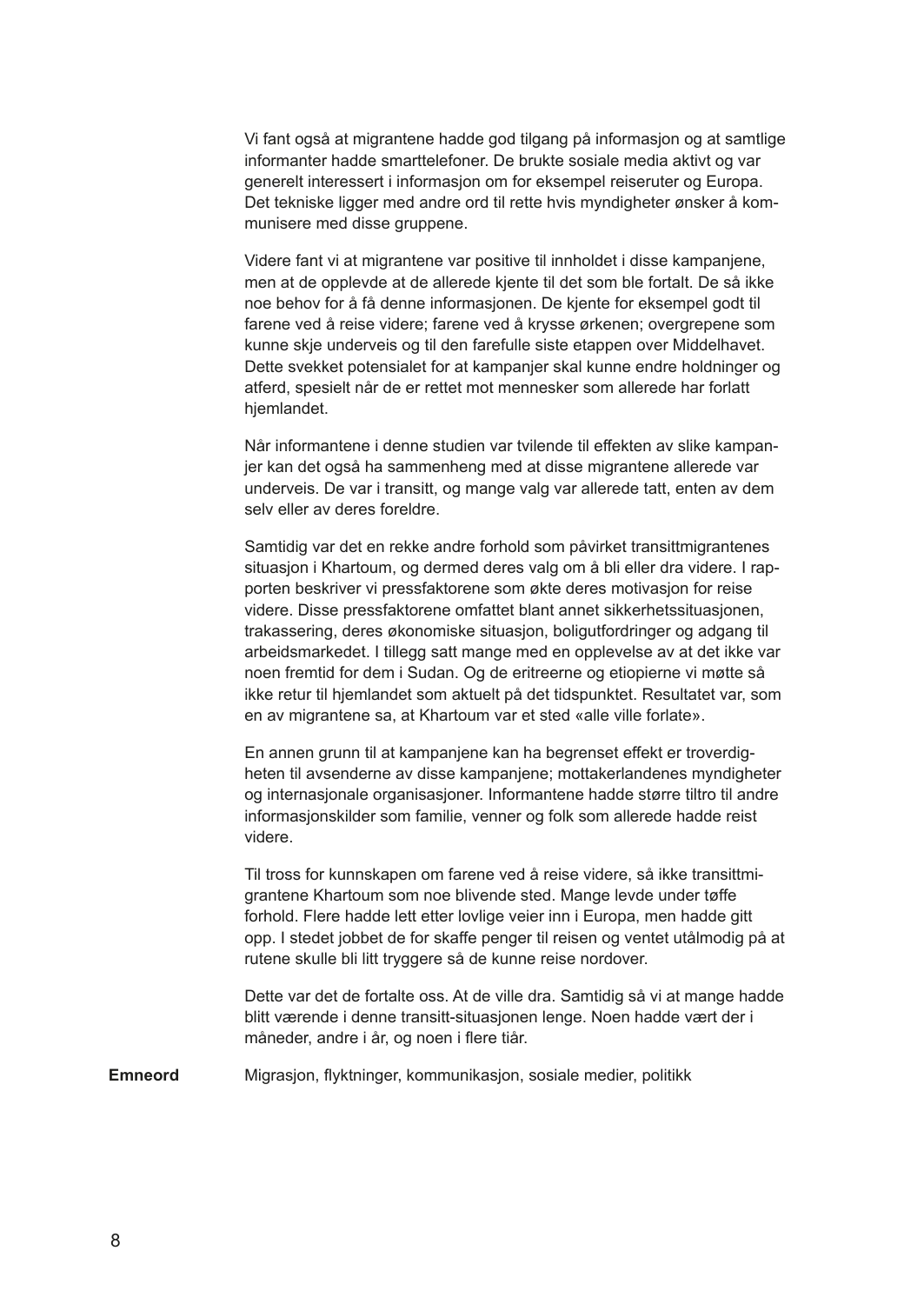# <span id="page-8-0"></span>English summary

**Authors** Jan-Paul Brekke and Audun Beyer

**Title** "Everyone wants to leave" Transit migration from Khartoum — The role of information and social media campaigns

**Summary** In this study, we ask what role information plays in migrants' decision making in transit. In particular, we are interested in the potential impact of social media campaigns.

> As part of the study, we interviewed 52 refugees and migrants in Khartoum, Sudan. When asked about the role of information, they immediately pointed to the range of other factors that affect their decisions besides information. Our goal then became to place the role of information and campaigns in the context of other determinants, such as the migrants' aspirations, lack of alternatives, and push factors in transit.

> A key finding in the study is that all informants had access to smartphones and were active users of social media. The migrants' access to this technology provides a solid base for communication that potentially also includes government and NGO actors. Although only a few of the migrants we met had seen the particular campaigns we presented to them, their comments gave valuable input on the role information plays in their precarious situation in transit, the potential of information campaigns, and the context in which such information is perceived.

> We presented the migrants with three social media campaigns initiated by governments and NGOs. These were the Norwegian Facebook campaign "Stricter asylum regulations in Norway," the Office of the United Nations High Commissioner for Refugees campaign "Telling the real story," and the International Organization for Migration/Italian campaign "Aware migrants."

We showed them the campaigns asked them how they perceived them and whether information provided through such campaigns could contribute to changing their and others' attitudes about onward migration.

We found that although the migrants were sympathetic to the framing of the content, they felt that they already had the information they needed. They knew about the conditions in the camps; many had stayed there on their way to Khartoum and were well aware of the risks associated with irregular migration through Libya and Egypt. There were ample reports from migrants who had gone before them. The migrants were already in transit and did not feel they needed the information. This lack of perceived need reduced the potential for government-sponsored campaigns to change the migrants' attitudes and behaviors. In this report, we discuss the methodo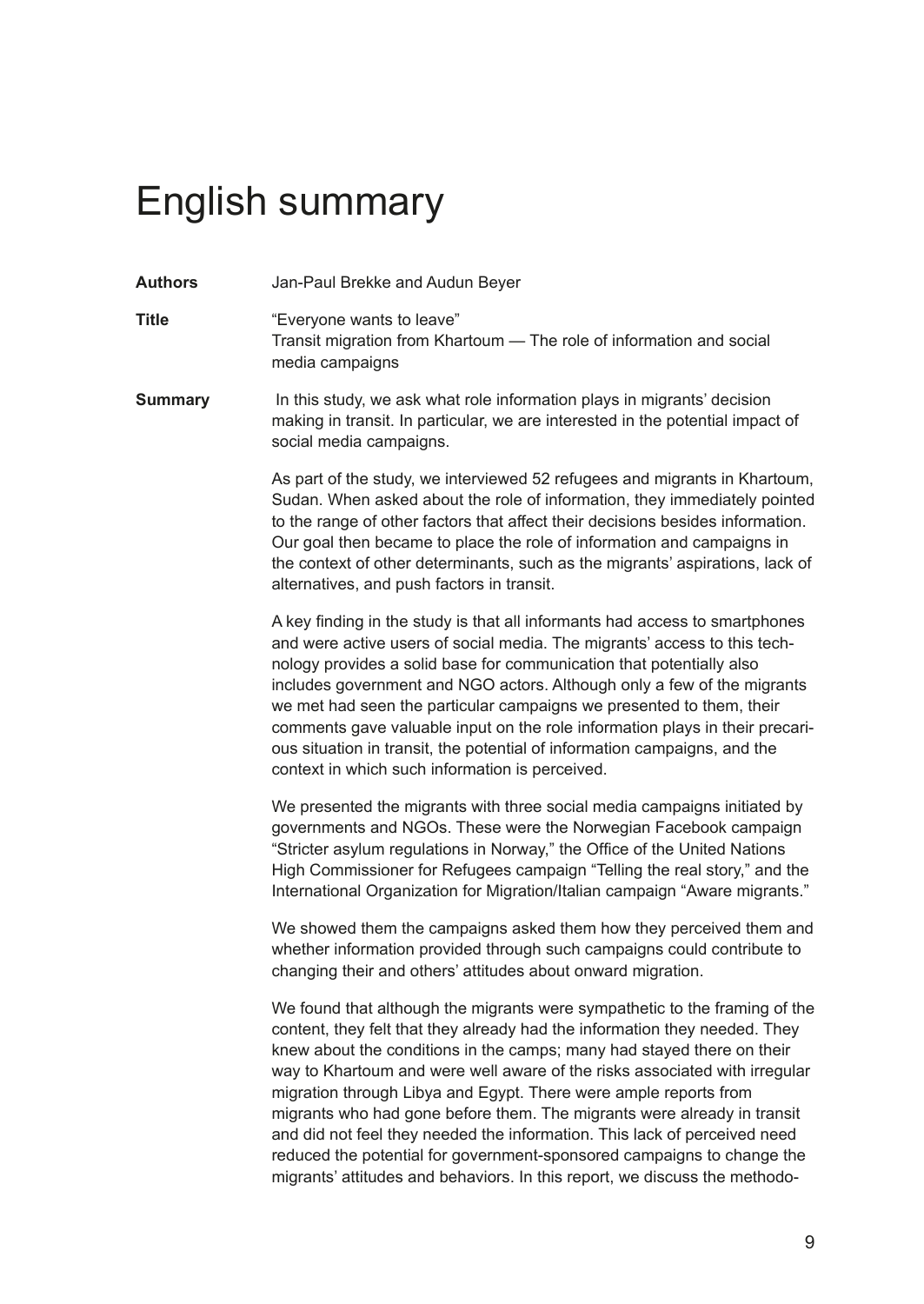logical difficulties of evaluating government campaigns directed at migrants.

The interviews revealed that the migrants experienced several strong push factors in transit, creating the general perception of Khartoum as a place that "everyone wants to leave." These push factors included safety issues, poor economic conditions, housing challenges, lack of access to the labor market, and a general bleak outlook. The study also found that smugglers are often integral parts of migrant communities.

Information on travel routes, smugglers, and prospects in Europe was easily available to transit migrants in Khartoum. Although they had access to several sources of information, including traditional media, an active use of social media made it easy to stay in continuous contact with family and friends in their home country and along migration routes, people residing in transit, and those already living in potential destination countries.

**Index terms** Migration, refugees, communication, social media, policy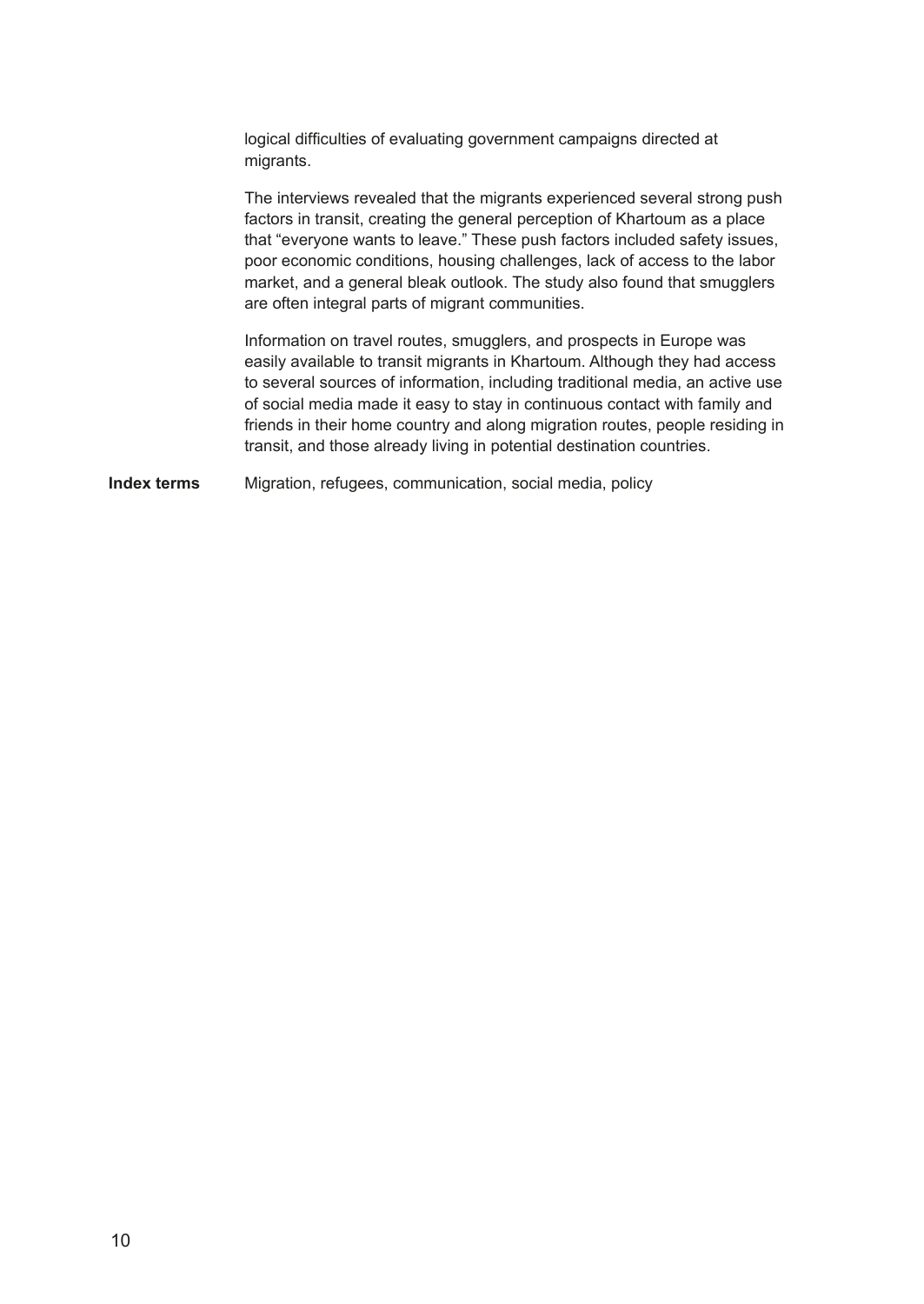# <span id="page-10-0"></span>1 Social media campaigns and secondary migration

The title of this report refers to the very first interview we conducted with migrants in transit in Khartoum. Our goal was to study the effects of social media campaigns, including their impact on secondary migration. The informant in this first interview was an Eritrean woman in her mid-20s. We asked her to describe the situation of transit migrants in Khartoum. She answered, "No one wants to stay," and she later confirmed this by saying, "Everyone wants to leave."

As we continued our fieldwork in Sudan, we obtained a somewhat more nuanced understanding of migrants' aspirations. Although they wanted to leave, they also saw a range of reasons for not going just yet. They appeared well informed about the dangers of moving on.

In this report, we describe and discuss the findings from our interviews with 52 informants in Khartoum, highlighting the factors that influence their choices in transit—specifically, their decision to remain in transit, go back to their country of origin, or move on. For most migrants staying in the Sudanese capital, moving on meant traveling north to Libya or Egypt before crossing the **Mediterrenean** 

This route is known as the middle Mediterranean route, distinguishing it from the eastern route (Turkey–Greece) and the western route (Morocco–Spain). Khartoum is a key transit hub for migrants coming from the Horn of Africa, and it serves as a gathering place for people on their way from, among other countries, Eritrea, Ethiopia, and Somalia.

The study in Sudan was initated by the Norwegian Ministry of Justice and Public Security. The Ministry was interested in determining the effects of social media campaigns aimed to inform and influence migrants who are considering going to Europe. Similar to several other European countries, Norway launched a campaign following the 2015 refugee and migration crisis. The Norwegian version was Facebook-based and called "Stricter asylum regulations in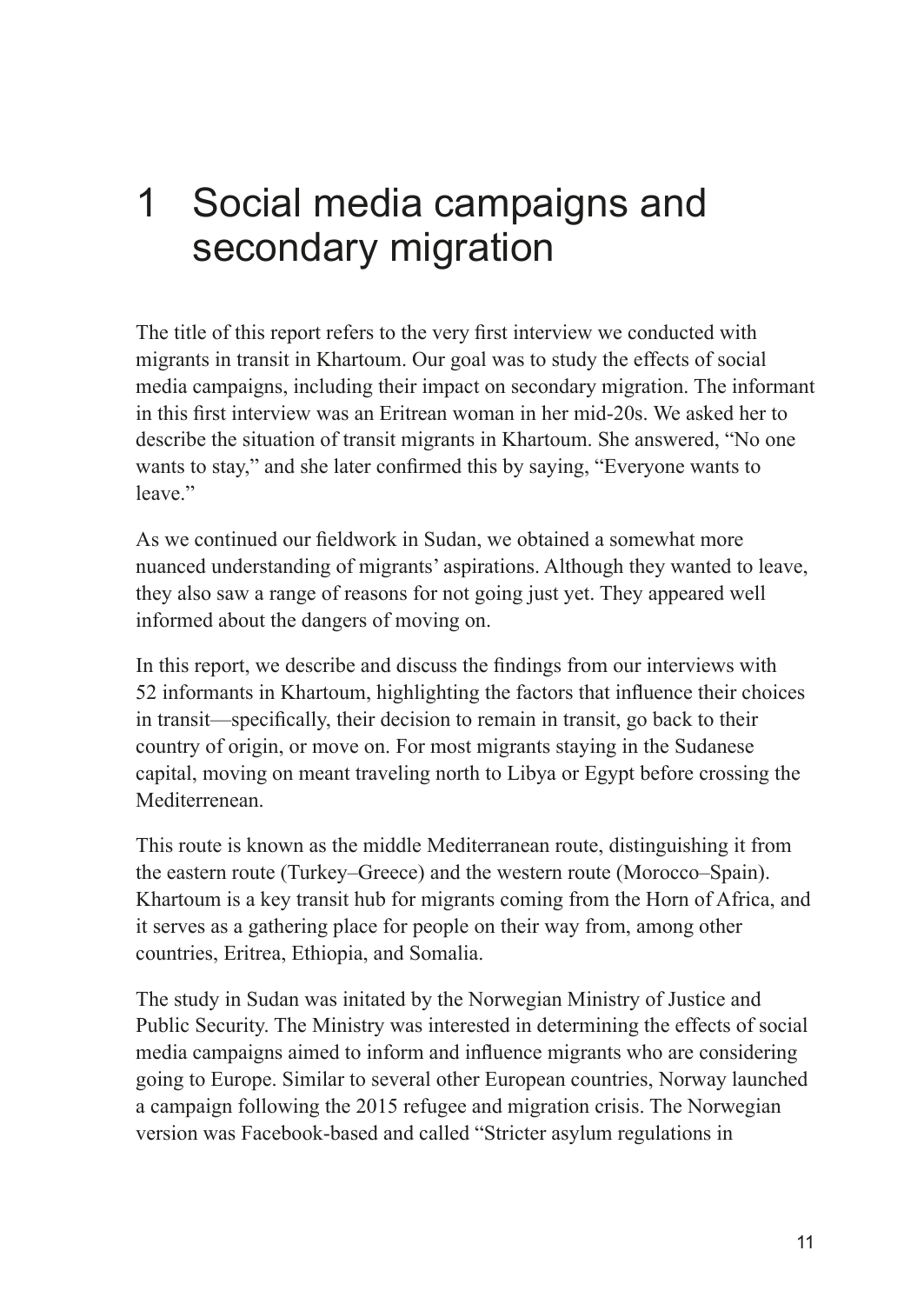<span id="page-11-0"></span>Norway".<sup>1</sup> The question was whether this type of campaign had an effect on migrants' understanding of their situation and on their decision to stay, go back, or move on. We included two broader social media campaigns in the study to cover a wider range of such initiatives: the Office of the United Nations High Commissioner for Refugees' (UNHCR) "Telling the real story" and the International Organization for Migration (IOM)/Italy's "Aware migrants".<sup>2</sup> We describe the campaigns below.

A key finding in this study is that all informants were active users of social media. The migrants' access to this technology provides a solid base for communication that potentially also includes government and NGO actors. Although only a few of the migrants we met had seen the particular campaigns we presented to them, their comments on the campaigns' design, format, and messaging gave valuable input on the role information plays in their precarious situation in transit.<sup>3</sup> The interviews also opened for a discussion on the potential of information campaigns and on the crucial role of the context in which such information is perceived.

## Research questions

The overarching research question asked in this study is as follows: What are the (potential) effects of social media information campaigns aimed at irregular migrants in transit? To answer this question, and using the situation in Khartoum as point of departure, we need to describe and understand the following list of secondary questions:

- How do transit migrants in Khartoum perceive their options regarding onward migration?
- Do they have access to the Internet, do they have smartphones, and in what ways do they use them?
- How do these migrants perceive social media campaigns aimed at influencing their migratory decisions? How do they interpret the campaigns' message,

<sup>1</sup> Beyer et al. (2017); Brekke & Thorbjørnsrud (2018). The campaign was still active in 2017 and 2018. Current campaign page: <https://nettsteder.regjeringen.no/asylumregulations/351-2/>

<sup>2</sup> UNHCR: <http://tellingtherealstory.org/> and IOM/Italy: <https://awaremigrants.org/>

<sup>3</sup> As will be explained in Chapter 2, the selection of informants (migrants in transit) may have influenced the reach of the three campaigns. The Norwegian campaign alone is said to have reached 11 million migrants, including in the Tigrinja-speaking region (Eritrea and parts of Ethiopia) [\(https://forskning.no/](https://forskning.no/innvandring-medievitenskap-samfunnskunnskap/skremmekampanjen-nadde-mange-mulige-asylsokere/325821) [innvandring-medievitenskap-samfunnskunnskap/](https://forskning.no/innvandring-medievitenskap-samfunnskunnskap/skremmekampanjen-nadde-mange-mulige-asylsokere/325821) [skremmekampanjen-nadde-mange-mulige-asylsokere/325821](https://forskning.no/innvandring-medievitenskap-samfunnskunnskap/skremmekampanjen-nadde-mange-mulige-asylsokere/325821))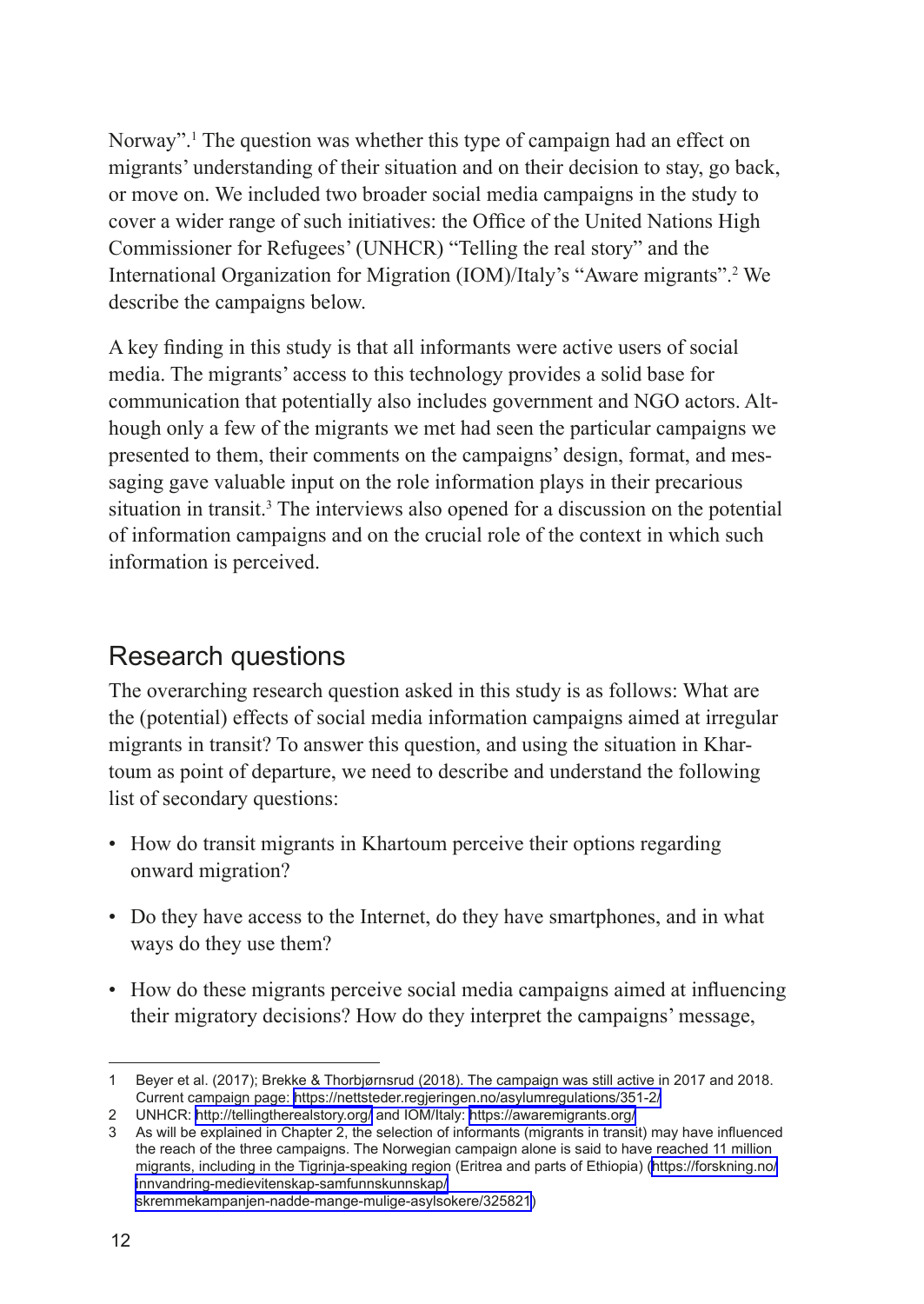<span id="page-12-0"></span>format, and design? Can social media campaigns influence migratory decisions? If so, in what way?

- How does information (types, sources, legitimacy, and platforms) affect migratory decisions?
- How do transit migrants factor in the risk for physical and mental harm (to themselves and to their families) when considering onward migration?

During the fieldwork in Khartoum, we quickly became aware that to understand the role of information and the potential of campaigns in influencing migratory decisions, we had to include other factors that affected their situation in transit. In this report we therefore analyze both the situation for migrants in transit considering moving on and the potential influence of information campaigns.

## Information campaigns in context

The three information campaigns studied in this report were designed by governments and NGOs to inform and influence migrants considering going to Europe. These efforts must be seen as part of wider efforts by European governments to manage migration before migrants reach European shores (Geiger & Pécoud, 2010; Brekke & Thorbjørnsrud, 2018).

Africa has been a target area for a range of EU-wide initiatives. The 2015 Valetta Summit accellerated the cooperation between EU and African countries in the area of migration management. The summit resulted in both the Rabat Process, which covers routes in Western Africa, and the Khartoum Process covering Eastern Africa.<sup>4</sup> European governments have since established the EU Emergency Trust Fund for Africa,<sup>5</sup> an operative structure whose goal is to secure stability, improve migration management, and address the root causes of irregular migration in three African regions; Lake Chad and Sahel, North Africa and the Horn of Africa. Following the high influx of asylum seekers to Europe in 2015 and 2016, these processes and the trust fund have contributed to decreasing the number of migrants crossing the Mediterranean. The campaigns informing potential migrants of the positive sides to staying where they are, of the dangers of migration journeys, and of the challenges for migrants once they reach Europe must be seen as part of these efforts to externalize European migration control.

A key component in both political and academic discussions on migration management is the role that information plays in migrants' decisions to migrate and, if so, where to

<sup>4</sup> <https://www.consilium.europa.eu/en/meetings/international-summit/2015/11/11-12/>

<sup>5</sup> [https://ec.europa.eu/europeaid/regions/africa/eu-emergency-trust-fund-africa\\_en](https://ec.europa.eu/europeaid/regions/africa/eu-emergency-trust-fund-africa_en)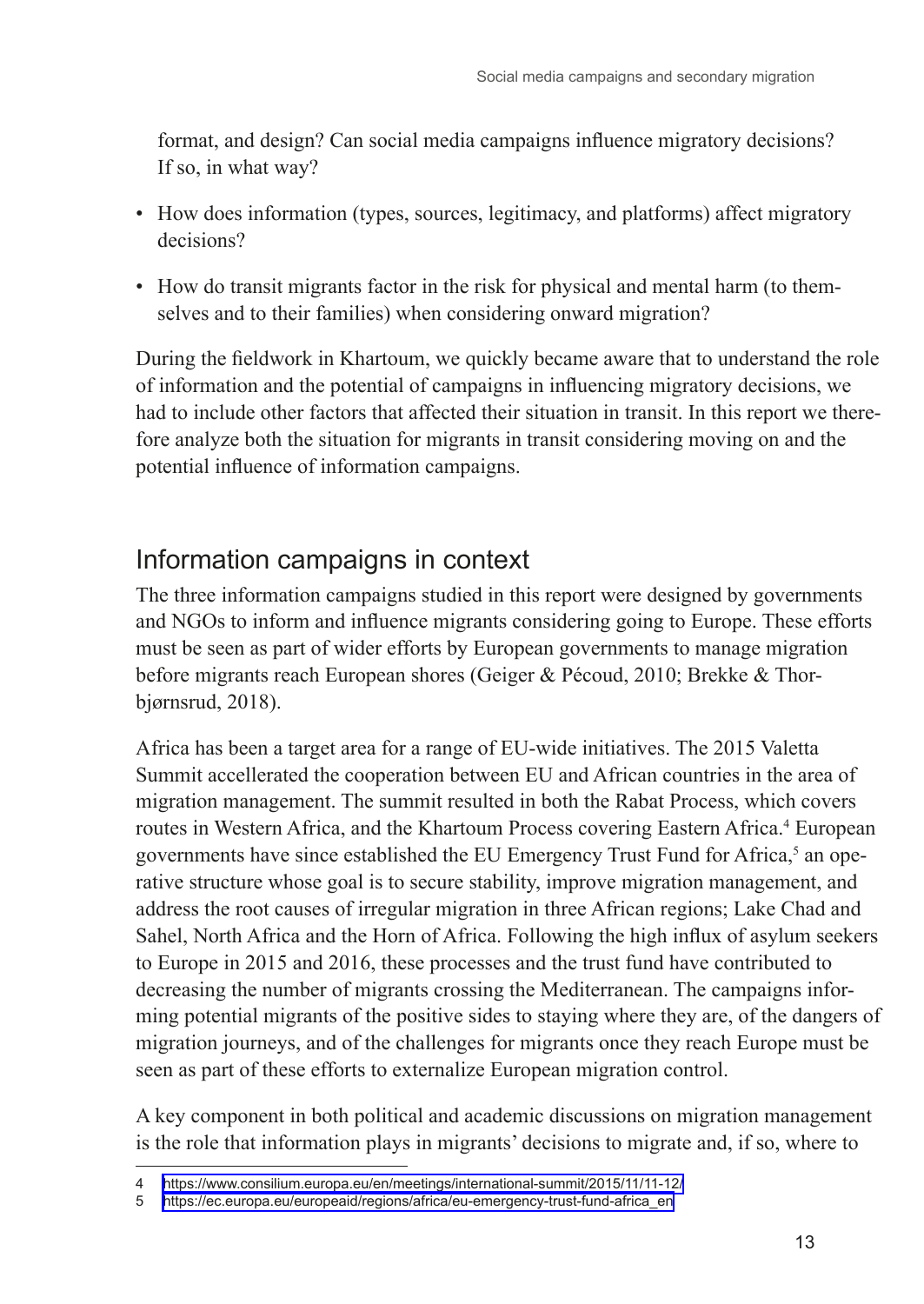go (Koser & Pinkerton, 2002). In the academic field, the role of information has been studied primarily from the migrants' perspective (Havinga & Böcker, 1999). Attention has been focused on the relative importance of different sources of information, such as public institutions, family, friends, smugglers, and other migrants, and on the perceived legitimacy of these sources (Haug, 2008). It has been noted that various types of information play different roles for different groups of migrants, such as forced versus voluntary migration, and for different nationalities (Brekke & Five Aarset, 2009; Crawley, 2010; Crawley et al., 2016).

In the literature, less attention has been given to the active communication efforts by governments directed at migrants. In the political realm, discussions have centred on how government communication toward potential asylum seekers can influence arrival patterns (Brekke, 2004). In European receiving states, these efforts have been directed at reputation management—that is, not appearing more attractive to asylum seekers than neighboring countries (Thielemann, 2003, giving rise to the concept of negative branding (Gammeltoft-Hansen, 2017).

Social media provide ground-breaking new possibilities for governments aiming to reach out to people. Yet, communication strategies adapted to the affordances of social media (such as paid targeting and detailed user information) raise vital concerns related to the basic principles of government communication, such as transparency, correctness, and dialogue (Kettle, 2008; Bucher & Helmond, 2016). The use of social media in government communication has, in general, been characterized by experimentation and ad hoc projects. There is a lack of clear guidelines, often leaving individual governments' officers in a terrain of challenging ethical dilemmas and improvisation (Mergel, 2013).

Studies document that information campaigns have been seen as an important part of governments' efforts to obstruct migrants before they reach European borders (Nieuwenhuys & Pécoud, 2007; Pécoud, 2010; Carling & Hernández-Carretero, 2011; Oeppen, 2016). Yet, while migrants' extant use of social media technology to facilitate migration has been documented (Dekker & Engbersen, 2014; Zijlstra & van Liempt, 2017), the counter move by governments—reaching out to migrants using the same communication platforms—has not been studied in depth. While some studies research the output of information campaigns directed at migrants (Schans & Optekamp, 2016), how such campaigns are perceived and what their potential influence is on behavior has barely been explored (Schans & Optekamp, 2016).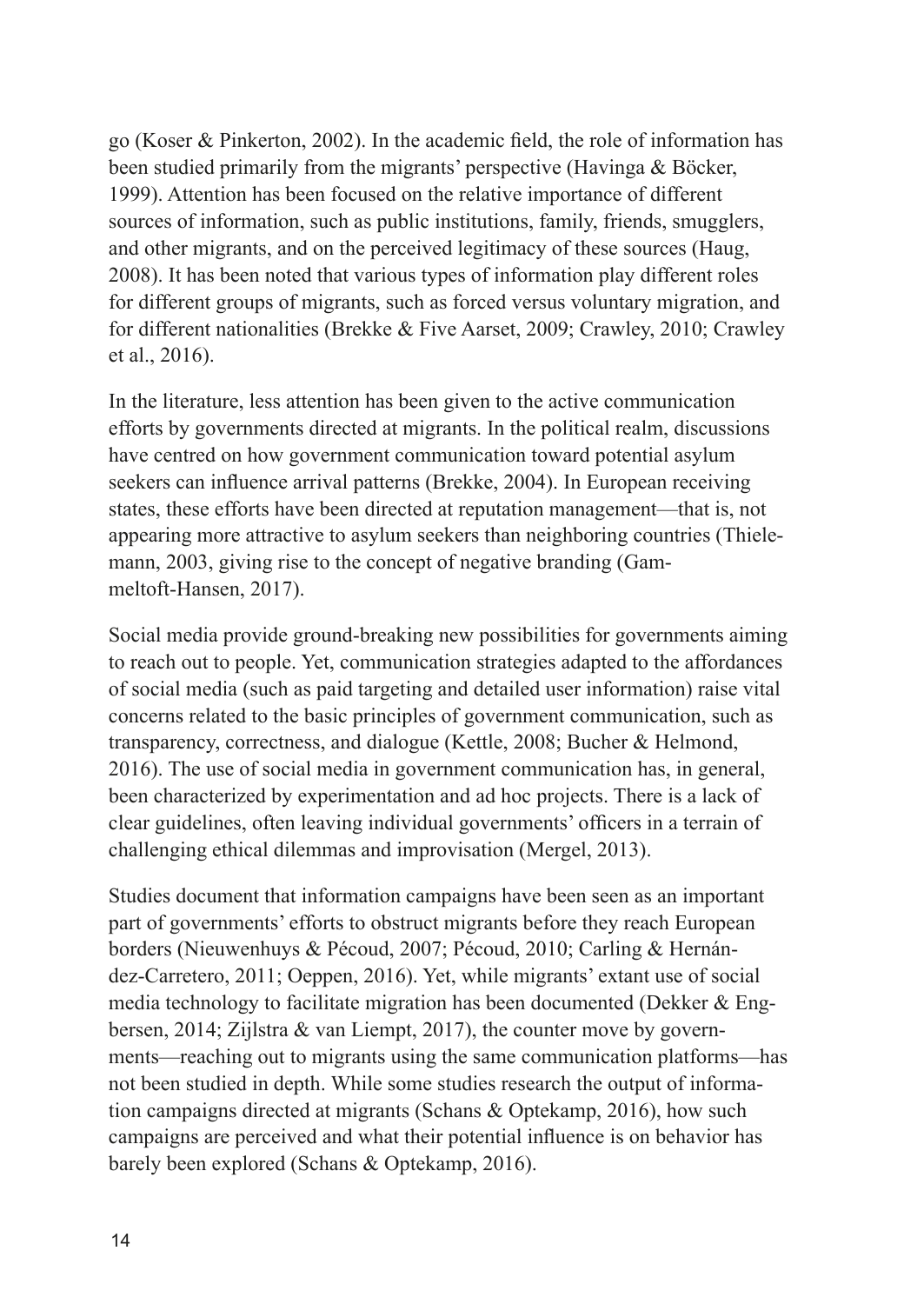<span id="page-14-0"></span>How are we to understand the migratory situation of transit migrants? In the literature, migrants' decisions have been studied from a range of perspectives, including qualitative studies using micro-level models that stress common denominators (Brekke & Five Aarset, 2009; Robinson & Segrott, 2002). A separate strand of research has studied secondary or onward migration (Papadopoulou-Kourkoula, 2008; Schapendonk 2012; Kuschminder & Koser 2016).

In the current study, the migrants were considering crossing the desert, putting themselves in an extremely vulnerable position. This made us include risk management perspectives and vulnerability as additional aspects to the existing micro models of migratory behavior.

# Social media campaigns targeting migrants

For decades, Western governments have used information campaigns to inform and influence migrants (Carling & Hernández-Carretero, 2011). A main goal of such campaigns has been to provide information concerning migrants' possibility of obtaining asylum or the right to stay once they reach their target country (Schans & Optekamp, 2016).

Furthermore, these campaigns aim to inform migrants of the dangers along many of the routes leading to Europe. Some also highlight the advantages of remaining in the country or region of origin. Recently, these information campaigns have added information on the role of human trafficking and smugglers. Governments and NGOs try to inform migrants of the risks they run by using smugglers.<sup>6</sup>

A more cynical perspective of information campaigns targeting irregular migrants heading toward Europe is to see them as instruments to slow or deter unwanted migrants from coming to the continent. Often, campaign evaluations state that these initiatives are considered successful when governments observe that the number of migrants is decreasing, regardless of whether or not it is possible to ascribe the decrease as an effect of the campaigns themselves (Beyer et al.; Brekke, & Thorbjørnsrud, 2017; Browne 2017).

Information campaigns targeting migrants either in their countries of origin or in countries of transit have taken many forms over recent decades. Information efforts span from talking face-to-face with people via local community efforts,

<sup>6</sup> Government campaigns may have secondary functions, such as showing the national electorate that they are doing something to manage migration (Brekke, 2004; Brekke & Thorbjørnsrud, 2018).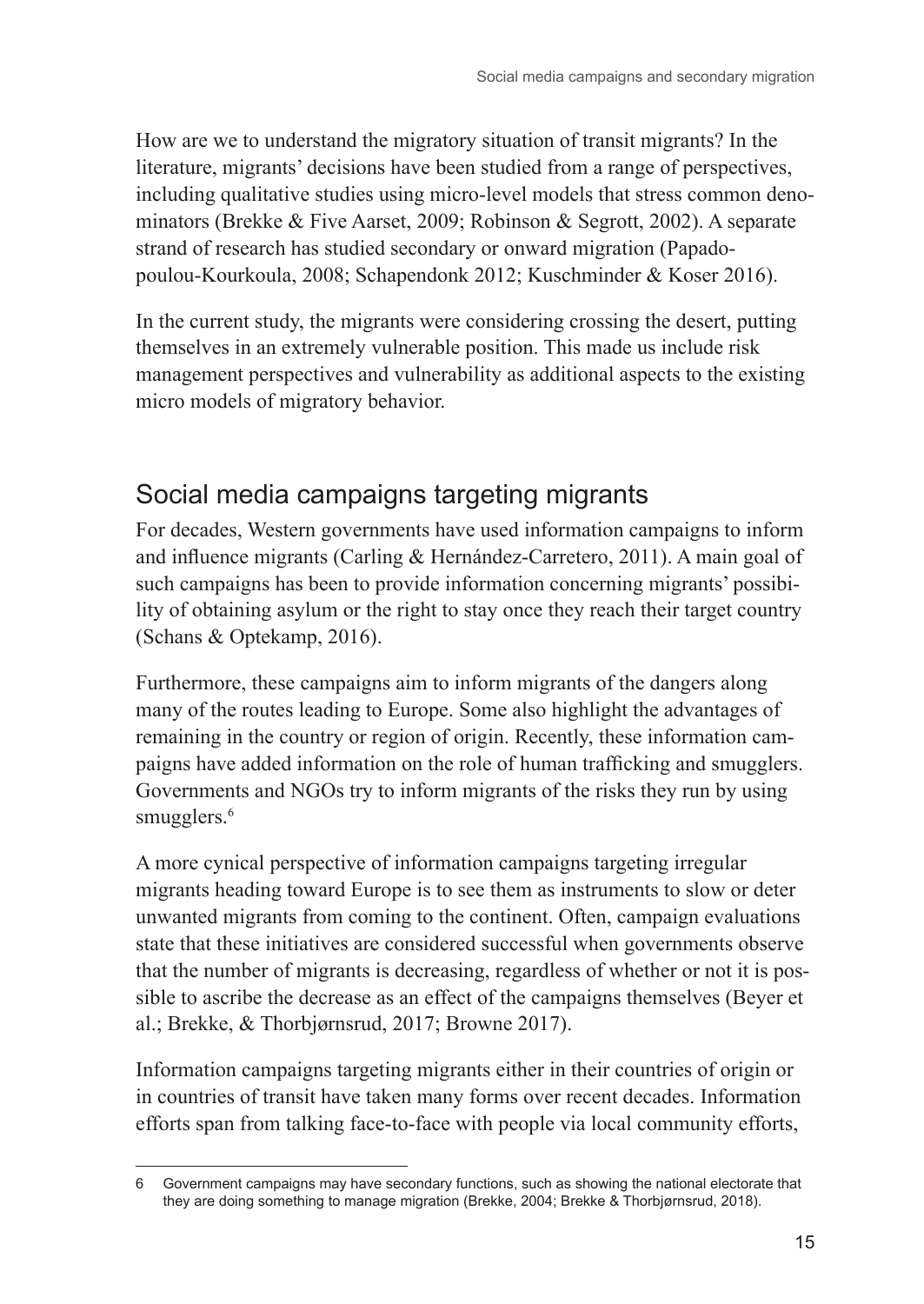such as theater plays or by handing out leaflets, to sponsoring broadcast materials and billboards in the sending countries (Brekke & Thorbjørnsrud, 2018). With the rise of social media, a new channel has emerged as a vehicle for such campaigns. Social media, or social network sites, have particular characteristics or *affordances*, including what type of information that can be forwarded (written, audio, graphics, and video). Social media allows senders to target specific groups and then provide statistics on reach and activities (such as "likes," forwarding, and more). Potentially, information from governments can spread through personal networks on these platforms, reaching a high number of would-be migrants.

Arguably, these last features are unique to social media, especially in terms of how easily and cheaply professional senders can use such evaluation tools. It is no wonder that governments turn to social media when they want to reach target groups in other countries. Their goal is to disseminate information, to update and change beliefs and attitudes, and, ultimately, to influence behaviors. In a previous study (see Beyer et al., 2017; Brekke & Thorbjørnsrud, 2018), we mapped and analyzed European campaigns that used social media to reach migrants.

We selected these campaigns because they all point to the middle Mediterranean route, which runs through Khartoum.

The three campaigns included in this study were similar in that they all had a solid presence in social media (Facebook, Instagram) while also linking up to designated webpages. The Norwegian campaign ("Stricter asylum regulations in Norway") had Facebook as its main outlet (while being linked to government webpages). The two other campaigns (IOM/Italy's "Aware migrants" and UNHCR's "Telling the real story") were primarily web-based but strategically used social media platforms for input, outreach, and communication.

The campaigns differed in a range of ways, including whether they relied on user-generated content and the degree to which they presented the information in a human-interest framing.

Both the UNHCR and the IOM campaign relied on stories reported by actual migrants. The Norwegian campaign, in contrast, started as a general Facebook page opening for comments and user participation but later had to block all comments.<sup>7</sup> Thus, the government used the Facebook page as a digital billboard combining self-produced information and links to relevant news sources.

<sup>7</sup> Comments were blocked due to numerous posts with hateful content (see Beyer et al., 2017).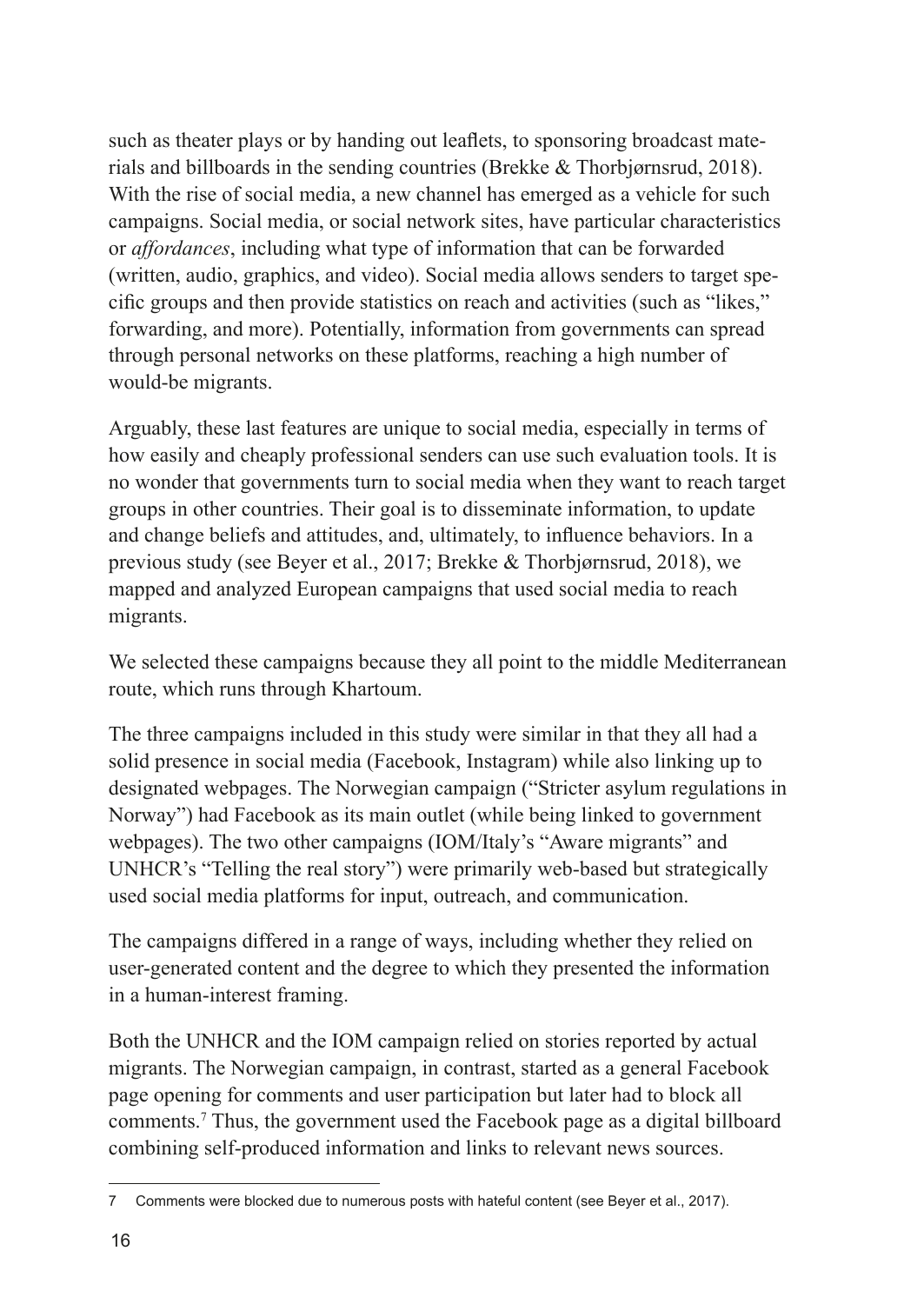<span id="page-16-0"></span>While the first two campaigns shared a distinct focus on human interest-framed stories, the Norwegian campaign reported more thematically framed news items.

The three campaigns shared a clear main message: migrants should look for options other than coming to Europe as irregular migrants. They all urge migrants to appreciate the positive sides to remaining in their region of origin, to take into account the dangers of the journey, and to keep in mind that many migrants will not be allowed to stay in Europe. The main message was one of deterrence.

## Migrants in Khartoum, Sudan

The major migration route from the Horn of Africa (Eritrea, Ethiopia, and Somalia) goes through Sudan and the capital Khartoum (see Figure 1). With a population of 40 million, Sudan houses an estimated three million internally displaced migrants and 400,000 registered refugees (including from South Sudan) (IOM, 2017). The number of irregular migrants is unknown. The inner city of Khartoum has a population of 600,000, but more than 5,000,000 people live in the larger metropolitan area. The city serves as a hub for international migrants passing through on their way north through Libya to Europe or east toward the Gulf countries.

#### **Figure 1. Map of migrant routes through East and West Africa toward the Mediterranean**

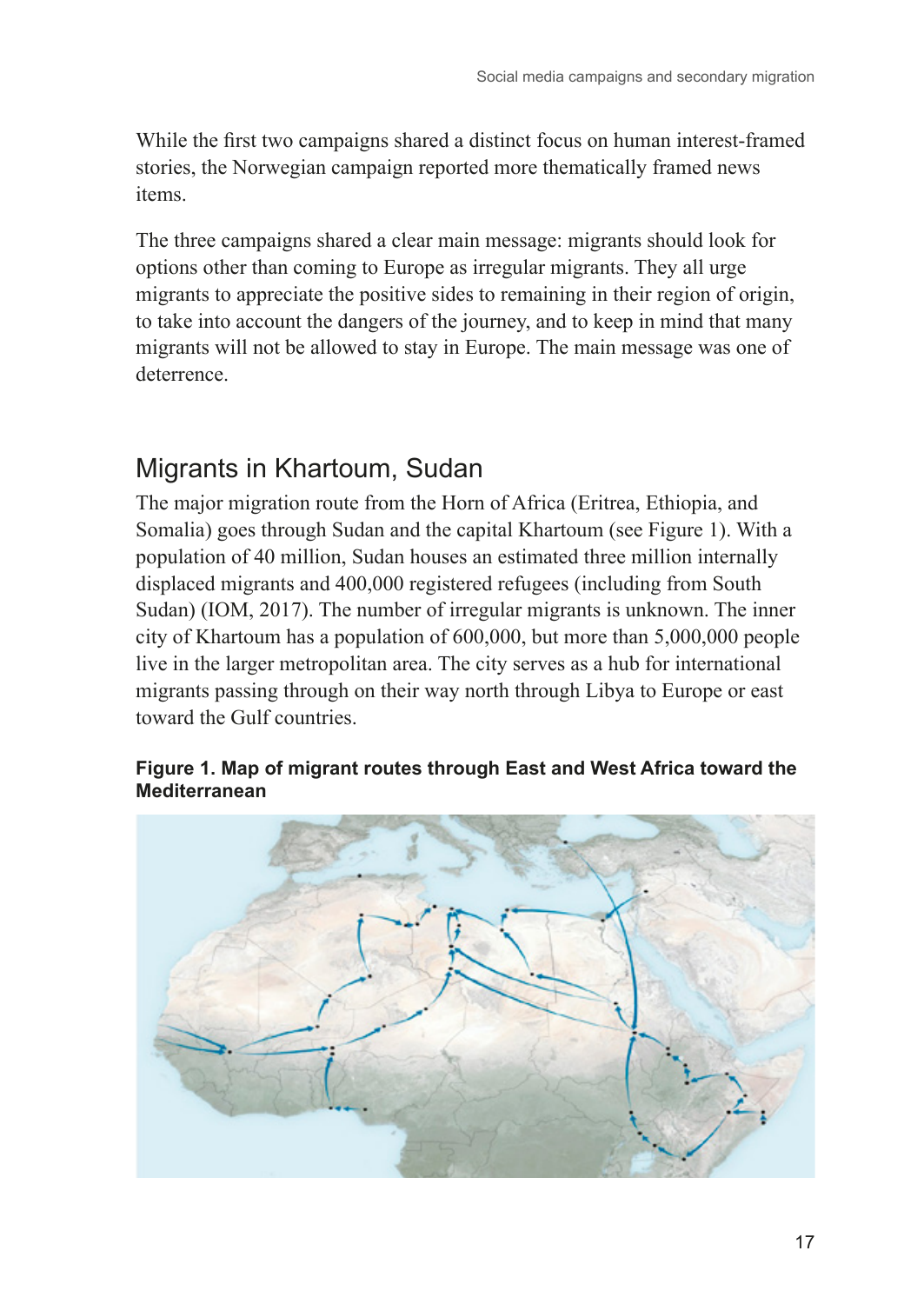<span id="page-17-0"></span>According to our informants, some irregular migrants pass through Khartoum in a day, often staying overnight on the fringes of the city. Others stay for a week, a month, a year, or longer. Some refugees and migrants end up living in the city for a lifetime. We met migrants in all of these categories. Centrally placed in the region, Khartoum is simultaneously a regional destination for migrants in search of a job and for foreign nationals who come to get an education.

### Existing survey—data on migrants in Sudan

According to a 2017 IOM study,<sup>8</sup> there is little research on the situation for international migrants in Sudan.<sup>9</sup> Looking at studies conducted before 2017, the IOM team found only a handful of interviews with migrants in transit.<sup>10</sup> As a follow-up to the 2017 report, the IOM conducted a broader-based survey involving 1,200 respondents in Sudan, also covering migrants residing in Khartoum (IOM, 2018a).<sup>11</sup>

Both IOM (2017, 2018a) studies describe the situation of selected groups of migrants in Sudan and Khartoum. They focus on the migrants' immediate situation, their aspirations, their perceptions of destinations, and their means of communication<sup>12</sup>

The IOM research teams found that migrants from different countries had different reasons for leaving their home country and coming to Sudan. While the Eritreans mentioned a lack of freedom of expression and compulsory military service among their top reasons for leaving, Ethiopians named a lack of jobs and insufficient income as their primary reasons. Both nationalities, however, mentioned security *and* economic reasons for leaving their home country (IOM, 2017, 2018a).

The IOM reports distinguish between the root causes for leaving and specific triggers. Again, Ethiopian migrants mentioned a mix of security and livelihood factors. Interestingly, nine out of 10 Eritreans and seven out of 10 Ethiopians did not have Sudan as their primary target country when they crossed the border

<sup>8</sup> "Migrants in Sudan: Pilot study on migrants' motivations, intentions and decision-making in Khartoum" (IOM, 2017).

<sup>9</sup> See Ati (2017) for a recent contribution on human smuggling and trafficking in Eastern Sudan.

<sup>10</sup> The IOM study involved survey data covering some 300 respondents (IOM, 2017), including 17 indepth interviews.

<sup>11</sup> "Sudan–Ethiopian and Somali migrants in transit: A snapshot report" (DTM), was conducted by the IOM and funded by the Ministry of Foreign Affairs of the Netherlands. The full version is titled "Enabling a better understanding of migration flows (and its root causes) from Ethiopia, Nigeria, and Somalia toward Europe" (IOM. DTM, May 2018).

<sup>12</sup> It is important to note that both IOM surveys faced methodological challenges and urge caution in interpreting the results and assumptions of generalizability. None of the 2018 IOM surveys included Eritrean refugees.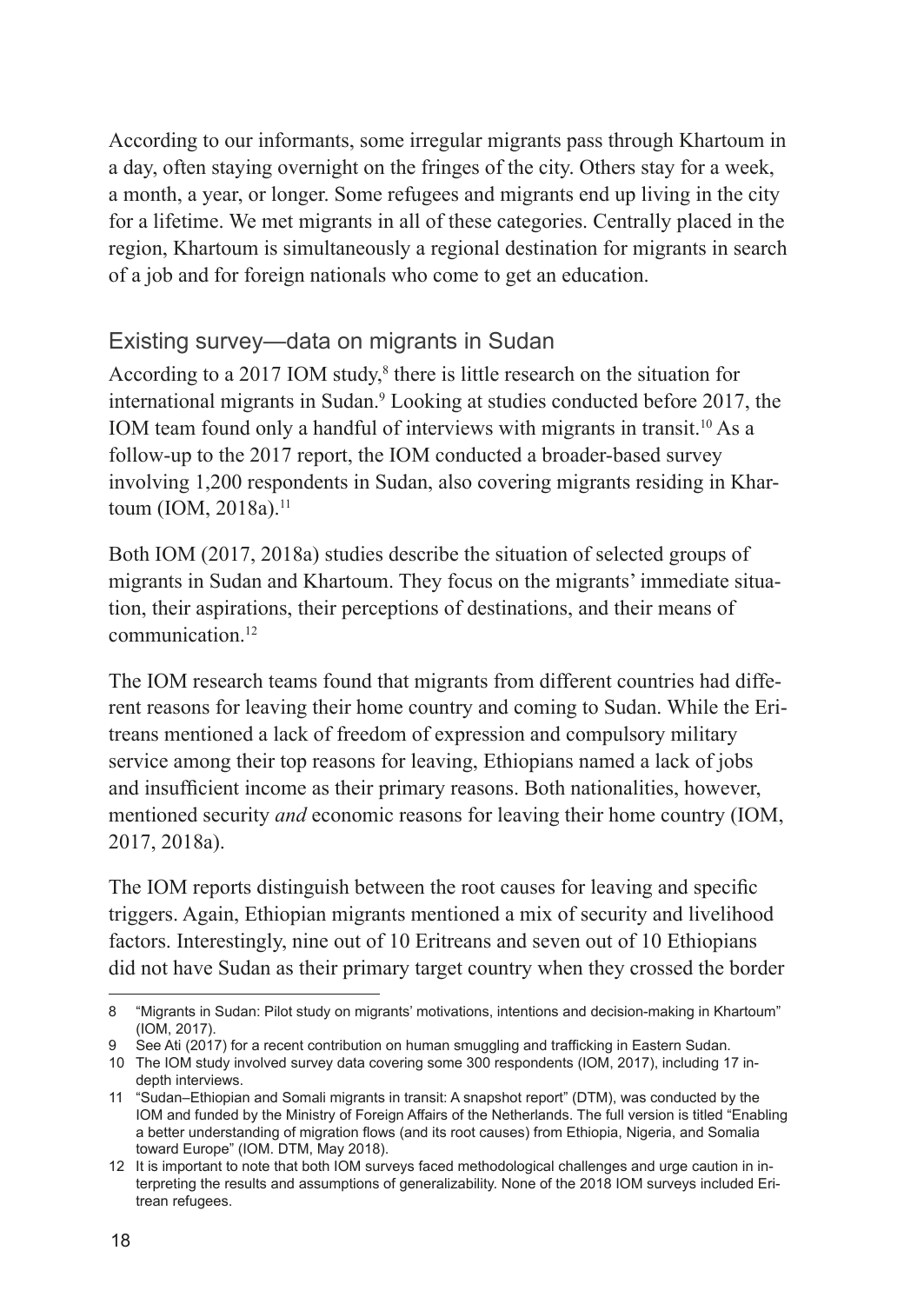<span id="page-18-0"></span>(IOM, 2017). In other words, Sudan is primarily a transit country for the migrants from these two countries; however, as we shall see, many end up spending months and even years in the country, which was meant to be a short stop on their way.

According to the IOM surveys, the majority of migrants made the decision to migrate by themselves but only after having conferred with friends and family, both in their home country and in Europe (IOM, 2018b). Many had relatives and friends who had already migrated. Contact person-to-person and in community gatherings (such as in churches/mosques) was seen as important sources of information. The migrants saw telephone and social media as equally important platforms of communication (IOM, 2017).

The surveys document the challenges that the migrants in Khartoum faced, such as a lack of formal status, police harassment, tough living conditions, and a general bleak outlook.

According to the 2018 IOM survey, it was easy for migrants to find smugglers on their way to Sudan. Before leaving home, Somalis and Ethiopians gathered information about the costs of migrating, routes, and asylum procedures. Many Ethiopians heading for Europe had no specific country in mind when leaving their home country (21%). Those who did mention specific destination countries named Germany, the UK, Switzerland, and Sweden as their main targets (IOM, 2018). The surveys did not have similar data for Eritreans.

## Readers' guide

In the next chapter (2) we describe the data and methods of the study. Doing research on migrants who are in potentially vulnerable situations requires specific considerations and ethical sensitivity.

In Chapter 3, we present a conceptual framework anchored in media science along with a model comprising the factors influencing migratory decisions in transit. In Chapter 4 we analyze the decision-making situation of the Eritrean and Ethiopian migrants who are residing in Khartoum. We use the model of secondary migration to structure the presentation. This provides the context for discussing how the informants perceived the three social media campaigns in Chapter 5. Basing on these earlier chapters, we end the study by presenting the main conclusions and recommendations in Chapter 6.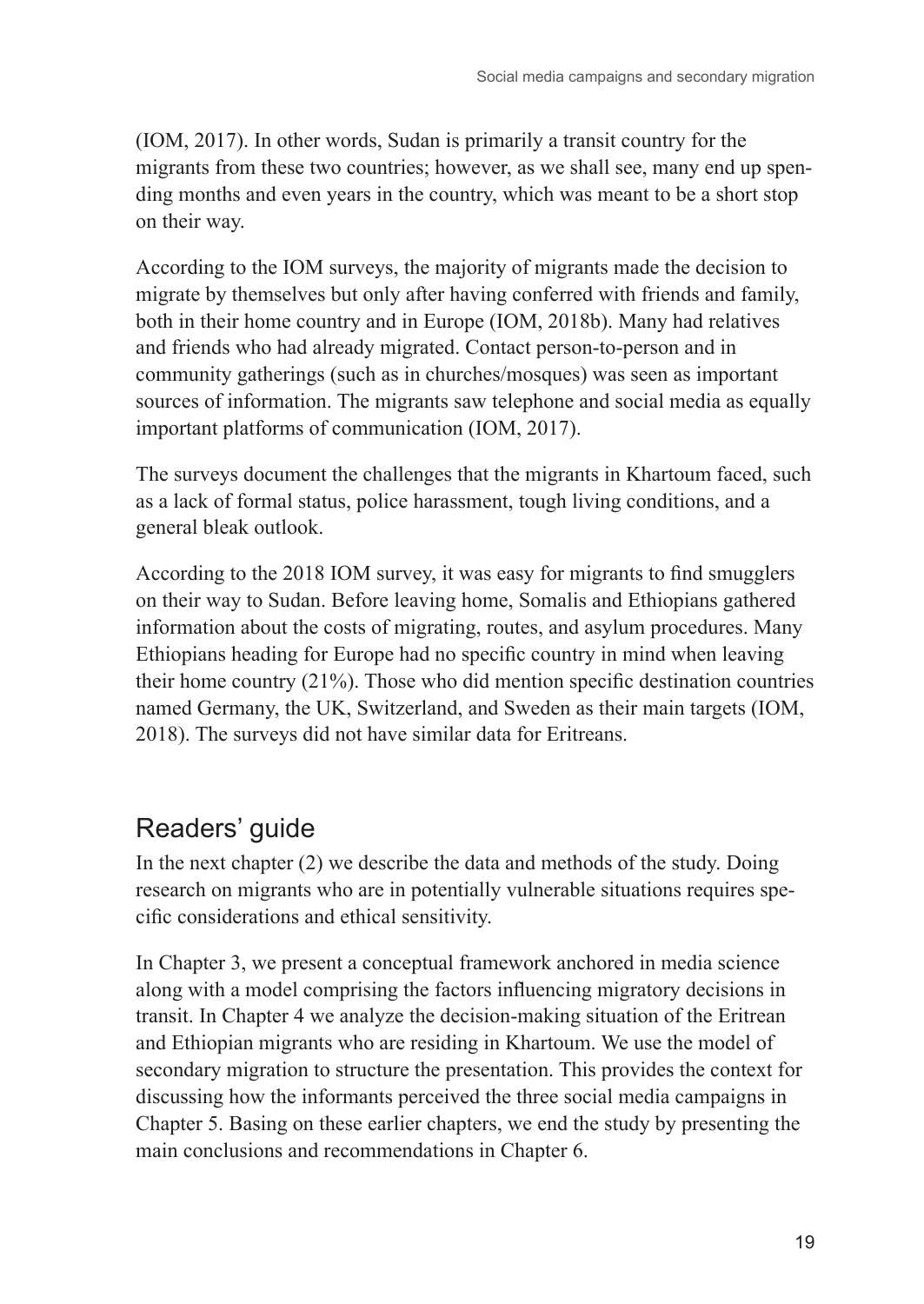# <span id="page-19-0"></span>2 Data and methodology

The interviews with the migrants in transit were conducted during a one-week period of fieldwork in Khartoum in May 2018. During that week, we met with 52 migrants in different constellations. We also interviewed experts working in Khartoum, including five NGO representatives (from UNHCR and IOM) and one Norwegian civil servant.

It was not easy to get permission to do research in Sudan. Our visa application included a brief description of the study. As the normal processing time expired, Sudanese authorities told us that they did not approve of our plans to interview migrants in Khartoum about social media. The Norwegian Embassy helped explain the intention and value of the research, and after six weeks, the Sudanese authorities permitted us access to the country.

Gaining access to the migrants was the next challenge. Again, Embassy staff were helpful in pointing us to NGOs and networks in the country that were in direct contact with individual migrants and migrant communities. The main cooperating partner and facilitator was IOM's Migrant Resources and Response Center (MRRC) in Khartoum. They allowed us to use the offices and resources of the Center. The management and staff served as "gate openers," suggesting groups and communities of migrants to us, inviting informants, and sometimes serving as interpreters. We also interviewed IOM management and staff, who provided important background knowledge about the characteristics of the groups selected and the needs of migrants in the city. The Norwegian government was among the contributors to the MRRC at the time of the fieldwork. The Center provided support, counseling, and health services to migrants, often without formal status. All interviews with the migrants were conducted in the MRRC office building.

UNHCR's Khartoum office served as a second gate opener and helped recruit informants. Their top management served as expert informants who enriched our knowledge not only on the situation of migrants in Sudan and Khartoum but also on the wider topic of information campaigns and the use of social media among migrants in the region.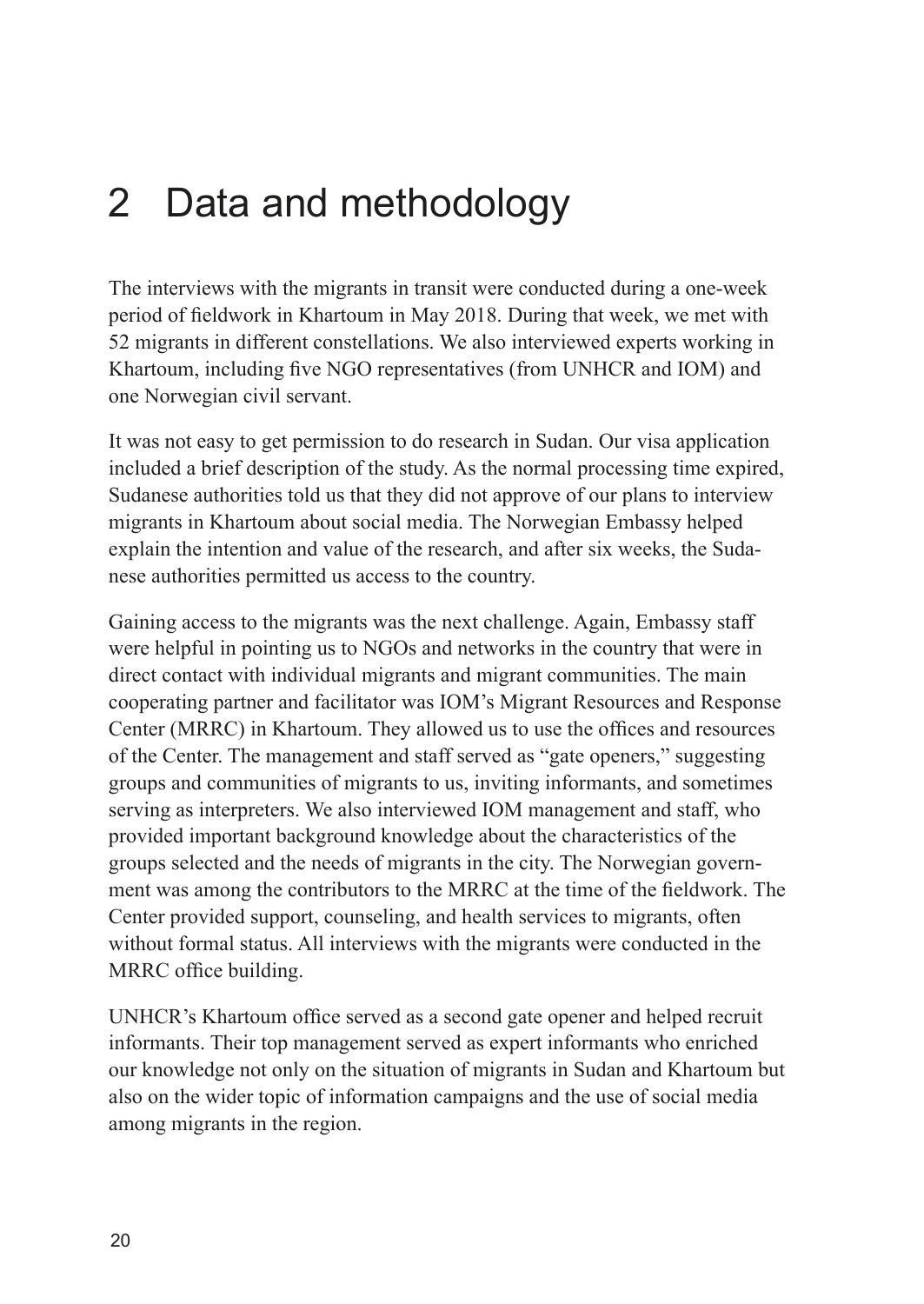# <span id="page-20-0"></span>The informants

The selection of migrants in a qualitative study, such as ours, is important. Whose voices are being heard? We used two methods of recruiting informants. The first was through the organizations described above, and the second was the "snowballing" technique—that is, at the end of the interviews, we asked the migrants to pass on the message to people they knew were in a similar situation.

The initial recruitment criteria passed on to the IOM and UNCHR, as well as to the Norwegian Embassy, were migrants from Eritrea, Ethiopia, and Somalia, residing in Khartoum, who considered or could be expected to consider moving on toward Europe.

In the fall of 2017, IOM Sudan conducted a face-to-face survey about the conditions for migrants residing in the country, using migrants as interviewers. We asked IOM to recruit as many of these interviewers as possible for our study. The idea was that not only could these informants share their own migration experience, but they would also have a wider understanding of the situation and experiences of their informants in the survey. This strategy worked well. In many of the interviews, the informants spoke confidently about the migrants they themselves had interviewed in the previous six months. This strategy broadened the empirical horizon of the study and made the generalization of the results easier.

In addition to the three nationalities we aimed to reach—Eritreans, Ethiopians, and Somalis—we also interviewed a group of Nigerian migrants. Out of the 52 migrants we talked to, 17 were Eritreans, 15 were Ethiopians, 6 were Somalis, and 14 were Nigerians. The Eritreans and Ethiopians had all considered moving on, and most were considering onward migration at the time of the interviews. The Somalis were students in universities in Khartoum and served as secondary sources in our study. They did not consider moving on but were planning to return to Somalia once they completed their studies. However, they were highly familiar with the route from Somalia passing through Khartoum and had assisted a number of migrants on their way north. The Nigerians we met were stuck in Sudan after not reaching their destination in the Gulf. They served as important sources of information regarding the situation of transit migrants in Khartoum, for example, by confirming reports from other groups on the vulnerability of migrants in the city, the lack of security, the lack of access to the labor market, and other issues. Given the composition and background of the informants, we focus the analysis in this report on the Eritrean and Ethiopian groups. Finally, we also interviewed six expert informants working at the Nor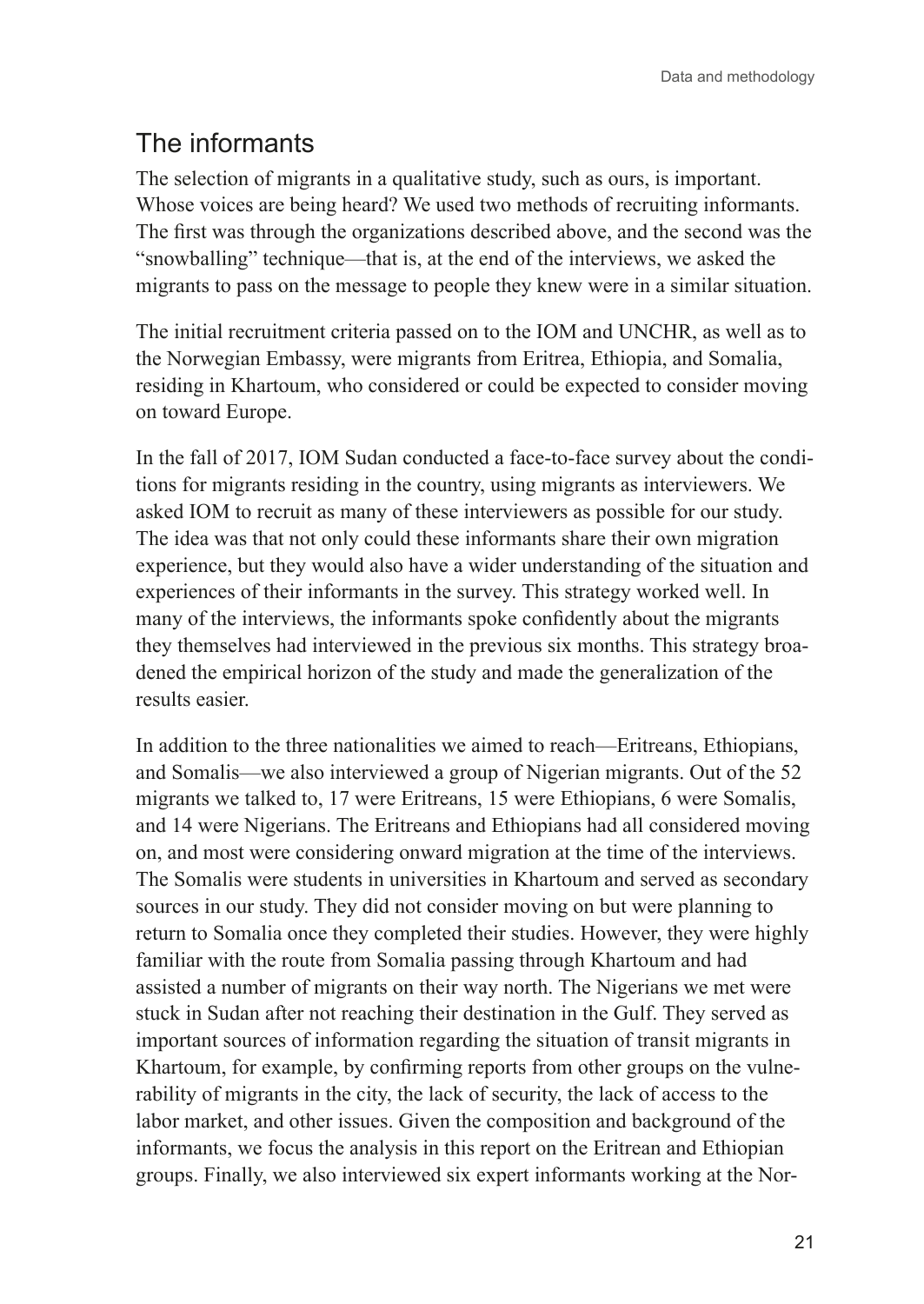<span id="page-21-0"></span>wegian Embassy and the IOM MRRC facility as well as senior staff at UNHCR. These interviews added background information to what the migrants told us.

All four groups consisted of close to an equal number of men and women. Their ages varied from early 20s to 60 years old. The majority were between the ages of 20 and 35. The migrants received compensation for their travel expenses to and from the interview location at MRRC.

It is important to keep in mind while reading this report that we selected individuals and members of the communities in Khartoum who, at some point in time, expressed interest in onward migration. We expected this interest to color the answers and reflections we obtained from the informants. An important question, therefore, is whether one can generalize, for example, the wish to leave Khartoum and head for Europe to a wider circle of Eritrean and Ethiopian migrants in Khartoum.

Our answer to this is that there are certainly groups of Ethiopian migrants who come to Khartoum for work and do not intend to move on. However, we will state that our findings are relevant for transit migrants from these two countries residing in the Sudanese capital. As mentioned earlier, many of our informants themselves served as interviewers of other transit migrants in Khartoum. We have included their impressions as interviewers in this report. The aim of qualitative research, such as the present study, is not to establish how widespread a phenomenon is. What we can say is that the description of the migrants' challenges in their daily life (security, work, life chances) are most probably shared by the wider circle of migrants from the two countries residing in Khartoum.

## The interviews

We conducted three types of interviews with the migrants: single interviews, group interviews, and what we called "serial interviews".

In the single interviews, we talked to one person using a standard open qualitative interview technique. This included using a flexible interview guide while ensuring that we touched on all key topics of the study.

The group interviews were done with two or more persons. Here we posed questions to the group, and those who wanted to could answer. The advantage with this format, in addition to its obvious efficiency, is that the informants can inspire each other and feel more comfortable in expressing themselves. In these interviews, the informants knew one another, and this contributed to making the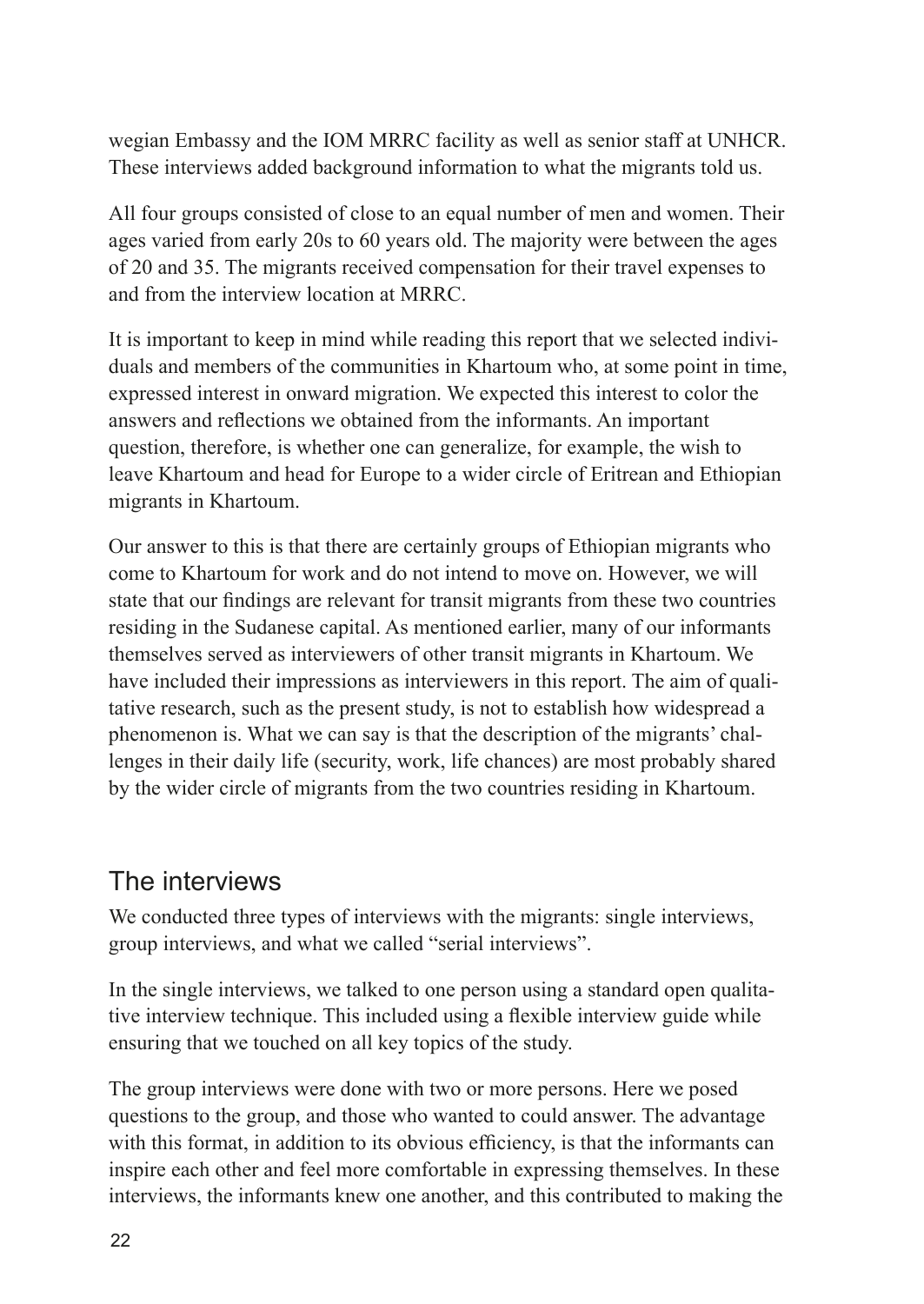<span id="page-22-0"></span>interview situation a space allowing for the open sharing of experiences and reflections.

In the serial interviews, there were also more than one interviewee present. In these interviews, however, we insisted on individually asking the same question to all those present. Even if this slowed down the pace of the interviews, we found this to be a useful format. The reason was that the answers given by others forced the informants to reflect on, correct, and build upon the answers.

An interpreter was available to all informants. Three informants chose to do their interviews with an interpreter present.

The interviews with the staff and experts did not follow a pre-set guide. However, the same basic thematic structure was used as in the migrant interviews: discussing the situation of migrants in Khartoum, onward migration, and the role of information.

The interviews with the migrants had two parts. The first section consisted of questions on the migrants' migration history, the situation in Khartoum, and their aspirations and plans to move on. The second section was dedicated to questions regarding their access to and use of information and their perceptions of the information campaigns. During this part of the interviews, we used a projector to show examples from the three campaigns, including videos.

There is always a chance that the answers given in this type of study, to some extent, are strategic—that is, that the informants' wish to better their own position by "coloring" the information they provide. In this case some informants saw the interviews as an opportunity to describe the harsh conditions they were living under in Khartoum, thereby possibly helping their community more than themselves as individual migrants. They may also have seen their participation as a form of payback to the institutions that had recruited them (IOM/MRRC and UNHCR).

## Ethical considerations

Some of the campaign materials contained strong messaging, so during each interview, we had to consider whether to show the campaigns. Most migrants had secondhand experience with the dangers along the route through the desert, and many had lost someone close or someone in the community in the recent past. We had to consider the fragility of the individual informant during the first part of the interview before moving on or stopping. In some cases, we could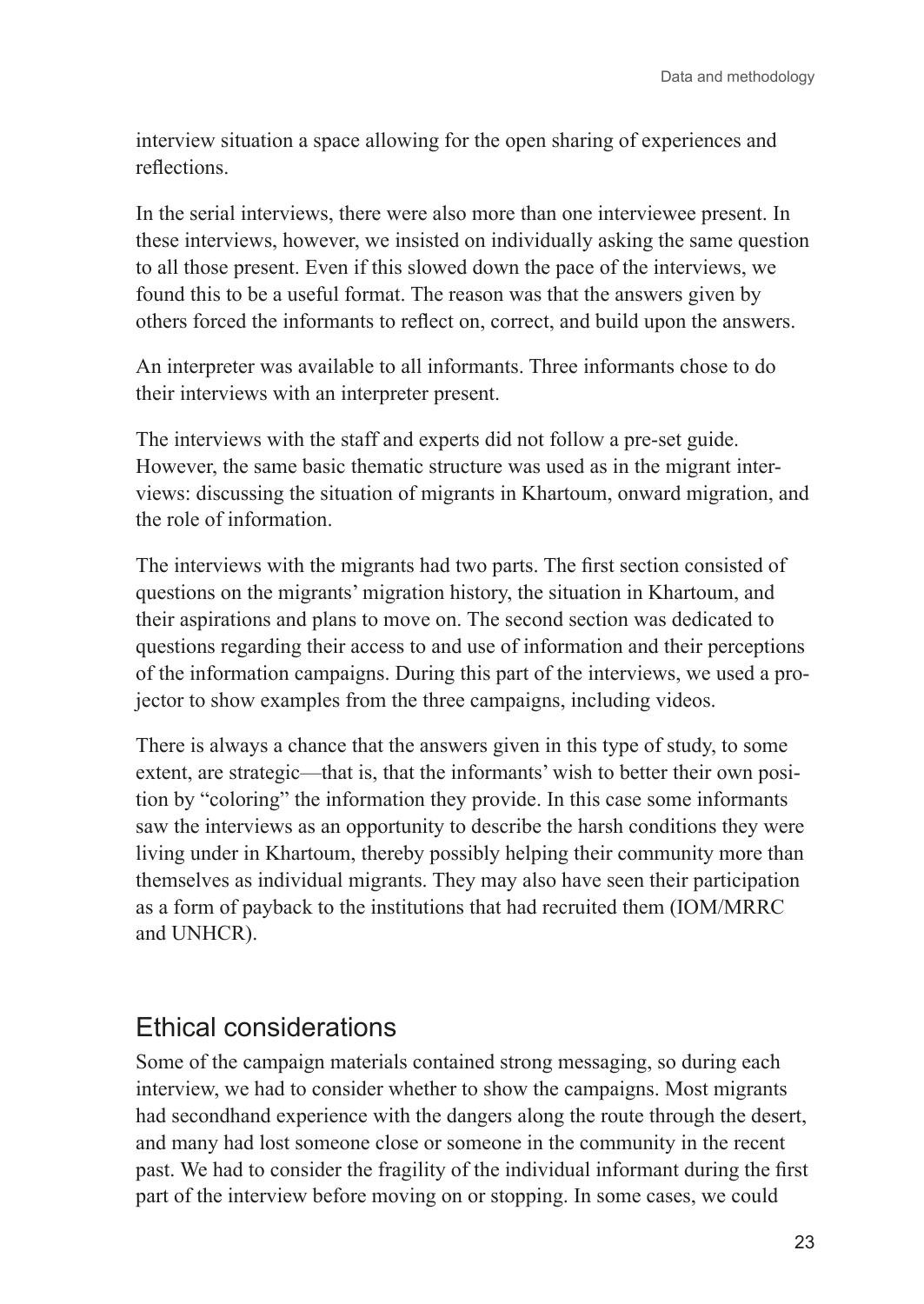only show parts of the materials, often excluding a video from the Norwegian campaign that many perceived as highly emotional as it used detailed images and background music. We still showed the campaigns to most informants, and only in three cases did we refrain from presenting the web campaigns altogether.

In social science research, it is a basic ethical principle to protect those participating in the research from negative effects. How did the current study affect the informants? Will it benefit the transit migrants in Khartoum?

One goal of the research was to determine the effects of social media campaigns designed to discourage migrants against onward migration. Our research could potentially improve the campaigns and contribute to hindering migration. Would this be in the interest of the migrants or in the interest of the governments of the receiving countries in Europe? At the same time, the campaigns can provide information about the dangers of the journey north through Libya. If this report helps improve the campaigns, will this be a positive outcome?

On the other hand, this research also highlights the conditions of and options for these refugees and migrants. Decision makers in receiving countries will have access to this report. By contributing to a more nuanced understanding of the migrants' situation, the report may benefit migrants in transit in the end.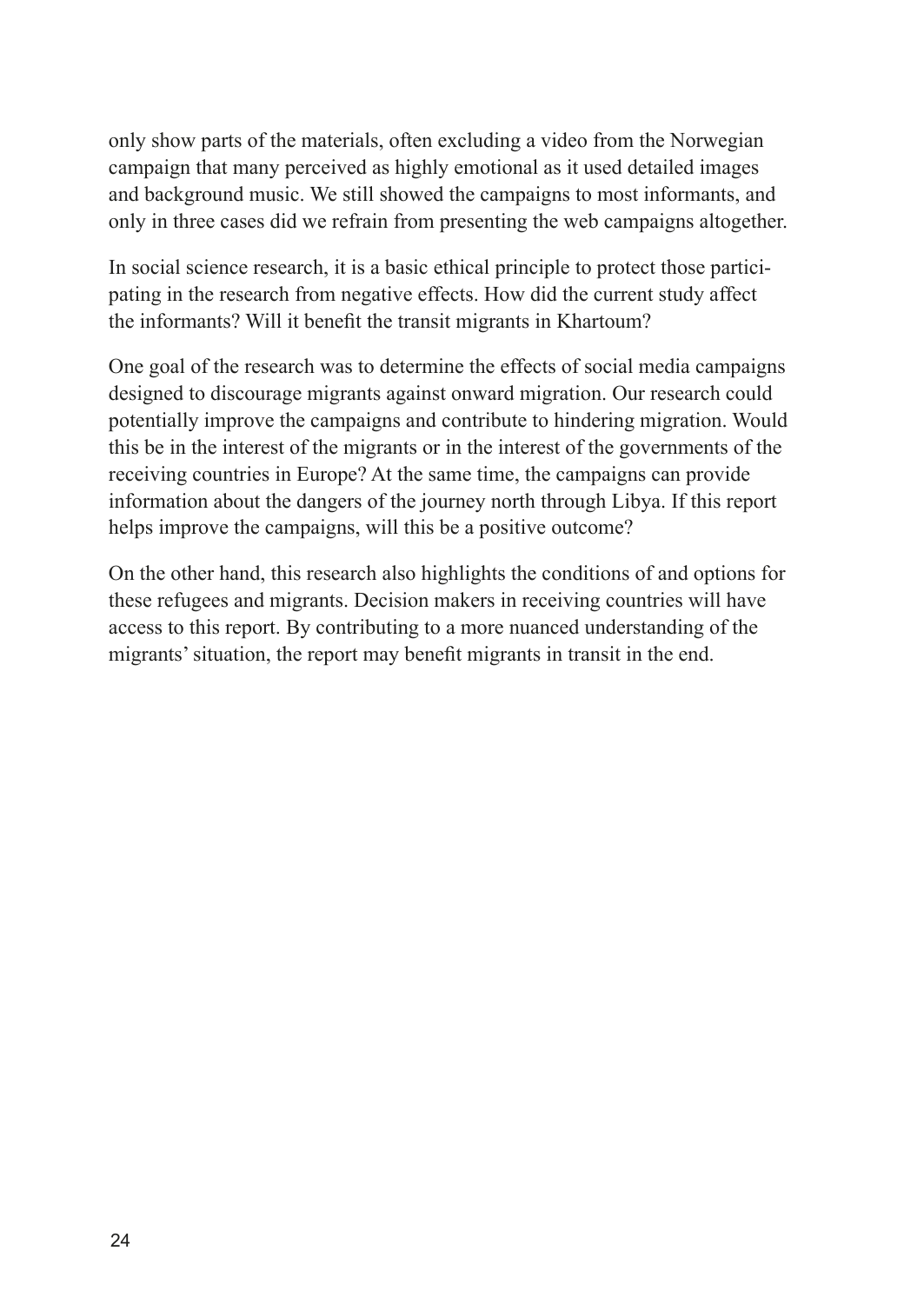# <span id="page-24-0"></span>3 Conceptualizing secondary migration and the influence of campaigns

In this chapter, we introduce models and concepts that we use in the following chapters to analyze the migrants' situation in Khartoum and the potential of social media campaigns. First we present a model of secondary migration. This allows us to see information as one of many factors that influence migratory decisions. We then present a conceptual framework for analyzing the potential of social media information campaigns, such as the three selected for the current study.

## A model of secondary migration

There is a core distinction in the literature on migrants' actions between micro and macro explanations. Macro models typically emphasize structural factors that influence migrant behavior, such as economic or labor market differences between the country of origin and the destination country. Researchers often refer to these as push-pull models (De Haas, 2010; Van Hear et. al. 2018).

Micro models stress the agency of migrants and the actors' aspirations and capabilities (Carling  $&$  Schewel, 2018) as well as the role of information (Koser & Pinkerton, 2002). Over recent decades, research has focused on the unit of decision making, be it by the individual (micro level) or by a wider circle of household or family members or larger communities (meso level). Some models seek to combine these levels and approaches, including both push and pull factors, the actors' perceptions of these elements, the migrants' immediate situation, and information.

One such model of migratory action combines micro, meso, and macro elements (Brekke & Five Aarset, 2009, Brekke & Brochmann 2015). Focusing on the migrants' immediate situation in transit, the model (see Figure 2) includes the original migratory action, secondary movements, and conditions in the country of destination. The original push factors (economic, security-related, social, or other) in the country of origin may still play into the decision in transit, for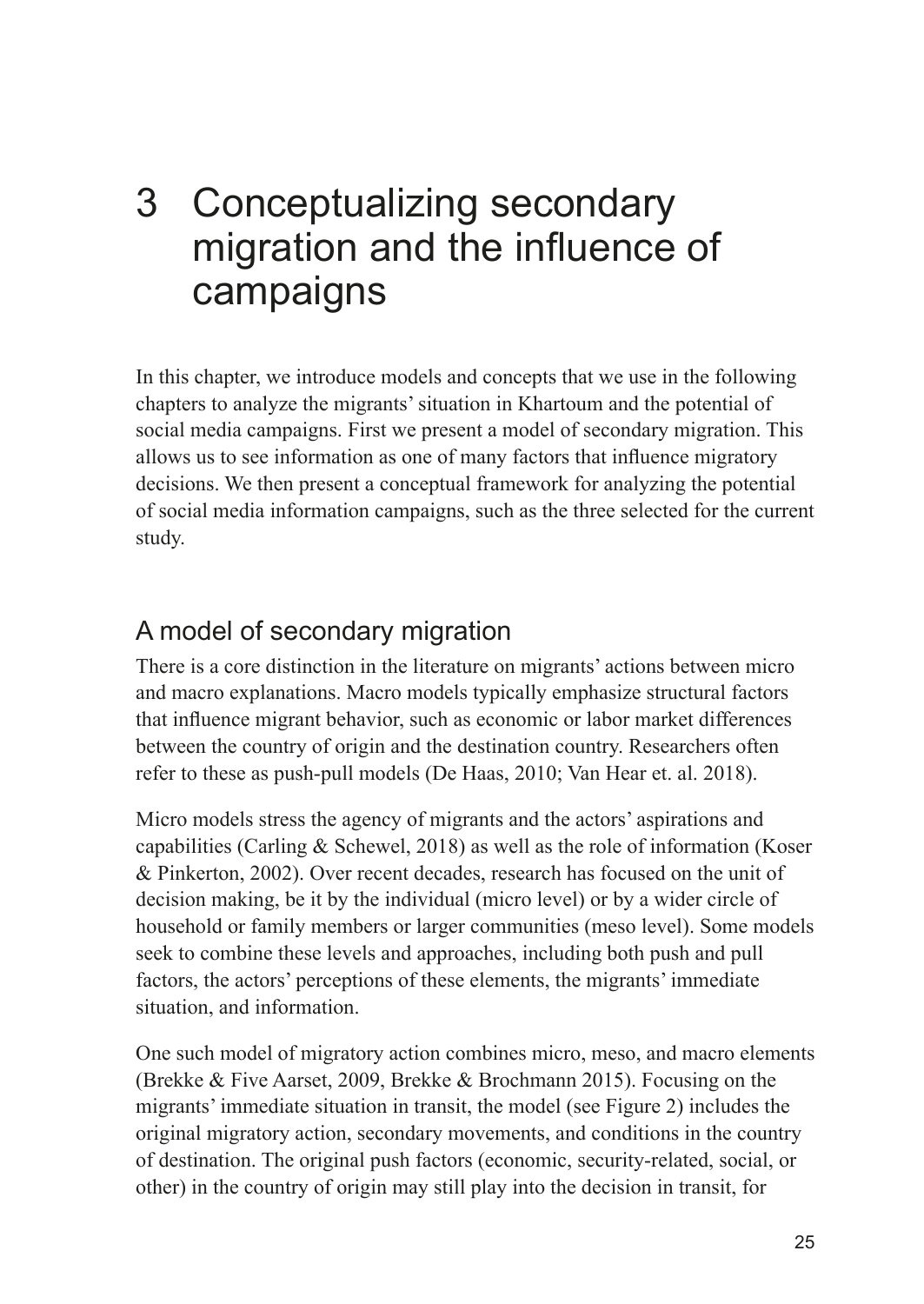example by hindering the alternative of returning. The future pull factors and the perceptions of the destination area (Europe) or specific country may also play into the situation in transit.

The model (Figure 2) identifies key elements of the migrants' situation in transit and thereby the premises for governments who seek to influence migrants' decisions.





In the model, we find the actor—the migrant—surrounded by other actors and networks. Networks include family, friends, other migrants, community members, facilitators/agents/smugglers, and others. These networks may be physically present in the same transit location, they may still be in the country of origin, or they may be in some other third country, including the potential destination countries. They may also be virtually present in transit through social media and influence decisions through this medium. These networks will serve different functions related to further migratory behavior. They may serve as sources of information, provide resources, and/or encourage or discourage onward migration. Information campaigns may influence the key decision maker directly or indirectly through the surrounding network.

In transit, the immediate surroundings and opportunities may or may not push toward secondary movement. Structural factors, such as the economy, labor market access, safety, and access to residence permits in transit, may be more or less relevant to individual cases.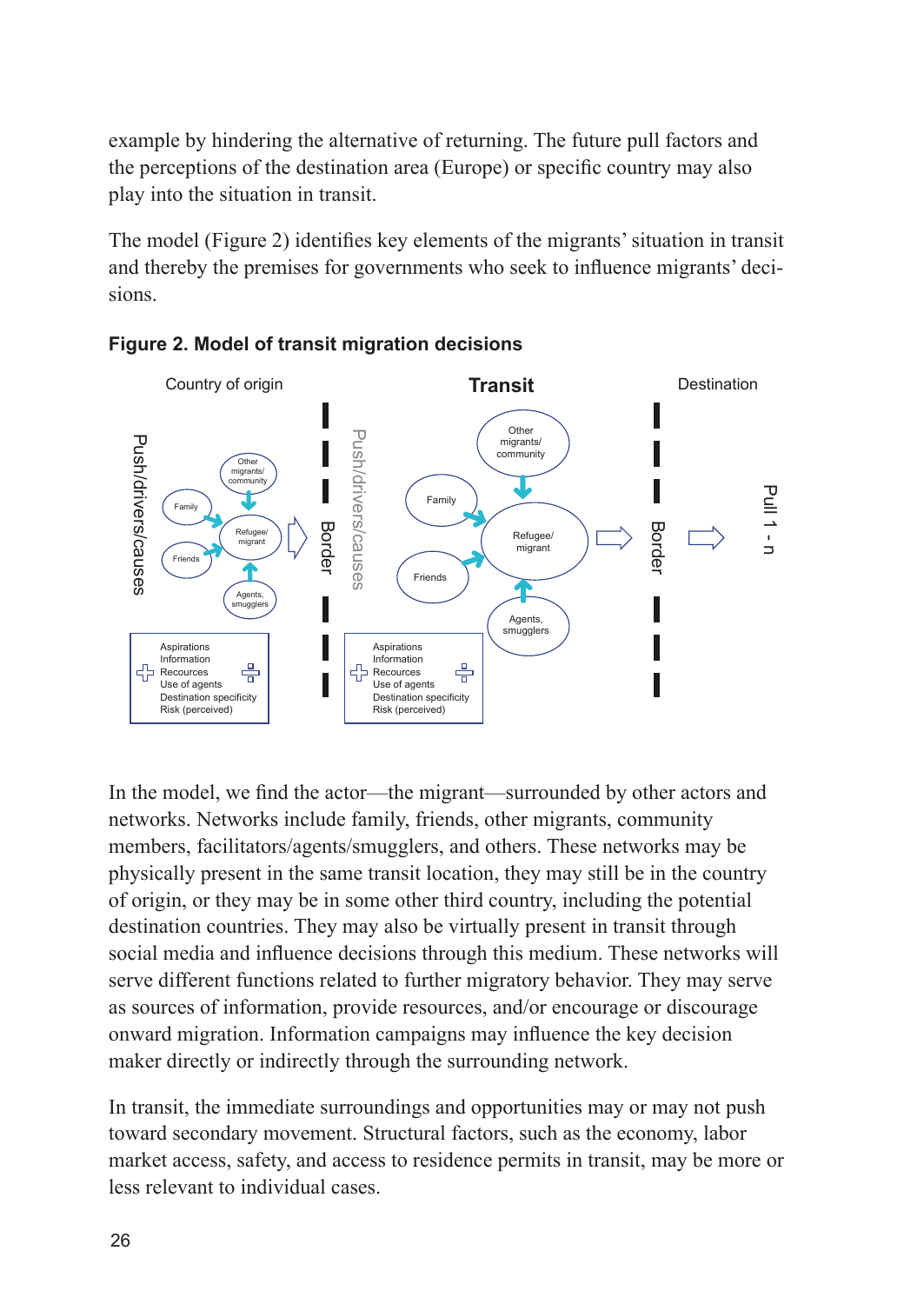In Figure 2, a list of such variables is included. Here, we find aspirations pointing to the presence or absence of an overall goal of achieving life goals through migration (Czaika & de Haas, 2013).

In the model, information refers to access to information and the sources of information as well as the role that information plays in shaping an individual's migratory decisions. The amount and quality of information will vary from one migrant to another and across the different stages of migration. A key aspect here is the legitimacy of the sources of information. Who does the individual migrant trust, under what circumstances, and for delivering what kind of information? What role can governments and NGOs play as providers of information to migrants in transit?

Resources are the availability of means that will help the individual migrant attain his/her migratory goals. This may be to return to the country of origin, to remain in transit, or to move on toward a third country destination. These resources may include money, educational resources, networks/contacts, access to housing, means of transportation, and more. Resources may be acquired along the route, such as by working while in transit to finance the next stage of the journey.

The use of agents, facilitators, or smugglers will vary between migrants and across stages. We use the three concepts interchangeably, as previous studies have found that such assistance to migrants and refugees places itself along a continuum, ranging from highly commercial and potentially exploitative businesses at one end to amateur, not-for-profit helpers on the other end (Brekke & Five Aarset, 2009). The literature has shown that facilitators can play different roles as sources of information about routes and destinations. Some studies have described cases in which smugglers have been the main deciders (Koser & Pinkerton, 2002; Crawley, 2010), whereas others have pointed to this description as overestimating the role of facilitators.

Furthermore, migrants in transit vary with regard to whether or not they have a specific destination country in mind. The destination specificity may be low, as in migrants pointing to an ambition to move on and leave the transit country; medium, as in migrants talking about a region, such as Europe or Northern Europe, to move to; or high, as in migrants aiming for a specific country. This variation may or may not coincide with strong or weak ambitions to move on.

Risk has several meanings in the action model, including the risk of physical and mental harm of moving on as well as the risk of not reaching the intended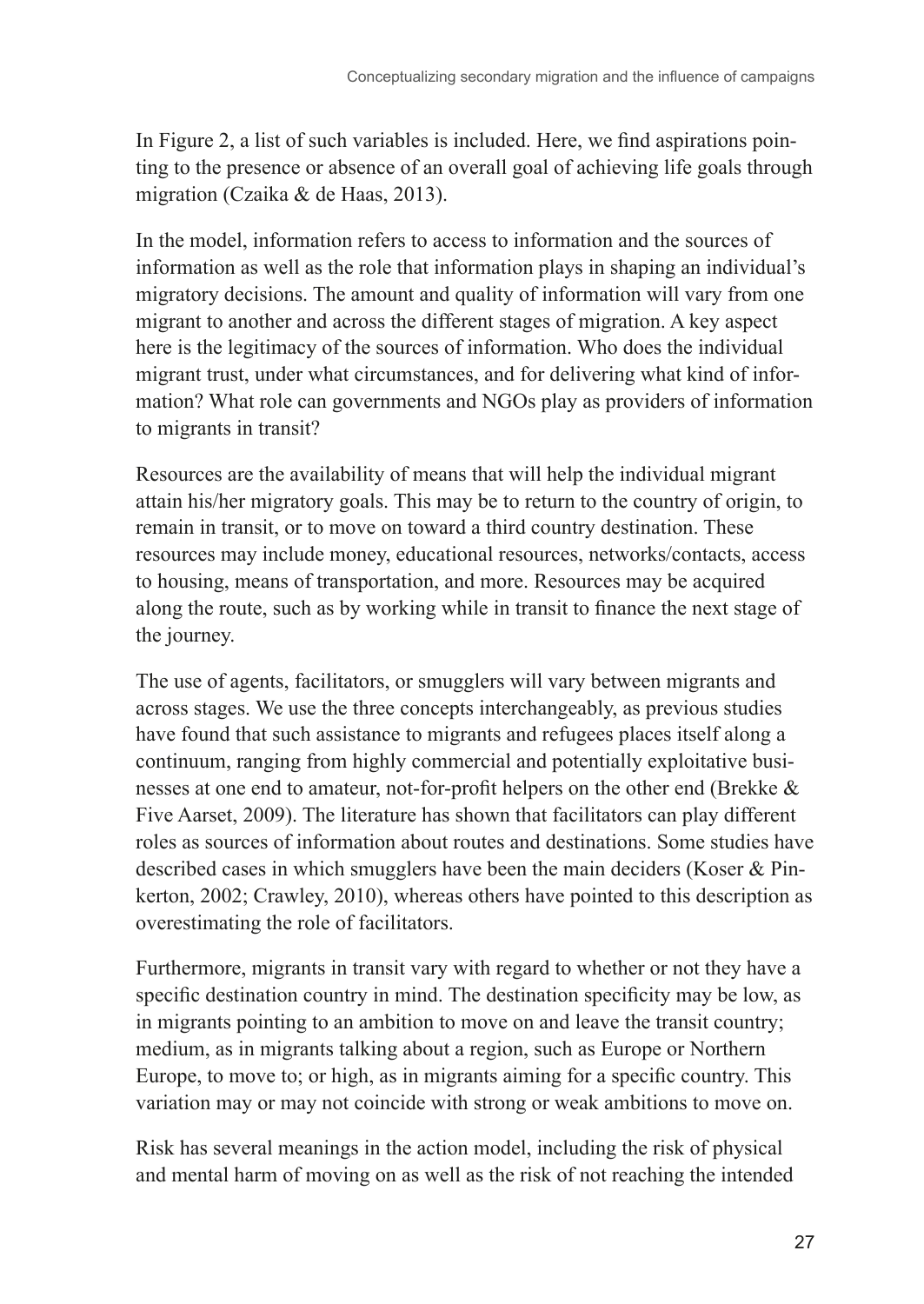<span id="page-27-0"></span>destination—meaning the probability of not succeeding. The perception and awareness of such risks may play key roles in the decision to return, stay, or move on. These individual perceptions may or may not correspond with the actual risks of moving on or with the actual probability of reaching the destination.

Time is another variable that may influence migrants' decisions. The duration of one's stay in transit may increase the chances of moving on, such as by enabling the accumulation of funds to finance the next stage of the journey, or may decrease the chances by anchoring/integrating the migrant in the transit society. As years pass for some, the situation in the home country may have changed, making a return more or less attractive.

## Evaluating information campaigns— key concepts

Campaign evaluation typically distinguishes between inputs, outputs, and outcomes (Macnamara, 2014). One key topic here is how one can assess the outcomes of campaigns or the effects of media exposure in general. In the next few sections, we will provide a framework for applying this knowledge to the case of the transit migrants in Khartoum.

Inputs are the messages and the presentation of the information and the choice of channels or platforms and strategies to reach the intended audience. Outputs are observable results, such as the number of messages sent, the number of people who received them, and secondary media coverage.<sup>13</sup> The outcomes of the campaign are concerned with the number of people who changed their attitudes or behavior because they were exposed to the campaign.<sup>14</sup>

### The premises for effective campaigns

Government campaigns have explicit goals. In the campaigns presented in this report, the goal was to affect migrant behavior. Theoretically, one can distinguish different levels of goals, where the most basic is to transmit information. Having enough information is a prerequisite for shaping beliefs, attitudes, and/ or behaviors. In our case, governments (supported by NGOs) aim to provide information that may change migrants' beliefs about asylum regulations in a given country. To be effective in changing beliefs, though, the migrants must

<sup>13</sup> What the recipients understand and remember is labeled *outtakes*.

<sup>14</sup> The McNamara model has been refined by Lindenmann (1993), who distinguishes between different outputs and outcomes, including impressions, awareness, comprehension, retention, opinion change, attitude change, and behavior change.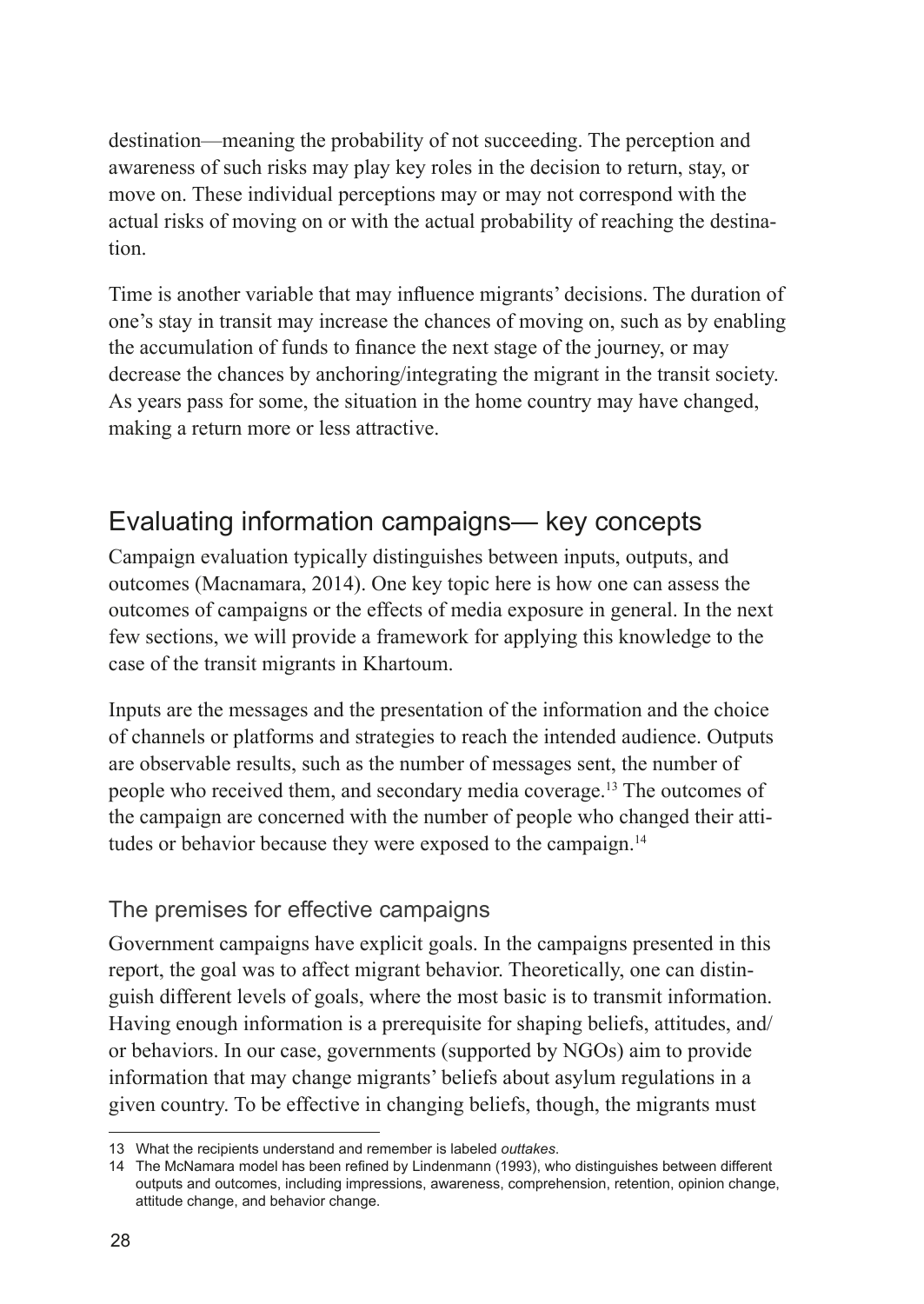<span id="page-28-0"></span>have a need for orientation. Did the migrants we met in Khartoum feel they needed the information that the governments provided in the campaigns?

We need two more concepts for the subsequent analysis: relevance and uncertainty. How relevant was the information, and how certain were they of what they already knew (e.g., about traveling routes and conditions in Europe)? According to media theory, the campaigns would be most effective if the migrants perceived the information as highly relevant and if they were unsure whether what they already knew on these issues was correct.

For example, information about migration is highly relevant to migrants in transit. If they at the same time they are unaware of the risks involved and the chances of succeeding in getting to stay in Europe, this would increase the chances that campaigns could influence their attitudes.

There are, however, further prerequisites for a campaign to have effects. These include the timing of the campaigns. Do the migrants perceive the campaigns as relevant at the time when they get the information? Furthermore, do they experience the information as being meant for them or for someone else? Campaigns need to be context-specific, and the senders need to know the situation of its intended audience.

### Theory applied to transit migrants in Khartoum

The analytical concepts of input, output, outtake, and outcome are all relevant to campaigns directed at migrants in transit. In our fieldwork, we asked questions related to the framing, relevance, and the recipients' level of certainty/uncertainty in regard to the accuracy of the information in the three selected campaigns. We also asked basic questions about access to the Internet, their use of computers and smartphones, their use of social media, and, crucially, how they perceived their need for information.

With regard to outputs and outtakes, researchers often measure these quantitatively, such as the number of people who were exposed to and have understood a message. In our qualitative study, the goal was to show the campaigns to the migrants and then ask them about their understanding of the messages, their perception of whom the intended target groups were, and their need for this information.

It was the goal of the three campaigns to influence or change attitudes and/or behavior. We asked the migrants about whether they thought the information campaigns could have such effects. Could they even change the migrants'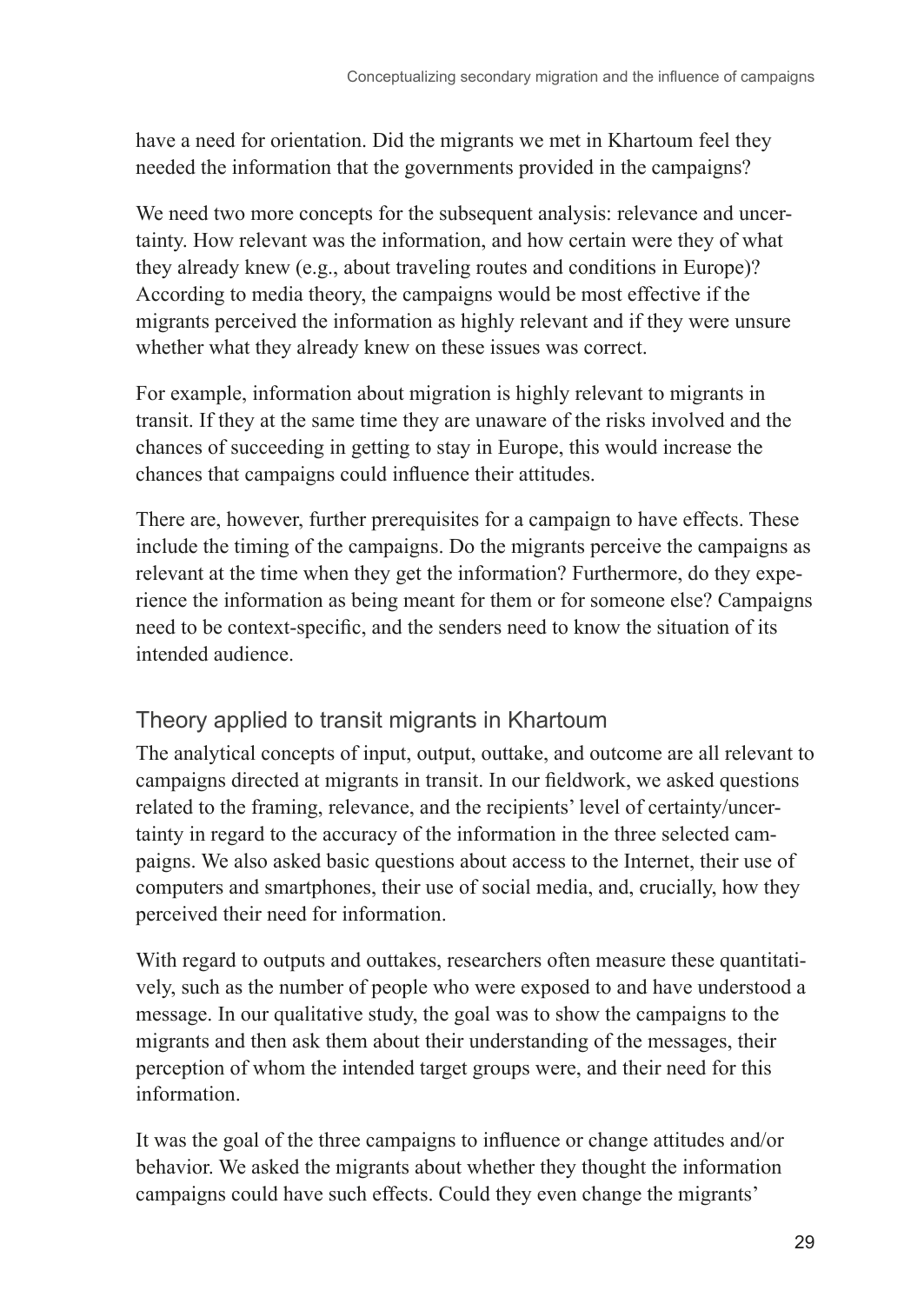beliefs about what were the correct facts on the ground? We asked the migrants whether they believed the information was correct and if it corresponded with their existing beliefs or in some way altered them. What kind of information could possibly change their view on onward migration? We come back to these concepts during the analysis in Chapter 5, when we consider the migrants' need for orientation and the potential of information to influence their cognitive structures (beliefs, information, and knowledge), attitudes (evaluations of this information), and, finally, behavioral intentions.

To understand the role of information and the potential impact of information campaigns, we will now describe the context of the migrants in transit in Khartoum in 2018. We also present a model that is based on a list of factors, including information that may influence migration decisions.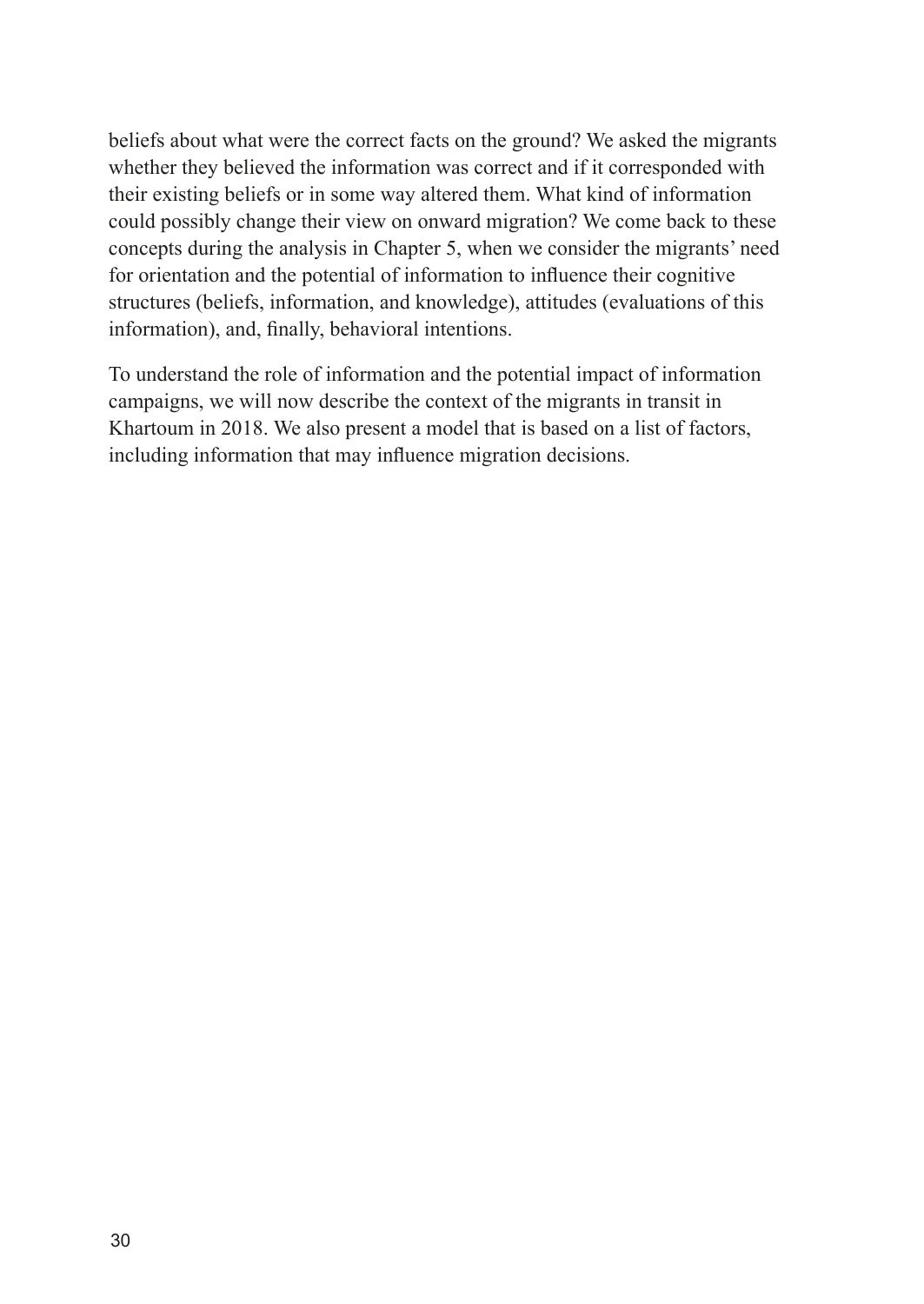# <span id="page-30-0"></span>4 Secondary migration from Khartoum

In this chapter, we analyze the decision-making situation of the Eritrean and Ethiopian migrants who are residing in Khartoum.15 We use a model of secondary migration to structure the presentation. In the next chapter, we then turn to how the informants perceived the three social media campaigns.

## The migrants' background

The migrants from Eritrea and Ethiopia whom we met in Khartoum all expressed interest in onward migration. They came from a variety of backgrounds, with most pointing to war and oppression as their main reasons for leaving their home country. These background stories were often mixed with stories of tough living conditions and a limited outlook.

Most of these migrants had made their way to Khartoum by themselves. Some had traveled by foot for days along the routes from Ethiopia to the city. Others had come from Eritrea through the border camps near Kassala before they were smuggled to the Sudanese capital. Many experienced strenuous conditions in these refugee camps before deciding on moving on, seeking temporary work, refuge, and the possibility of onward migration.

Most Eritrean citizens who register in the camps across the Sudanese borders obtain refugee status. However, according to Sudanese statutes,<sup>16</sup> these refugees do not have the right to move freely within Sudan. If they want to move on to Khartoum, they have to do so irregularly—that is, by using facilitators.

Some of our informants were children of refugees and either arrived in Khartoum when they were young or were born in Sudan of migrant parents. They frequently pointed to what they saw as the hopeless destiny of their parents, who were stuck in transit.

<sup>15</sup> Our interviews with the Somali and Nigerian informants are used as secondary sources (see Chapter 2).

<sup>16</sup> Sudan signed the UN 1951 Refugee Convention but not the 1967 Protocol.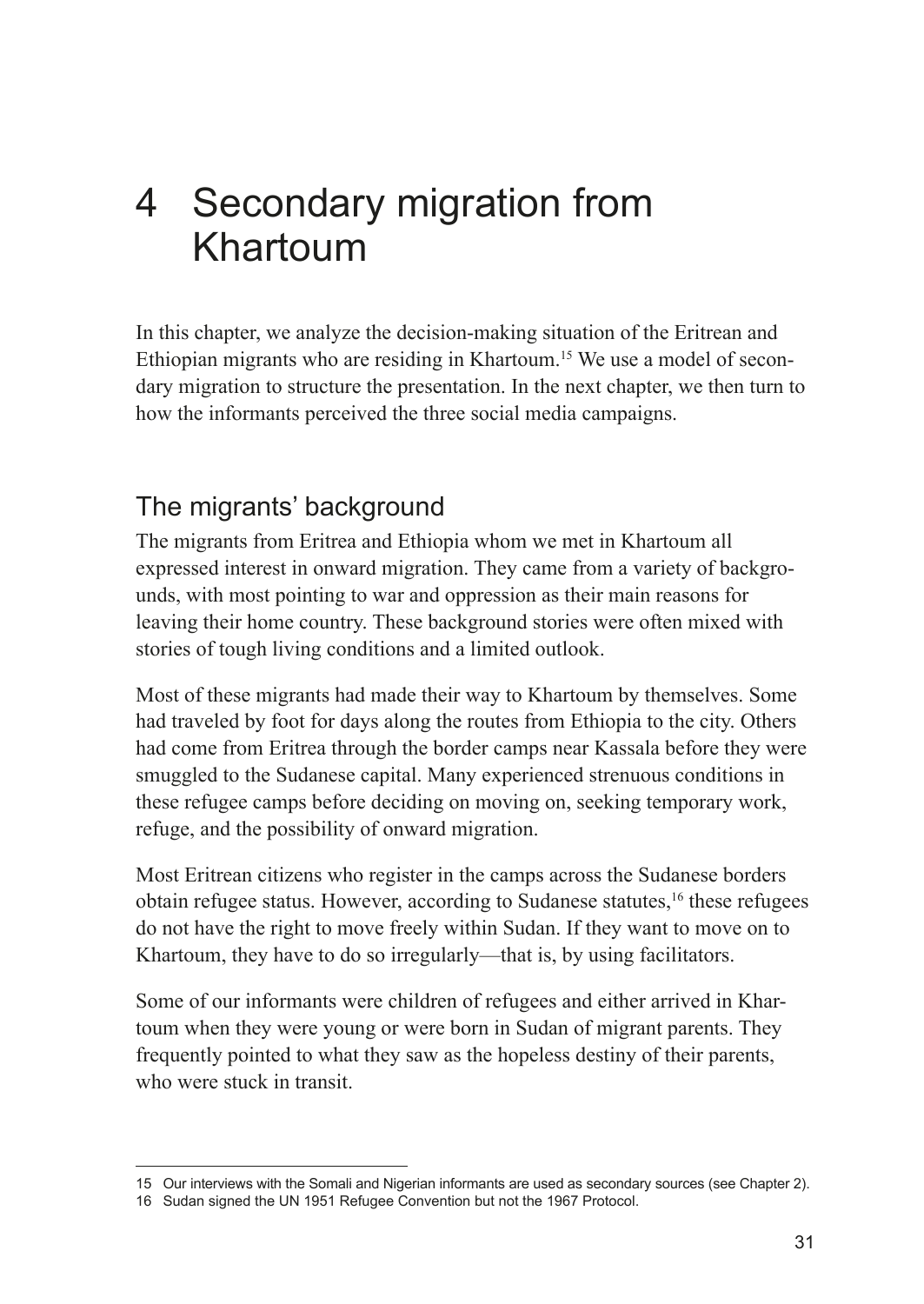<span id="page-31-0"></span>We asked the migrants to reflect on the option of returning. None of the Eritrean and Ethiopian migrants contemplated going back as long as the political and social situations were as they were in the spring of 2018. They left because of a lack of freedom, the wars between the two countries, internal strife, and general hardship. On top of these broad factors, they mentioned concrete triggers, such as incidents in the military service, lost battles, and sudden illnesses. It remains to be seen whether the positive developments in the relationship between the two countries during the fall of 2018 and the spring of 2019 will lead to more return migration from Khartoum.

## The migrants' immediate situation in Khartoum

In the interviews, the informants described a list of challenges they faced as a part of their everyday life in Khartoum. These included safety concerns; difficulties with the police; and lack of access to schooling, the labor market, and housing.

## Safety concerns

Harassment by the Sudanese police and authorities was the prime concern mentioned by the migrants we interviewed. They experienced that being a migrant or refugee gave them a secondary status compared with the Sudanese majority. The informants mentioned a range of negative encounters, entailing random ID checks (including unannounced checks in their homes), a variety of seemingly arbitrary fines, physical harassment, and corruption.

Safety is the number one reason why it is difficult to live here in Khartoum. If you forget your ID card and the police stop you, there is trouble. [...] Even if you have the card, they can take you to the police station. Then they can pick you up again tomorrow … and the day after. (Female, Eritrean, 20s)

Formal permissions and ID cards (national ID, refugee ID) were a concretization of the link to the authorities in Khartoum (and Sudan). These caused different sorts of difficulties and became a symbol of the host society's reluctance to accept the migrants and as proof of their status as outsiders. Being caught without the proper ID would most often result in a fine (7,000 Sudanese) pounds).17 Those who could not pay the fines risked being put in jail, according to our informants.

<sup>17</sup> 7,000 Sudanese pounds were worth approximately 200 USD dollars in 2018.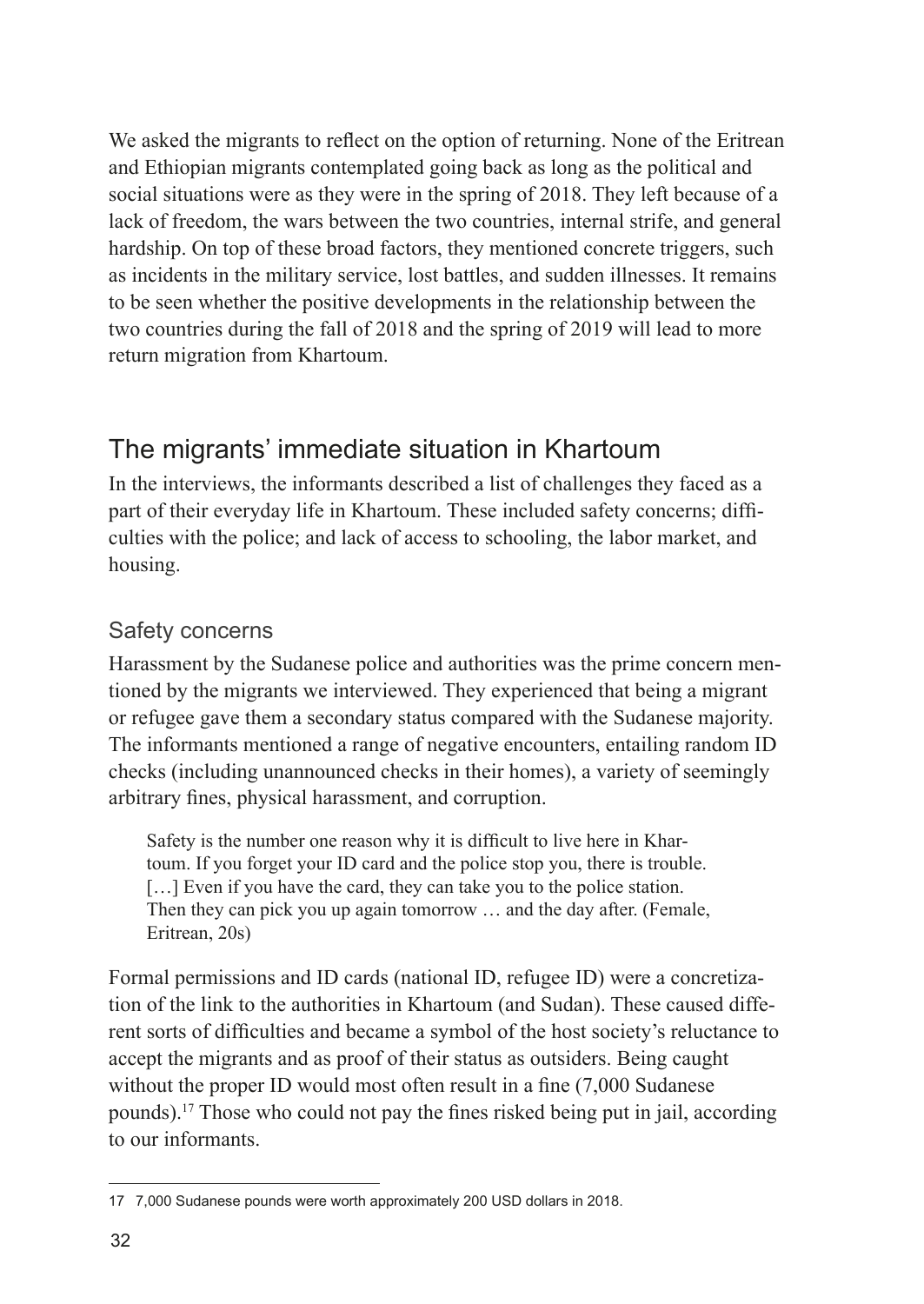<span id="page-32-0"></span>The informants portrayed women as particularly vulnerable in interactions with the authorities.

I interviewed a girl, who, together with a friend, had been caught by the police without an ID. They asked her to have sex with them to let her go. She said no and cried. She was 17 or 18. Her friend did have sex with the police, and they let them go. (Female, Eritrean, 20s)

There were reports of robberies and absence of the rule of law. The migrants said their voices are not heard when they complain to the authorities.

Life here in Sudan is very difficult, primarily because of the security situation. Some people came into my home and stole my camera equipment. I reported it to the police, but they said *Chabish* (derogative for foreigner) and did nothing. They do not care because we are refugees. We are nothing to them. (Male, Eritrean, 20s)

The expert informants confirmed a lack of transparency regarding the interaction between Eritrean and Ethiopian migrants with an irregular status and Sudanese authorities.

They pointed to instances in which unregistered Eritrean nationals were returned by force to Eritrea.

They also confirmed the role that the refugee camps along the Eritrean border play as only a temporary refuge for most refugees.

The ones who cross the border often register in the UNCHR camps. They get protected status. However, life in the camps is tough, and the migrants do not leave Eritrea to stay in camps. As a result, 70% of those registered in camps leave within two months. (Expert)

### Economic and labor market outsiders

The second set of challenges that made life difficult for the transit migrants in Khartoum was a lack of access to proper jobs and, as a result, economic hardship.

I do not get the conditions I want here in Sudan. It is difficult for Eritrean refugees, in general, difficult to find work. Employers prefer Sudanese. There is discrimination; refugees work below their standard, and I know many graduates who work as taxi drivers. (Female, Eritrean, 30s)

According to our informants, refugees are not allowed to work, nor are irregular migrants. The refugee ID card carries text at the bottom saying that the status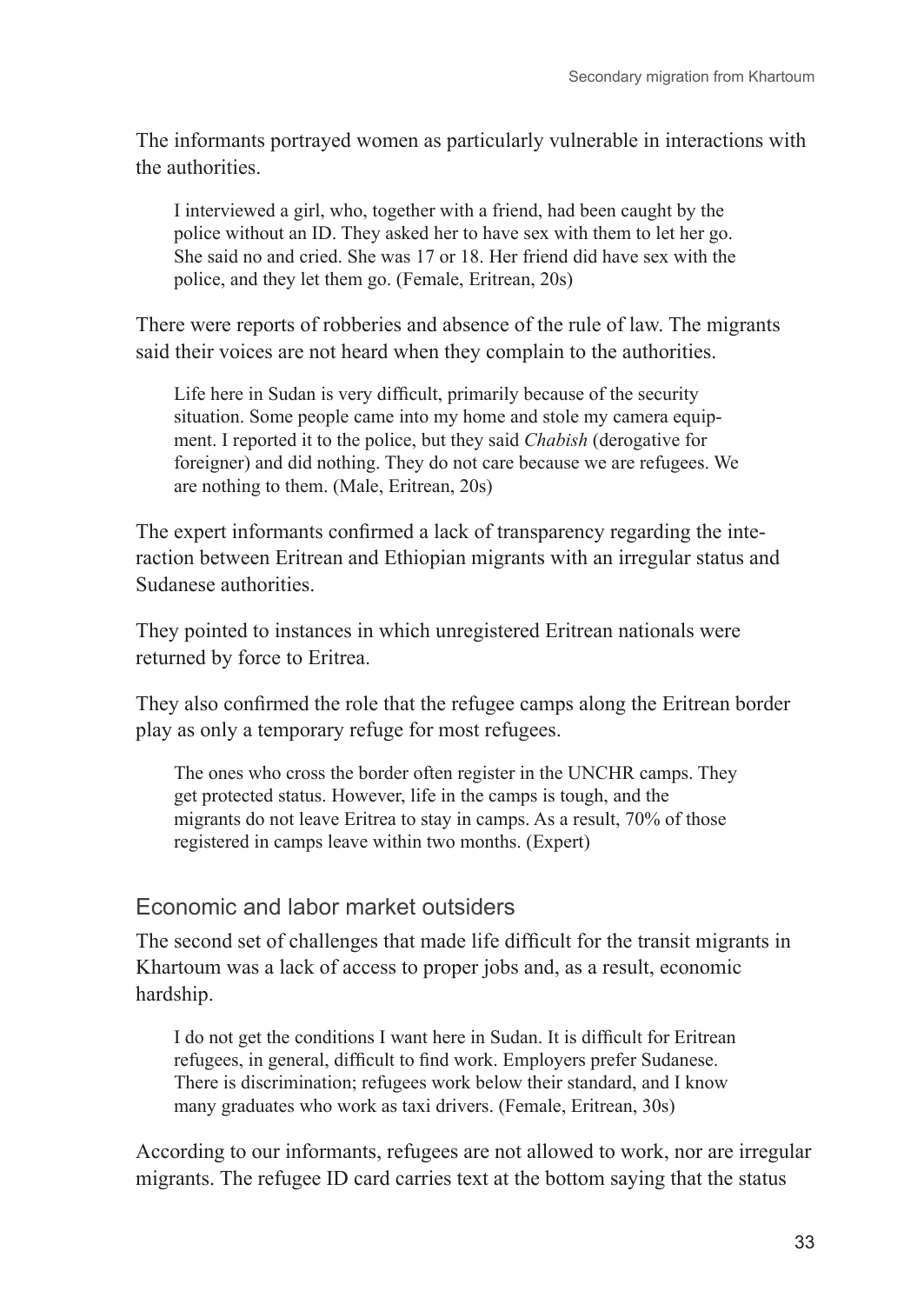<span id="page-33-0"></span>does not give the holder the right to work. Yet, people look for work and take on whatever chores they can find, such as domestic work or daily work in construction. With little and unstable income, the migrants find it difficult to accumulate enough capital to move on. Many feel stuck in Khartoum:

I don't want to stay here. It is so difficult here. I want to go abroad; I want to leave, but you need money to go. (Male, Ethiopian, 40s)

The transit migrants' lack of formal status and their position as outsiders in Sudanese society translated into trouble with getting a foothold in the labor market and accumulating funds. As a local expert put it, "Local integration is not an option."

According to the migrants, they are not allowed to buy a house, even if they could afford one. At the same time, rents are high. Many end up sharing overcrowded apartments.

### Relationship between Sudan and the home countries

A third challenge mentioned by the migrants in transit was a suspicion that the governments of their home countries and Sudan were colluding. This took on several different forms, according to our informants. Some stated that they experienced this unofficial coordination even in the UNHCR-led camps along the Eritrean border. A young Eritrean man who had just arrived from the camps when we met him put it this way:

First, there is no food in the camp. Second, there is no safety. I saw Eritrean Special Forces in the camp. If they saw someone, they would pick them up and take them away. (Male, Eritrean, 20s)

There were also rumors that Ethiopian and Eritrean authorities were allowed to have their pick of migrants in Khartoum as a part of the deal with Sudanese authorities:

The Eritrean government is present here in Khartoum. Recently, a man disappeared from a café. The next week, he was in Eritrea. (Male, Eritrean, 20s)

This was strongly denied by several of the expert informants. Although they said there may have been instances of such interference and collusion between Eritrea and Sudan, these dated back to the 1990s.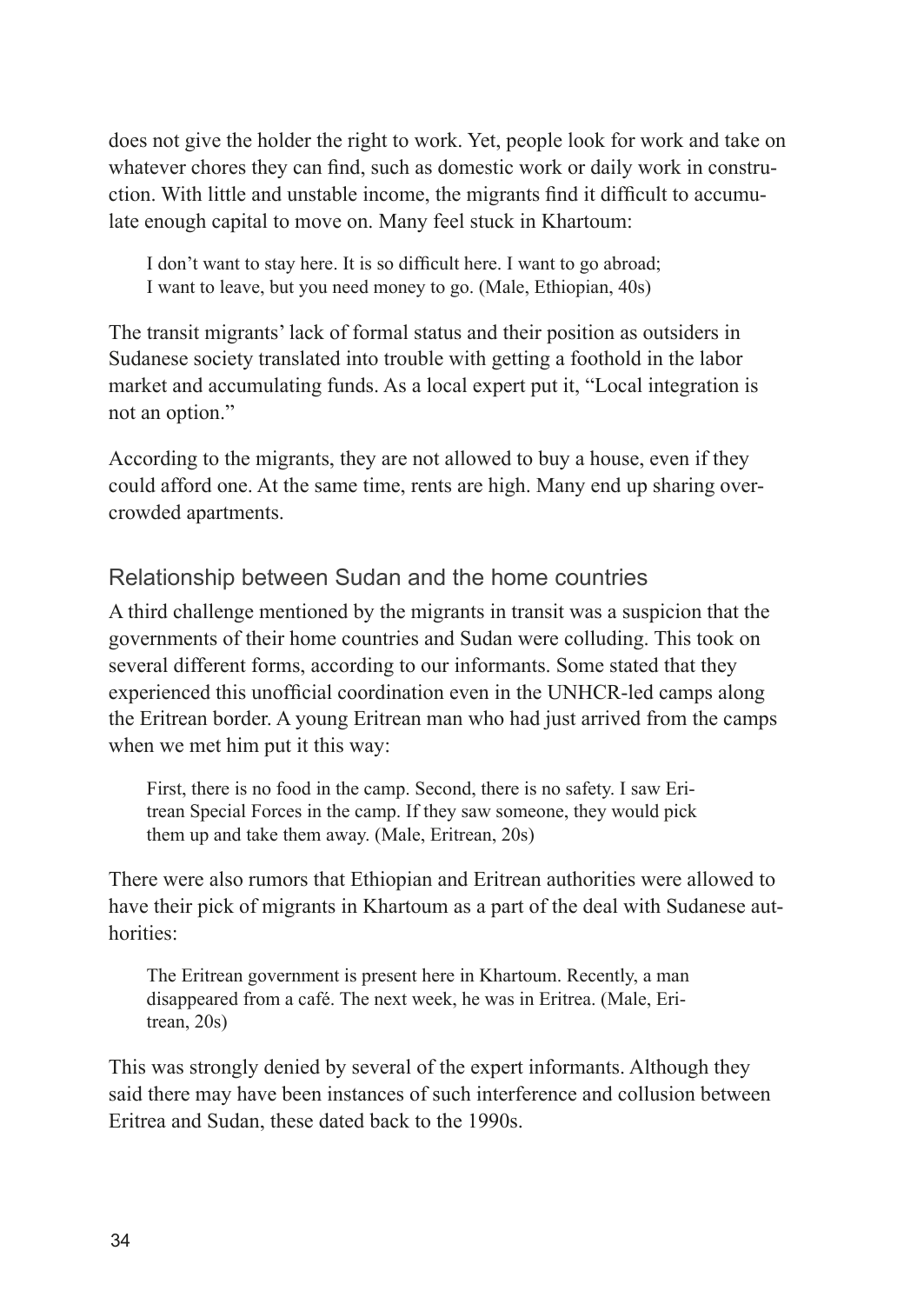<span id="page-34-0"></span>The migrants did stress the ties between the countries in the region and that this may be affecting Sudan's willingness to integrate refugees and migrants crossing the borders into its society.

Ethiopia and Sudan have a strong relationship. The migrants are in-between. They cannot go back, and they cannot stay here. The only solution is to move on. (Male, Ethiopian, 40s)

#### **Outlook**

Given their immediate situation in Khartoum, our informants had a gloomy outlook with regard to their continued stay in the Sudanese capital: "So you can do everything right here as a refugee—get an education, look for work—but still end up with nothing" (Female, Eritrean, 20s). Transit migrants who stayed in the city for a short time shared this view with those who had lived there for two, three, five, 10, or 20 years. Children born into this outsider status were particularly desolate, having seen their parents' temporary life turn into a permanent limbo without any local integration to show for their efforts:

They see that their parents have lived here for a long time, and there has been no change in their situation. So they think, "Do I want to end up like my parents? Without any chance of a change?" (Female, Ethiopian, 20s)

The feeling of being stuck was also put forward by several informants: "We don't choose to live in Khartoum. This city is no place to live" (Female, Eritrean, 30s).

This was particularly prominent for the younger migrants. One of our informants, whose brother had already left and was safe in Switzerland, said:

I have dreams. I do not know about the others, but I have dreams, and I have to make something out of my life. I have to make something out of me. This is not the place to do so. The situation here in Sudan is difficult. (Male, Eritrean, 20s)

Yet, the people we spoke to had not (yet) left Sudan, although a few of them had attempted to go. It was difficult to tell which of them that would be able to leave in the end.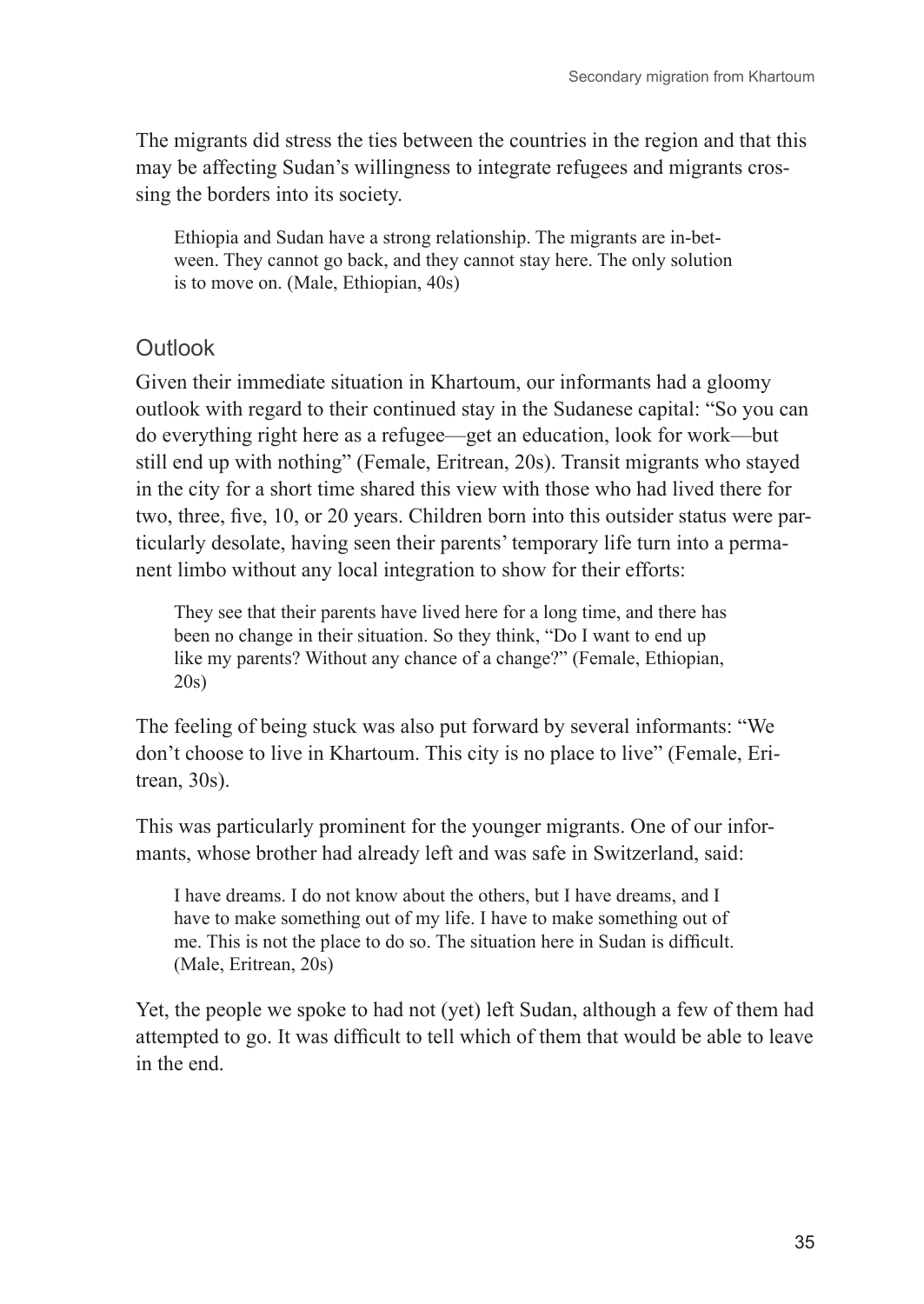# <span id="page-35-0"></span>Perception of opportunities

How did the migrants in transit view their options with regard to moving on? Many considered going through the desert to Libya and Europe. A few saw Egypt as an alternative, a place one could stay in irregularly until "you get your rights." Others had tried the route to Egypt and returned.

All informants from the Eritrean and Ethiopian communities knew someone who had left.

Actually, no one wants to stay here in Sudan or in Khartoum. Students leave and go through Libya, and even teachers go. They teach for a month, and then they leave. I know many who have left school and gone through Libya. Others have gone through legal channels assisted by UNHCR or by sponsors. (Female, Eritrean, 30s)

Several of our informants mentioned that the optimal outcome of their stay in Khartoum would be to resettle through the UNHCR or achieve family reunification through regular immigration channels. However, even those that had tried this strategy described it as a long shot. They had little hope that they would ever succeed. One young woman told us how her family had suggested several male migrants who were already residing in Europe. She had declined all of these marry-for-permit offers.

## Destination specificity

Some informants pointed to Europe as a general destination when asked where they wanted to end up if they were to move north through the desert. Others named specific destination countries.

Most of the Eritreans want to go to Europe, in general, whereas a few I interviewed mentioned specific countries; but most just said Italy, and then they would decide where to go from there. (Female, Eritrean, 30s)

Some also noticed that the increased control along the route to Libya and in the Mediterranean following the 2015 peak in irregular arrivals to Europe changed how migrants in Khartoum talked about destinations.

Which country people aim for depends on which country gives asylum more quickly at the time of travel. Right now, some people talk about Germany, but they mostly do not have single countries in mind. Two years ago, they talked about specific countries, such as Norway and Sweden. (Female, Eritrean, 30s)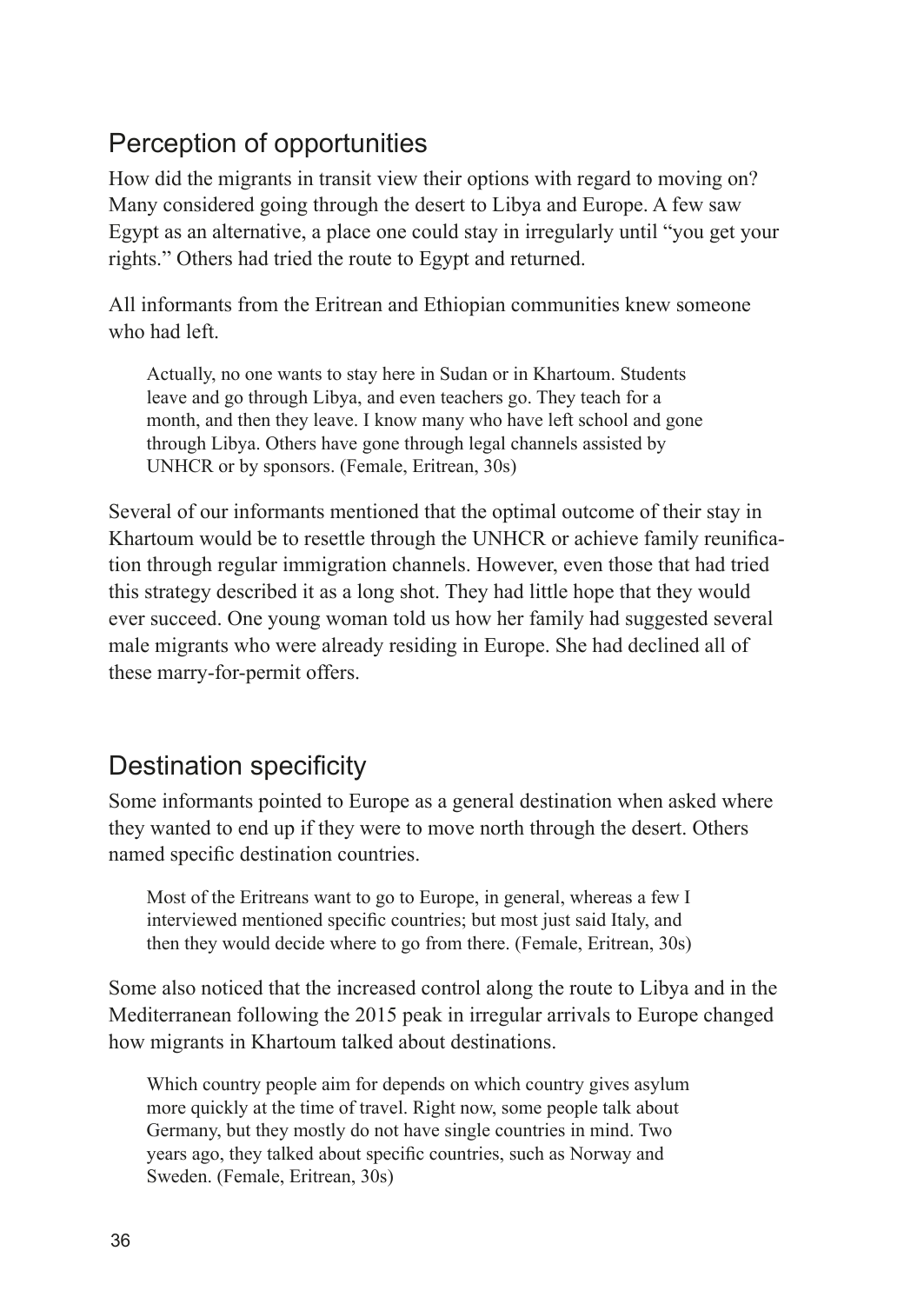<span id="page-36-0"></span>Many informants had family members and friends who had already migrated to Europe. These individuals were providing information about routes and the conditions in the country where they were residing. Often, however, the migrants had contacts in more than one country, opening up the chance for multiple possible destinations.

Regarding the reasons for choosing one destination over another, one informant had a clear list of criteria:

First, in what country are the chances to get accepted the highest? Second, in what country are the job opportunities the best? Third, in what country is the refugee support best? (Male, Ethiopian, 40s)

Some of the informants with networks and family in particular countries had more detailed information about the asylum regimes there. For example, one Ethiopian migrant talked about the options in Europe and pointed out: "We are a bit afraid of Norway now because Norway rejected many from our communities. It is something we talk about in the community" (Male, Ethiopian, 40s).

## Risks

Were the migrants aware of the risks of moving on and crossing the desert? The short answer to this is *yes*. Their main sources for this particular information are other migrants who have already made the journey. These dangers were the major talking point in the transit migrant communities in Khartoum:

This is the main topic here among the Ethiopian community. We discuss it in the churches, in meetings. People go through the desert; some die [...] and friends who have left, succeeded and now have refugee status in Europe. We get this information through social media such as Facebook and WhatsApp. (Male, Ethiopian, 40s)

The migrants were also aware of specific dangers along the routes. There were stories of girls taking birth control before leaving, expecting sexual assaults, and of men knowing that maltreatment, abduction, kidnapping, and extortion of family members were distinct possibilities. Still, they left.

Some of my friends died in Libya, in transit. One took his wife. He died. Another took his two children; he carried them. They all died. (Male, Ethiopian, 40s)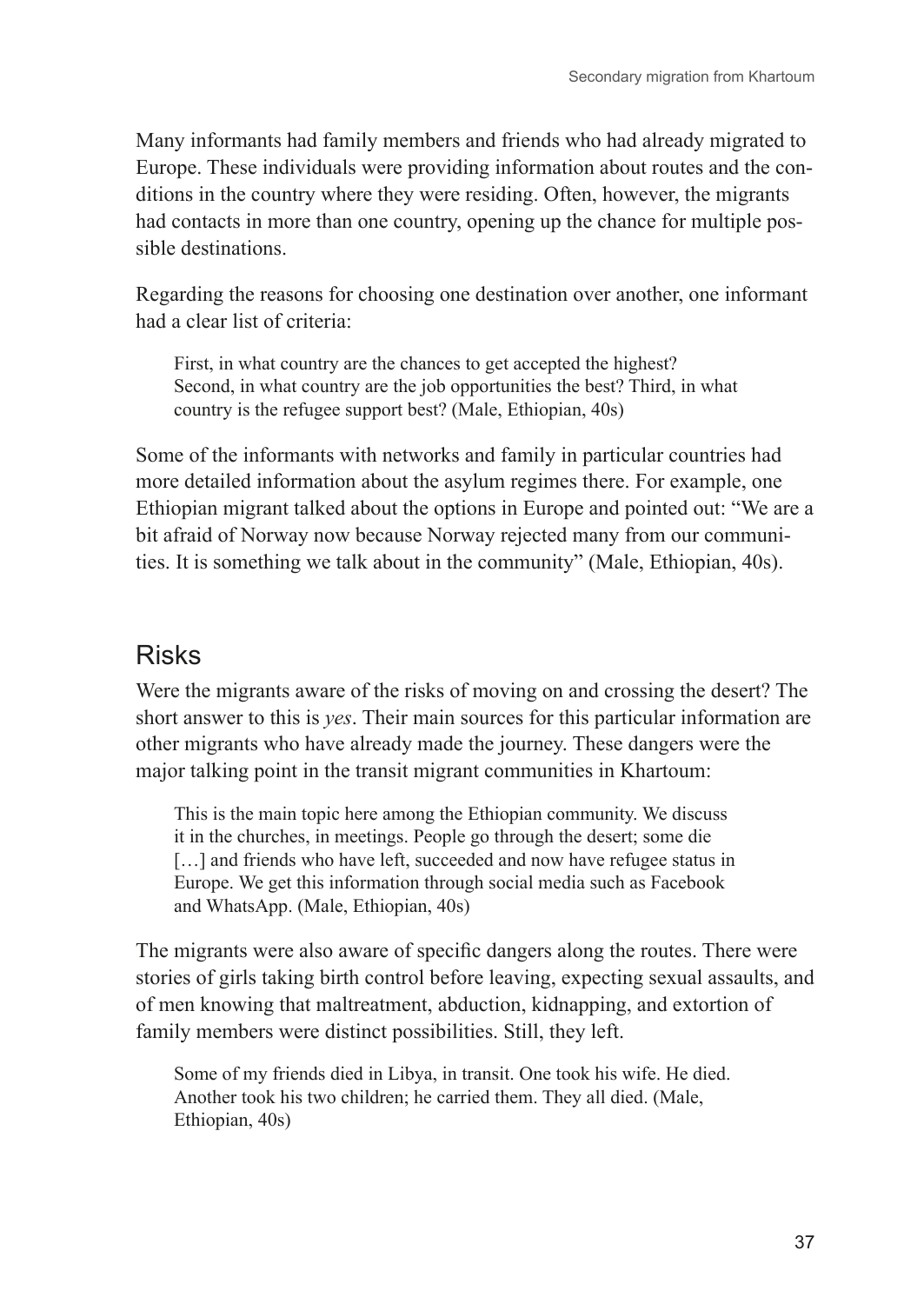There were other stories spread within the communities, told by migrants who had already tried to cross but returned because of hardships and death along the route.

I witnessed very, very bad things. I saw many people die. I saw a pregnant women bleed as we walked. They used water to rinse it off. She kept bleeding. Then, they did not have enough water. She died in the desert. (Male, Ethiopian, 40s)

Despite such horrible stories, people leave. The same man told us he tried to convince migrants in transit not to leave.

I tell them of the dangers on the road, but they do not trust me. They choose to listen to those who tell them that the journey is easy. They say, "I don't care; I have to go." They are already locked in. (Male, Ethiopian, 40s)

Others stated explicitly that they did have detailed information about the dangers and that they shared such information, including when someone died during the journey.

We call it "Mardo Mis" (Onction des maladies), <sup>18</sup> a burial ceremony. Every time someone dies going north through the desert or crossing the Mediterranean, the Ethiopian community here in Khartoum gathers, discusses, and drinks coffee. In this way, the bad news is spread every time it happens. The community has lost 400 persons this way. We sit and talk about the dangers for three days. (Male, Ethiopian, 40s)

There seemed to be a limited preventive effect of such information. For those who decided to leave, the bad news did not change their minds:

We cannot say they should not go. No, that does not have any effect. Remember the video of the ISIS killing of Ethiopians on the beach in Libya? We all saw that video. On the same day, more Ethiopians left Khartoum for Libya. They used the same route, the same smugglers, on the same day! (Male, Ethiopian, 40s)

At the same time, the informants told of warnings from those who made the journey and were now safe in Europe. They warned people not to go, with the message being, "You think you know what the risks are, but until you've experienced them, you don't."

My brother now lives in Switzerland. Before he left, I begged him not to go. He saw what ISIS did on the beach but said he would rather die there

<sup>18</sup> <https://journals.openedition.org/afriques/921?lang=en>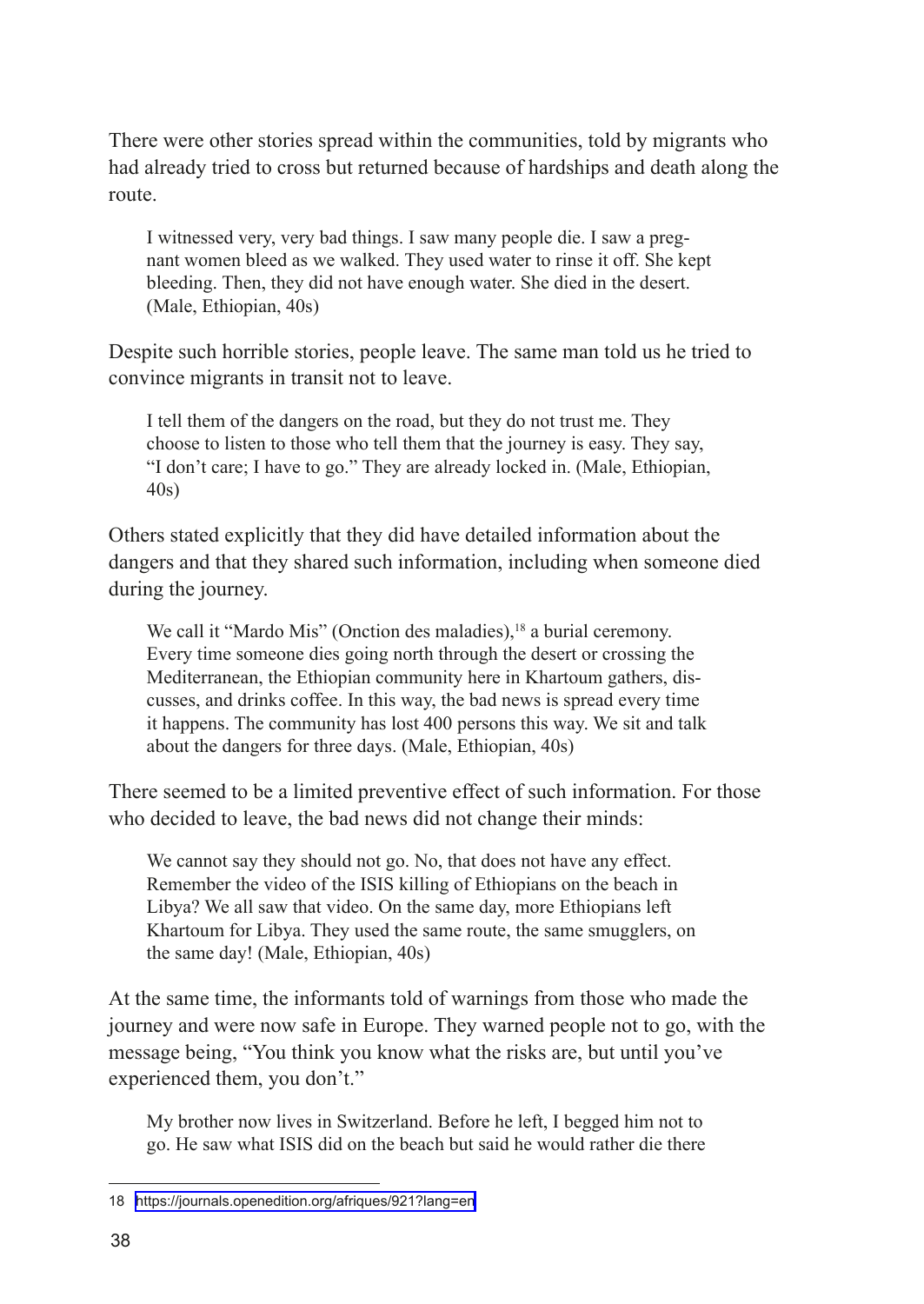<span id="page-38-0"></span>than here in Khartoum. Now, I called him and joked I would go the same route. He cried on the phone, "Don't do it!" (Male, Eritrean, 20s)

One informant saw the risks as too high. Clinging to the hope of one day finding a regular route to reach her destination, she said the risks kept her from going:

I would never go through Libya because it is too dangerous. I do not want to put myself in that situation. […] we only have one life. If you do not have a choice, you're willing to do anything. [Still], I want to go legally. (Female, Eritrean, 20s)

Asked what could solve the situation, the informants pointed out that there was a little chance of changing anything through information. Could information work?

No, the only thing you could do is to change the conditions in Sudan so that we can stay here. Give me my rights, and then those who want to go to Europe can go through legal channels. If you cannot go, you should have good conditions here. (Female, Eritrean, 20s)

Before the interviews, we were worried that the informants would be reluctant to talk about the use of facilitators/smugglers. We turned out to be mistaken.

## Use of facilitators/smugglers

The migrants saw smugglers as a necessity, as a normal part of life in transit and as potential exploiters. On the positive side, the migrants were dependent on their assistance to be able to go north. In addition, facilitators living in Khartoum were considered a part of the Eritrean and Ethiopian communities. The migrants knew them. These facilitators could assist migrants for parts of their trip or the whole way to the Libyan border, where others in their network would take over.

On the negative side, smugglers were seen as potential harassers. There were stories about extortions and maltreatment, corruption (migrants being handed to the authorities), and dangerous networks in Libya. The majority of these stories pointed to smugglers of other nationalities.

However, the informants also mentioned smugglers living in Khartoum who stood outside schools in order to recruit children. They said,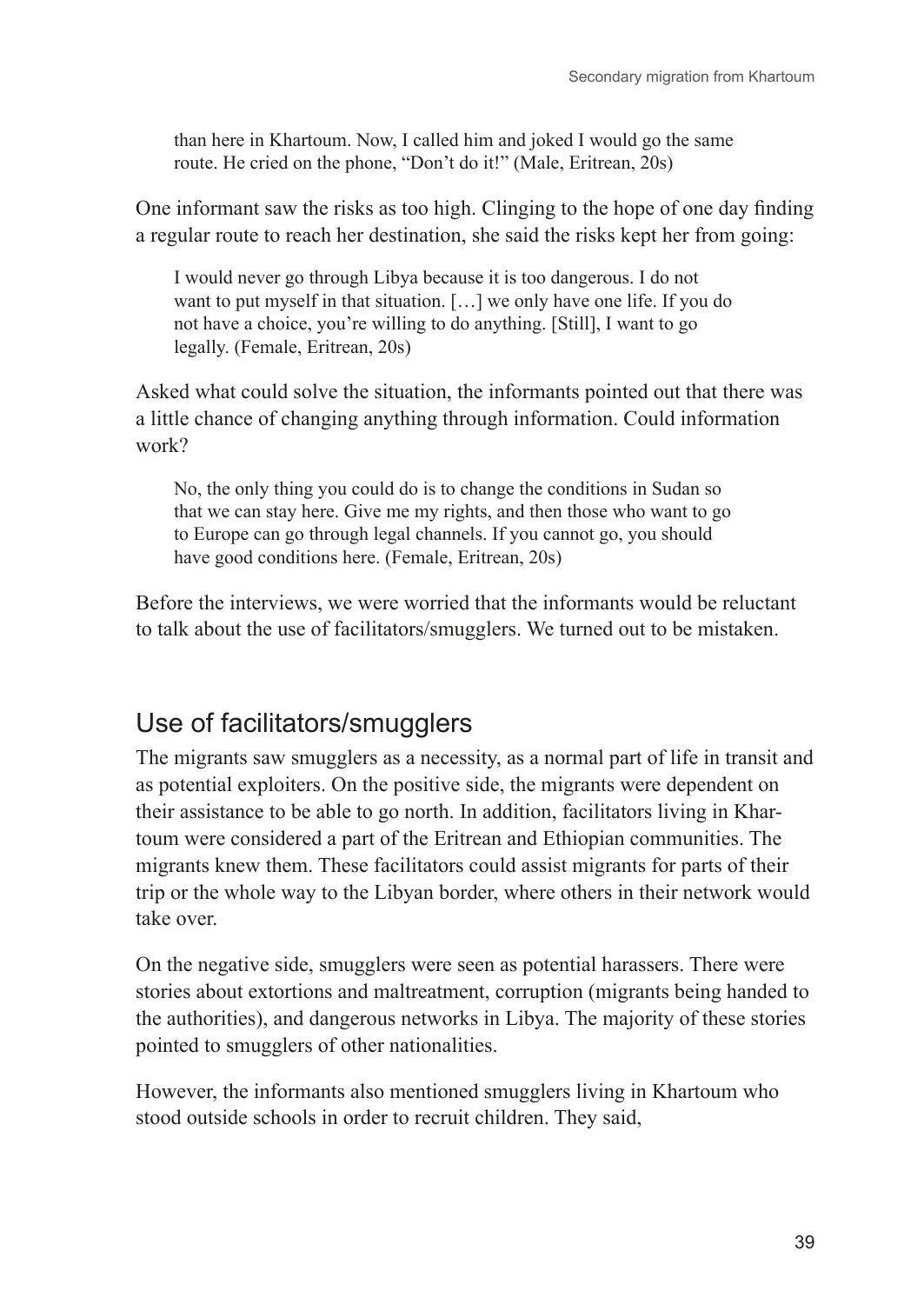<span id="page-39-0"></span>Do you want to go to Europe? For free? And get a job? They sponsor the start of the trip, and then call the parents from the border with Libya and ask for money. Then, the families have to borrow. (Male, Ethiopian, 40s)

The transit migrants trusted smugglers from their own nationalities the most. They could be acquainted with these smugglers' families, and knowing that they lived in Khartoum gave some assurance that they could be trusted.

Sometimes, you know them; sometimes, you do not. For example, my friend gives me money, and you agree with the smuggler on the phone, who says that someone will come for her. Sometimes, you deal directly with the smuggler; sometimes, you do not. (Female, Eritrean, 20s)

## Who makes the decision?

So, who decides whether an individual migrant should remain in Khartoum or move on? The migrants we interviewed saw themselves as being in transit. They consider this decision to be their own to make. However, from the interviews, consideration for others in their families and social networks played a role. Families with children, for example, were in a very different decision-making situation compared with single young persons. Life phase mattered, and so did age. The older migrants talked about the younger migrants and their eagerness to leave. The younger ones reflected on the role of their parents.

Sometimes, they tell their parents they are leaving, and sometimes, the family will not mind. However, most times, they do not tell their families or even their friends. They just go. (Women, Eritrean, 20s)

Most informants focused on the challenges of gathering enough funds while in Khartoum to be able to pay for the onward journey. Often, family and friends contributed, becoming co-deciders and co-facilitators of the secondary migration. Network members who were in Europe or other destination countries also contributed.

By studying migrants already in transit, we observed that what has been labeled path dependency (Mahoney, 2000) appeared to influence the migrants' decisions; they were already on their way on a path that pushed them onwards.

They ask us why people go when they know it is dangerous. Well, most people do not have a chance to go back, so they take their chances—they are already invested in the process. There is no use telling a person about the dangers when they have already risked something and the journey has started (Male, Ethiopian, 40s).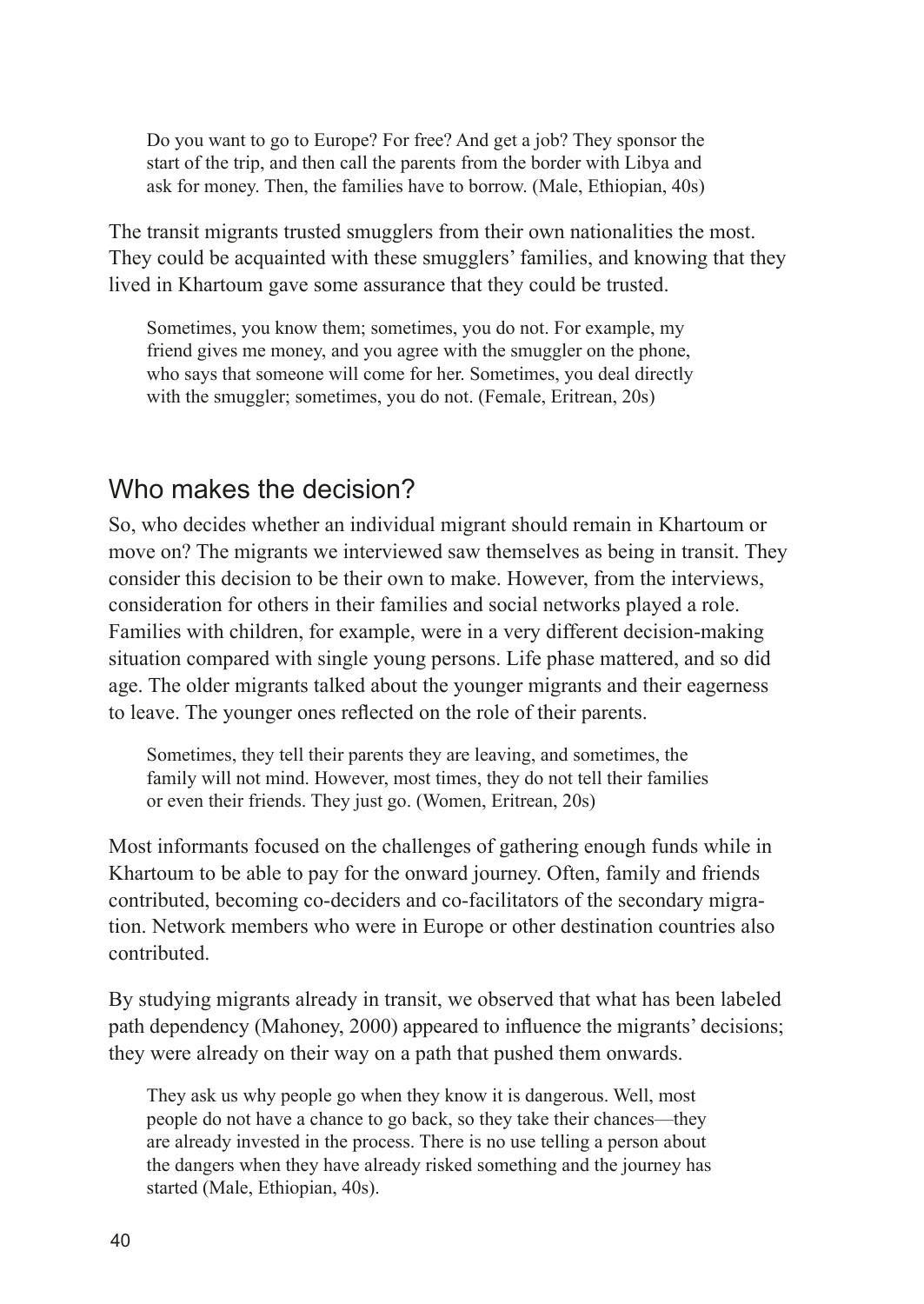# <span id="page-40-0"></span>Time

Migrants who have spent 10 years or longer in transit in Khartoum appeared to be losing faith in their onward journey. Some Ethiopians noted that the conditions in their home country might be improving, whereas most saw no chance of ever returning. Their home country had changed while they had been abroad. Some said,

Even if some say they want to return, they cannot. For one thing, their houses were destroyed in the war; women sold tea in the street and had no protection from the police. (Male, Ethiopian, 40s)

# Factors affecting secondary migration from Khartoum

Returning to the model presented in Chapter 3, we can now fill in the case of the Eritreans and the Ethiopians residing in transit in Khartoum. The following model (see Figure 3) gives a brief overview of their situation:





In the revisited model (Figure 3), we see a compressed listing of the factors that the Eritrean and Ethiopian migrants in Khartoum mentioned.

Pushed out of their home countries (because of oppression, little economic/labor market options, and lack of life prospects), they crossed the border to Sudan and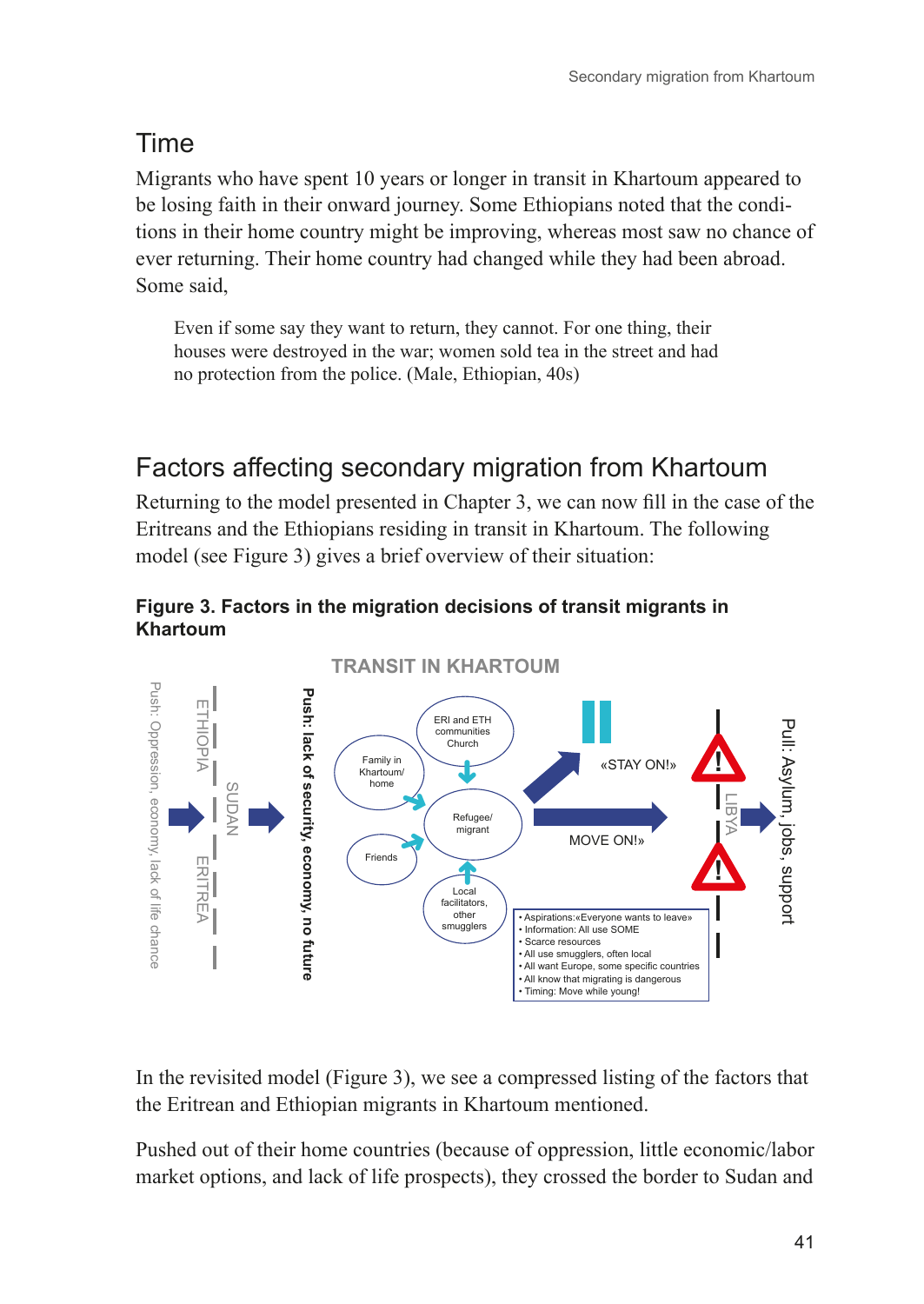into Khartoum (often after shorter stays in camps). In transit, the migrants experienced new pressures to leave (because of a lack of security and formal status, the tough economy/labor market, a lack of prospects). When deciding, they were influenced by their ethnic communities, family, and friends, and they were advised by facilitators/smugglers. They wanted to leave and were informed by trusted networks of friends and family in their home country, in Sudan, and in destination countries in Europe. They all had access to smartphones and social media platforms, and they used these to communicate. Most of the migrants aimed for Europe or specific countries therein. However, they knew the dangers involved. Age and life phase mattered. Traveling through the desert was not for families with children or the less capable. In Europe, the pull factors included getting asylum and jobs as well as receiving integration support.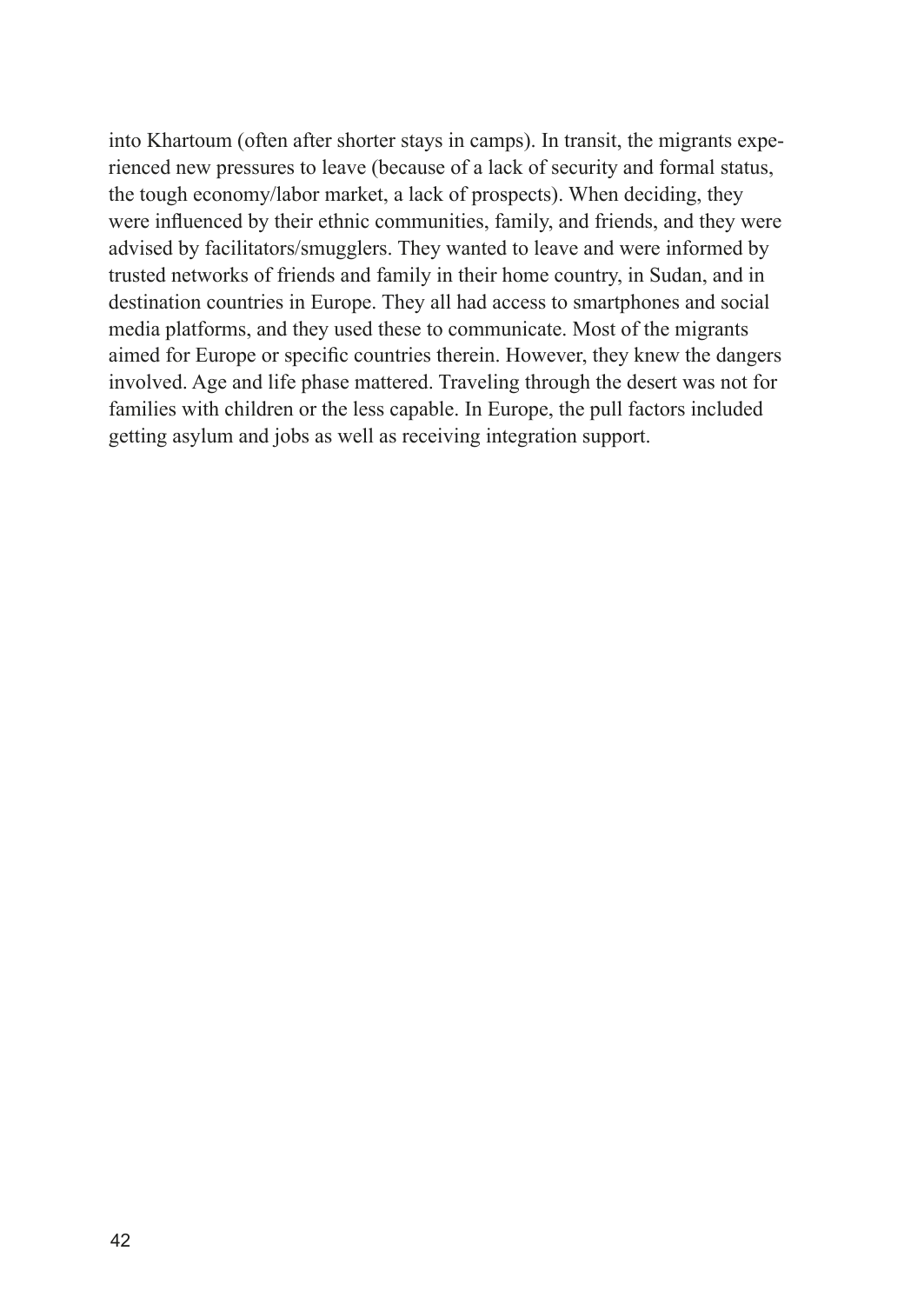# <span id="page-42-0"></span>5 The potential effects of social media campaigns on migratory decisions

In this chapter, we use the theoretical concepts from Chapter 3 to analyze how the migrants perceived the three campaigns selected for this study. 19 The main goal is to explore the potential influence that social media campaigns may have on migratory decisions.

We structure our discussion according to the concepts of input, including the overall content; outputs and outtakes, including relevance and internalization; and outcomes, which include changes of behaviors, attitudes, beliefs and opinions.20

## Inputs

The inputs of the campaigns include the production of content and the framing of the message, as well as the choice of communication channels. Decisions relating to content, framing and channels have great implications for the possible effects of a communication effort.

## Content and framing

As discussed above, the selected campaigns focused on the positive aspects of remaining in Africa, on the dangers involved in irregular migration, and on the challenges faced by migrants who reached Europe. As mentioned previously, these messages were often framed as human-interest, often individual stories. From the literature, we know that the use of this frame is quite common in journalism and that its effects tend to make respondents remember the particular case presented and, to a larger degree, neglect the more general information presented.

<sup>19</sup> These included input, output, outtake, outcome, relevance, and need for orientation

<sup>20</sup> We would like to remind the reader that the design of our study, including the selection of informants, makes it possible to discuss the potential influence of the three campaigns. A few of the informants reported having seen one or more of the campaigns in question, but the data do not allow for discussions of the actual effects of the three campaigns.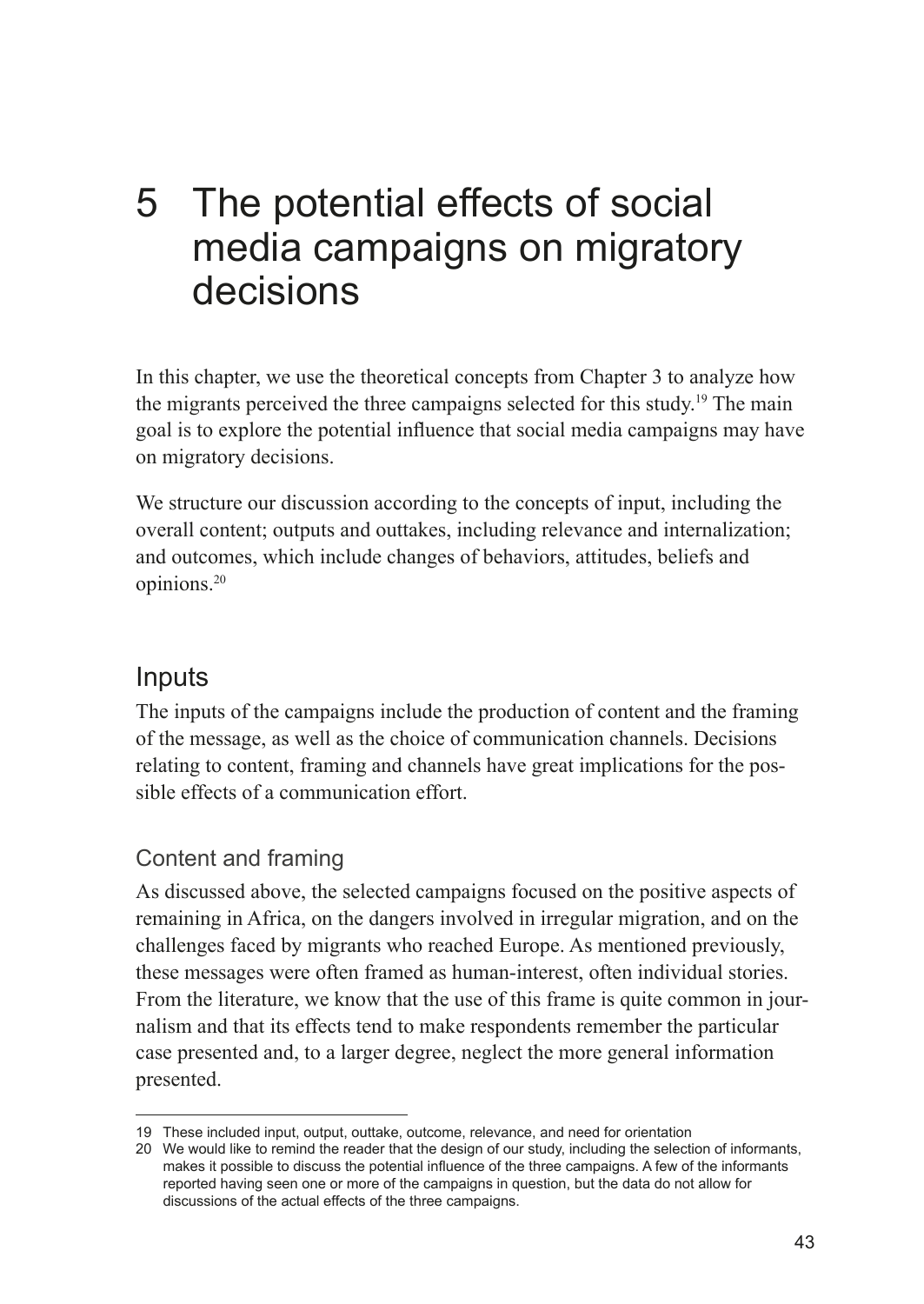<span id="page-43-0"></span>Some of the informants in our study were positive in regard to the individualized human-interest approach. They saw it as a good way of informing.

During our interviews, the informants read some of these personal stories from the "Telling the real story" and the "Aware migrants" campaign pages. Their response was that they recognized the overall sentiment of these individual stories and trusted the migrants sharing their experiences. In particular, they trusted stories from the routes and camps that the informants knew well. For instance, the UNHCR campaign had several human interest-framed stories dealing with fleeing Eritrea and life in the camps in Sudan.

However, although the informants perceived these stories as credible, they did not see them as bringing new information. As a result, this information confirmed what they already knew.

The media science literature discusses the effects of familiar versus new information on attitudes. The so-called agenda setting theory states that information on issues with which the individual has little prior experience makes stronger impressions (McCombs, 2014). In our case, the migrants recognized both the information and the framing, but these did not make a lasting impression on them.

The personal stories about the hardships and dangers were relevant to our informants. At the same time there was little uncertainty regarding these issues and therefore little *need for orientation*.

### Information channels—the potential of social media

Social media appear to be ideal platforms for information campaigns. First, these media platforms make it possible to spread information instantly. Second, the network structure of these platforms means that information can spread from one person to the next, picking up sender-legitimacy on the way. Third, such platforms allow multiple formats, enabling the integration of text, video, images, and graphics. Finally, the commercial nature of social media makes it possible for senders to target specific audiences and pay to promote messages to these audiences more accurately than traditional media.<sup>21</sup>

For these ideal conditions for information campaigns to be realized, however, several premises need to be in place. To reach migrants, they need to have

<sup>21</sup> Governments and NGOs can pay the commercial platform owners to spread cam- paign information to specific target groups. The Norwegian campaign used Facebook commercial targeting tools to reach certain target groups (see Beyer et al., 2017).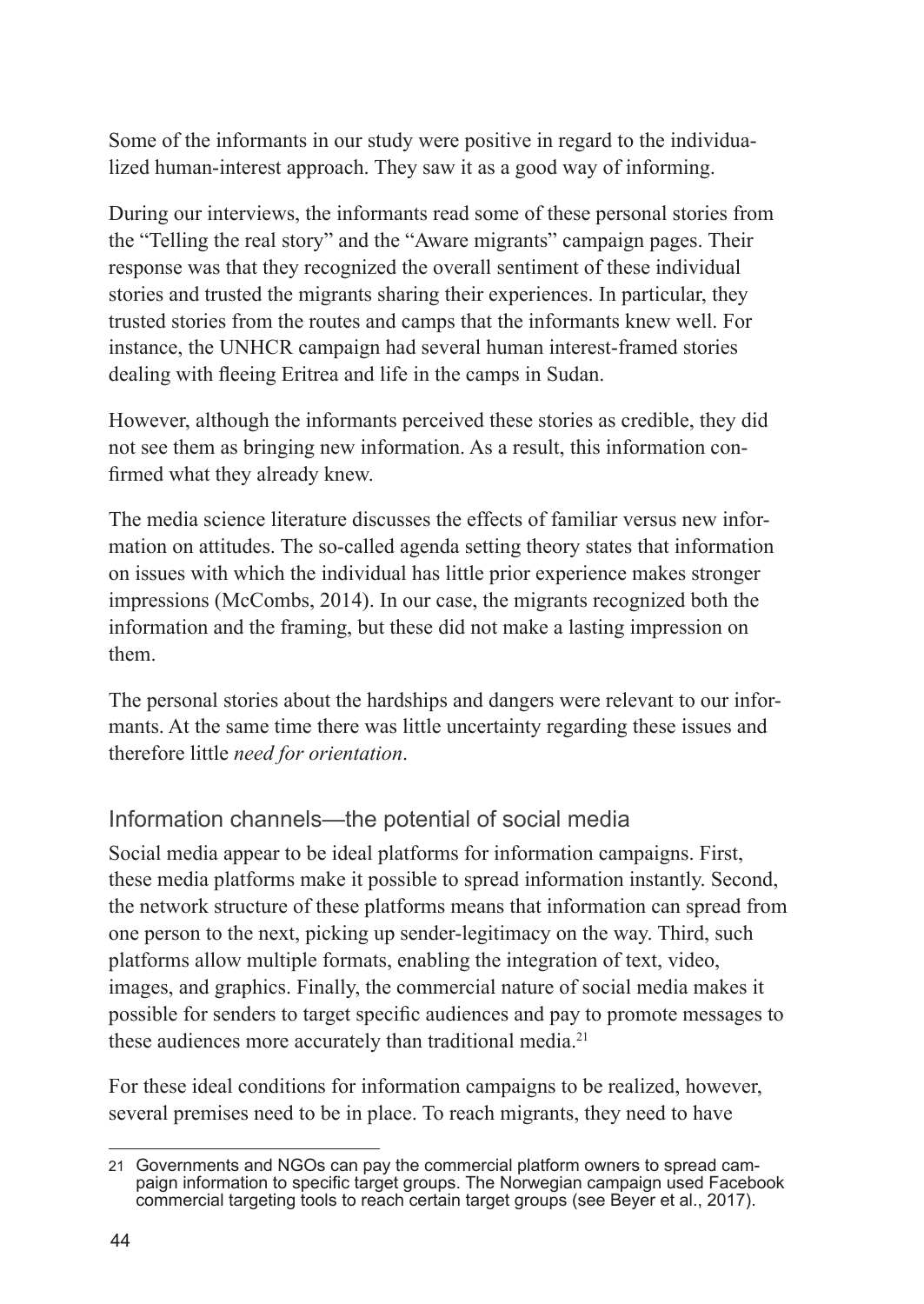<span id="page-44-0"></span>access to the Internet and ideally also to smartphones. In addition, the migrants need to have access to and know how to use social media platforms. However, even with such technology and knowledge in place, the basic questions remain, such as content and design, relevance, need for orientation, the legitimacy of the sender, and the framing of the messages.

Our interviews with transit migrants in Khartoum showed that all of them had regular access to the Internet. Almost everyone had a smartphone with some sort of data package, meaning that these migrants, in practice, could access any social media whenever they wanted to. The few people who reported that they did not own a smartphone had regular access to Internet services at Internet cafes.

In addition to access to the Internet, almost all of the informants had profiles on several social media platforms. The most common ones were Facebook, WhatsApp, and Viber. In our experience, the encryption of WhatsApp communication made this the preferred service for most of the migrants. During our fieldwork, we even used WhatsApp to arrange meetings with the informants. Among the Eritrean and Ethiopian communities, social media was widespread and used actively. Their use of the platforms included discussing issues related to migration.

However, their use of social media involved primarily networks consisting of family, friends, and the wider ethnic community. This may restrict the possibility of governmental actors to reach their target audience. Another way of putting this is that the structural potential is there in that people both have access to the Internet and can use social media, but it is more of a question of their willingness to engage with content from external sources when they are online. In the next section, we will therefore turn our attention to the question of whether the migrants in transit are motivated to read, consider, retain, and understand the paid messages on their social media feeds.

## Outputs and outtakes

As we have noted earlier, the migrants saw the three campaigns as relevant to their situation and, in particular, issues related to onward migration. At the same time, however, all migrants were well aware of much of this information, such as the dangers of moving on. In the interviews, they reported knowing people who have made the journey. They told stories of successful migrants who had reached Europe and of others that either returned to Khartoum or who went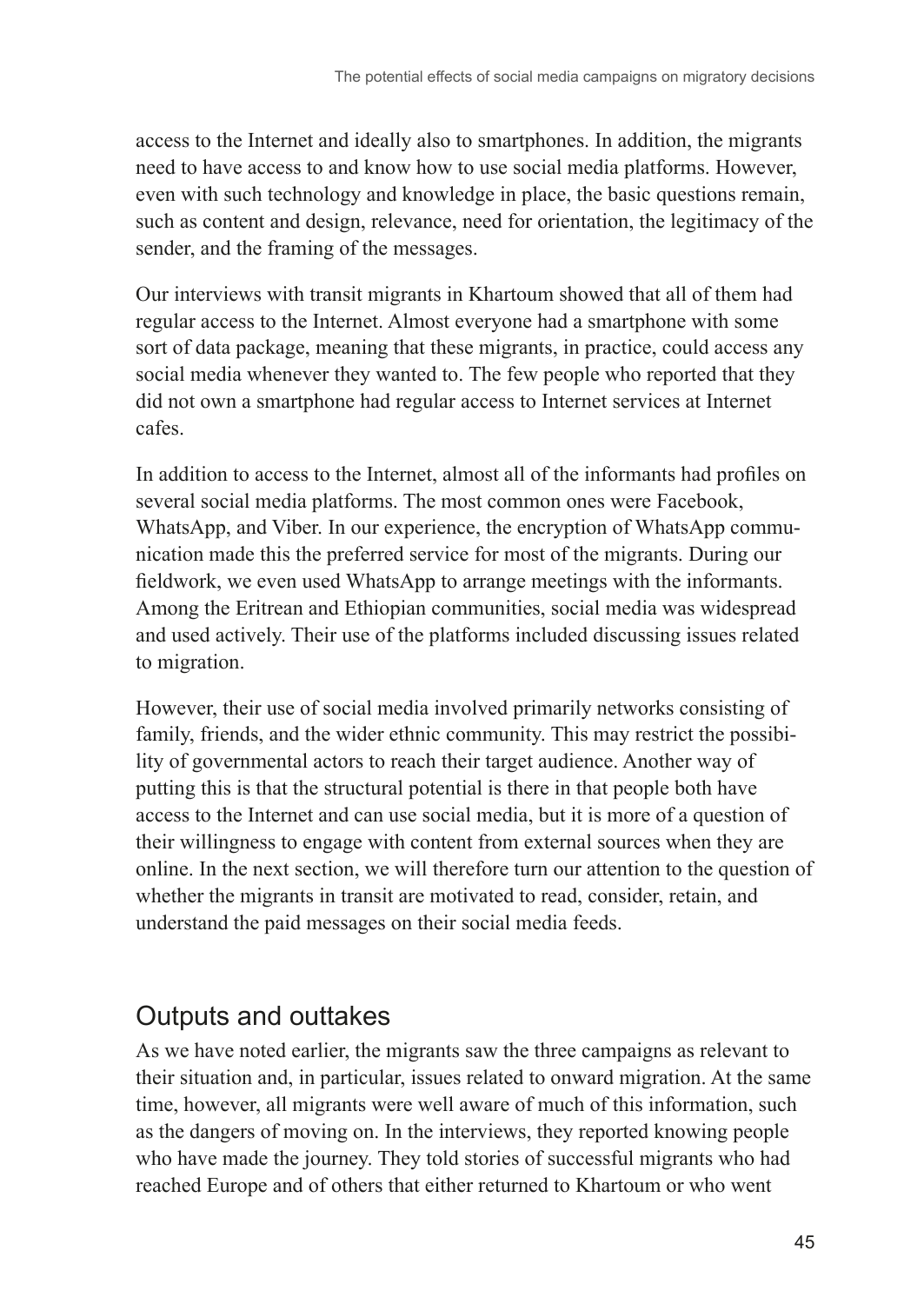<span id="page-45-0"></span>missing on their way there. To us as researchers it remained a puzzle whether the informants really knew about all the dangers along the route. They insisted they did, and they gave us examples that supported their claim. At the same time, they were also surprised. They also saw people they knew making the journey despite knowing what could happen to them.

As one Ethiopian man in his 40s told us, "They know everything. Still, they go." According to this informant, some young Ethiopians in Khartoum did not know enough about the dangers. He said that although informing young people might be the right thing to do, it was still not likely that that information would change their minds about leaving. The reason was that they did not see living in Khartoum as an alternative. The conditions were too harsh and unpredictable.

So, what could decrease the push for onward migration? Asked what was needed to solve the problem, one informant from Ethiopia pointed to the root causes of migration in the region. They have "to fix things in my country." In the absence of bettered conditions in the home countries, they pointed to the need for legal ways to migrate out of Sudan.

The informants saw the content of the campaigns as accurate. They accepted the information as truthful. Only two informants reflected upon the intentions behind the campaigns, such as the wish to lower the number of irregular arrivals to Europe. These interviewees were intimidated by the messaging and formats . They saw the campaigns as manipulative.

 The large majority did not see the campaigns as part of a strategy, as a way for governments and NGOs to influence their beliefs and future behavior.

While the informants in our study may already have been knowledgeable of the campaign information, this may not have been the case for those that our informants had interviewed in an earlier study. From what we were told, those informants had less education and resources. However, it was the impression of the migrants we interviewed that even their informants experienced that the push factors in Khartoum would override any information telling them to not move on.

## Outcomes

The ultimate goal of the three campaigns was to influence the migrants' behavior and their attitudes, beliefs, and opinions. Did these campaigns carry this potential? Could they change the migrants' default attitudes from "leave" to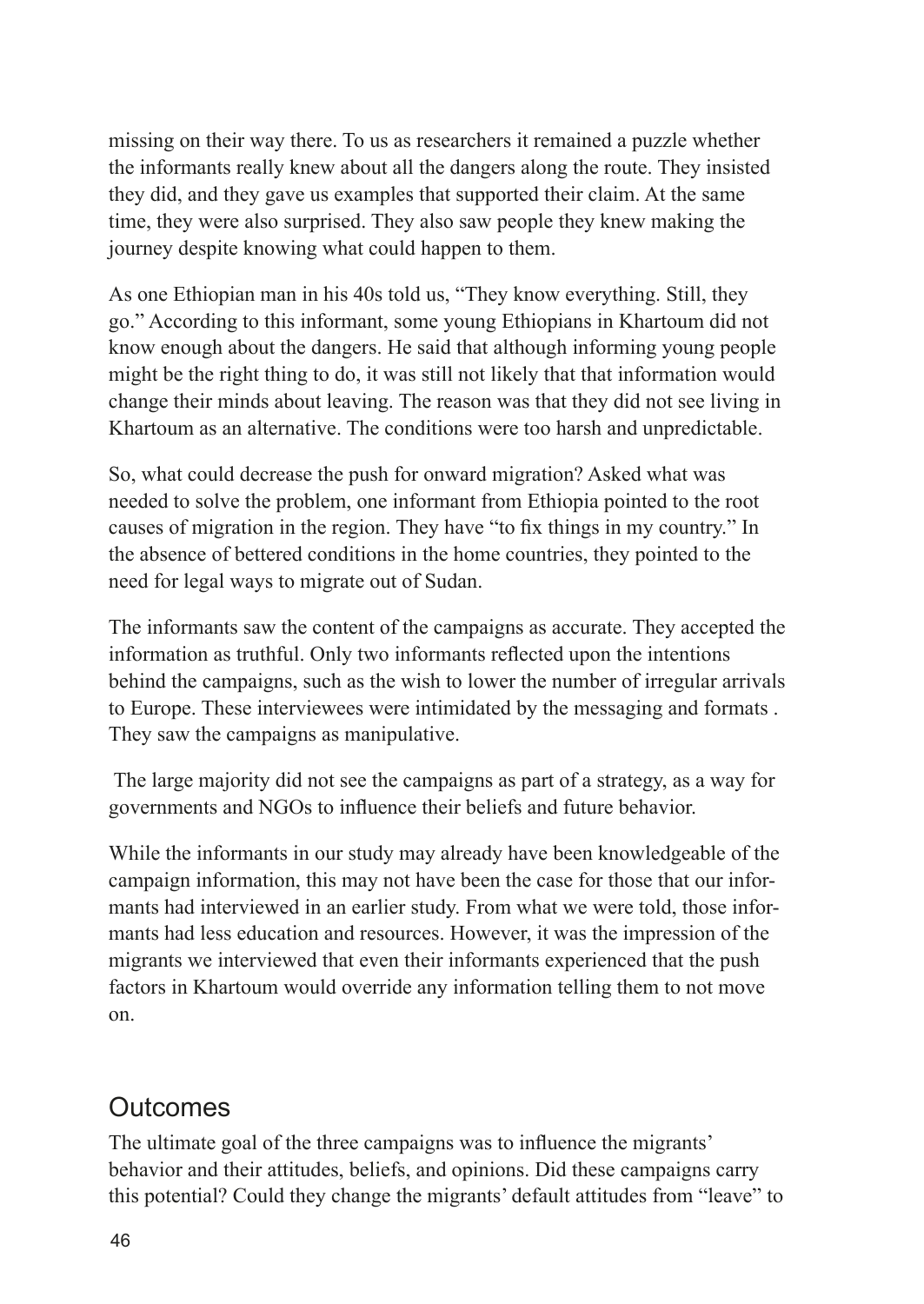<span id="page-46-0"></span>"stay," or even to "return home"? The campaigns were up against deeply rooted attitudes pointing in a different direction.

An Eritrean woman in her 30s, who had previously worked as a journalist, put it very bluntly: "*I have never heard about anyone who wants to stay here*." This sentiment was repeated throughout the interviews we conducted. Against this backdrop, it is obvious that it takes a lot to change the attitudes and behavior of people living under such conditions.

Several informants mentioned that migrants leaving Khartoum know about the dangers of the journey north and about the boats. However, they may be less knowledgeable about what to expect once they reach Europe. Of course, many communicated frequently with networks of migrants already in Europe. Still, they may have had unrealistic expectations regarding everything from the chances of getting a residence permit to support levels.

At the same time, they may not feel that they have a need for orientation on these issues while residing in Khartoum. The attitude appeared to be that this information can wait. To make the migrants see the relevance of this information, the interviews indicate that a more comprehensive communication design is needed. In addition to social media, governments may want to combine multiple communication channels, including presence on the ground in Sudan. This would allow for including group-specific, contextual factors into consideration in the campaigns. This would make the content relevant to the target audiences.

## Different campaigns—different effects?

Did our interviews in Khartoum reveal any knowledge regarding the effectiveness of the differences between the campaigns? Did their format and messaging influence the migrants in different ways? In short, do different campaigns yield different kinds of effects?

The three campaigns were quite different with regard to how they attempted to engage with their target groups. Videos presented in the IOM campaign "Aware migrants" used a standardized interview format, presenting the fates of individual migrants. The campaign presented the migrants themselves and allowed them to speak in their own words. Similarly, the UNHCR campaign consisted of migrants telling their own stories in their own words, albeit in a less-standardized manner. The Norwegian campaign had two perspectives: the Facebook page that linked to news-like stories and linked video productions. These were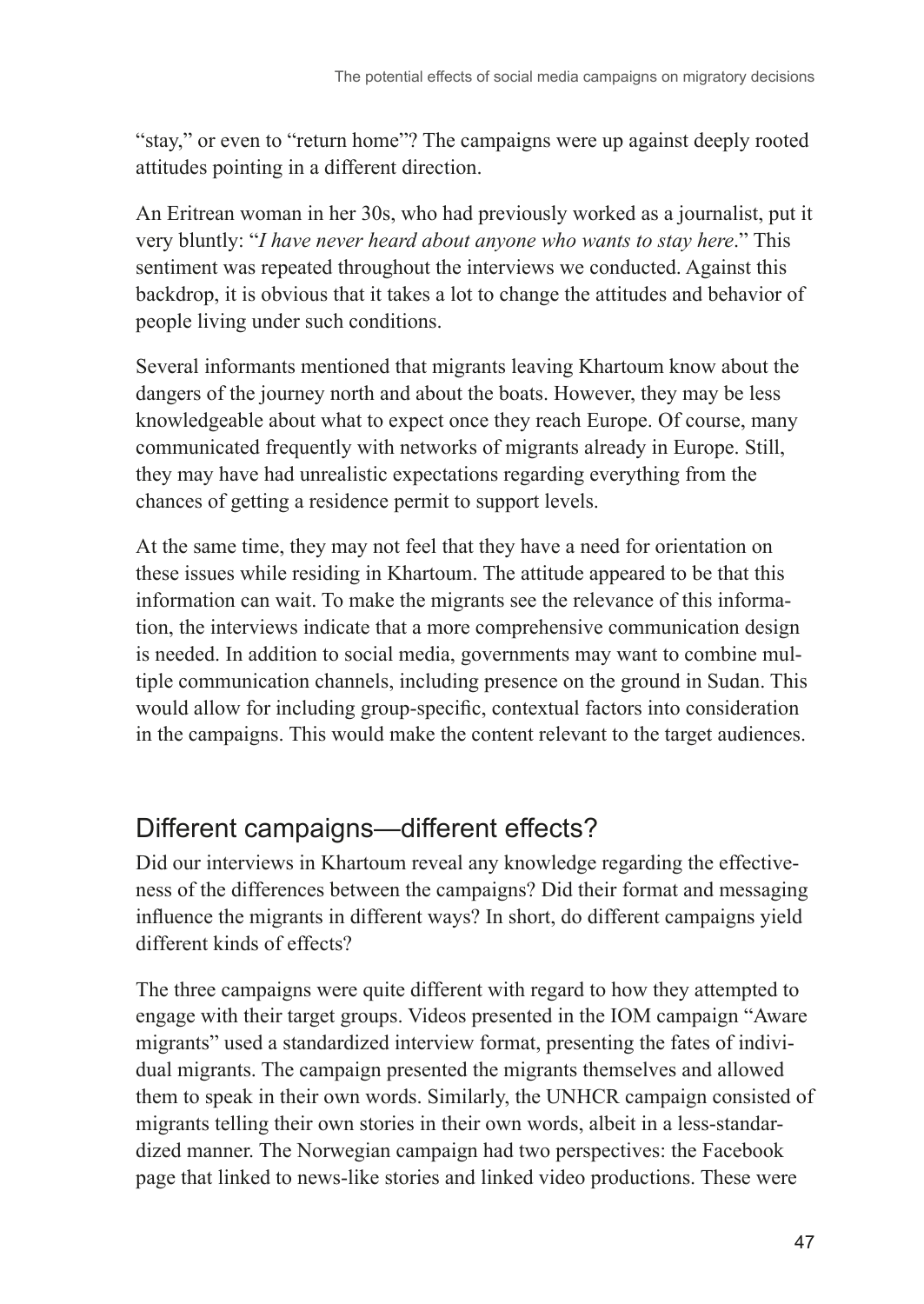dramatizations that used a documentary style. Migrants were featured, but they did not speak. Instead, the voiceover in the video was clearly the voice of the Norwegian government, saying that migrants who were not eligible for asylum would have to return home.

The overarching finding from the interviews was that nearly all informants saw the campaigns as purely descriptive. They acknowledged the information as a truthful depiction of the situation for many migrants. They expressed this by nodding and replying, "*Yes, this is true*."

However, the two respondents who did objectify the campaigns were quick to identify both the senders and their strategies. This was the case when we showed the videos from the "Stricter asylum regulations in Norway" campaign to an Eritrean woman who worked as a journalist. She came across as quite offended. The video portrays, in dramatic images using emotional music and a voiceover, refugees in large groups moving through a landscape.<sup>22</sup> The voiceover emphasizes that many refugees will have to return back as they will not be granted asylum. Although the stated facts in the video are clearly correct, the use of images, music, and the voiceover gives it a dramatic tone. The Eritrean woman explained her reaction:

You cannot say it like this; it's OK with the UNHCR campaign and personal stories, but not OK to tell it like the Norwegian campaign; this is like saying don't come here!" (Female, Eritrea, 30s)

This reaction, while not representative of the larger group, points to the fact that campaigns could go too far in applying dramatic sentiment when conveying their message. Campaign organizers will have to weigh the ethical dimension when attempting to engage with individuals in potentially vulnerable situations. If the goal is to inform migrants about policies or the asylum system in a given country, the above quote shows that the strong use of dramatic effects also has the potential to offend migrants.

<sup>22</sup> <https://nettsteder.regjeringen.no/asylumregulations/351-2/>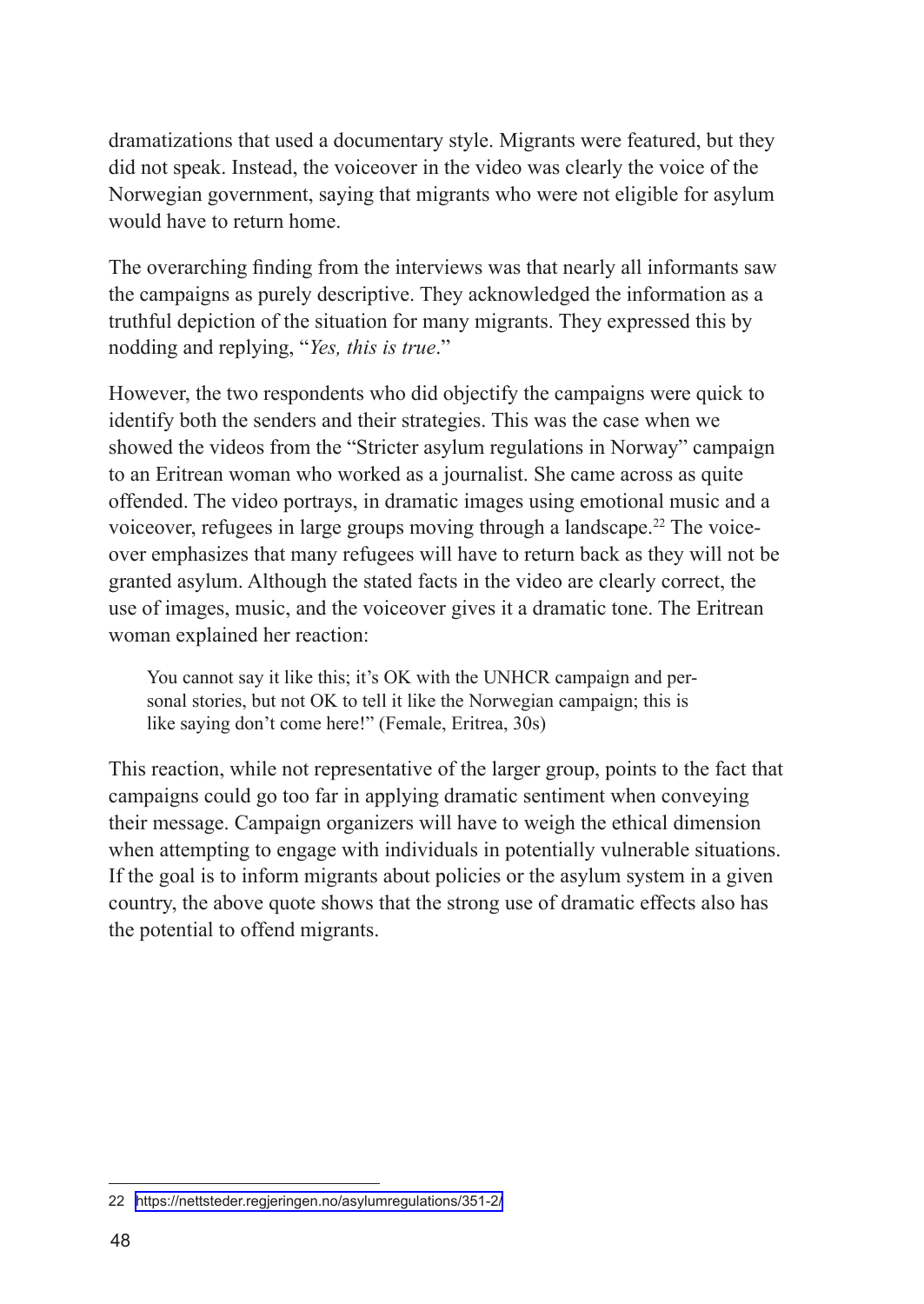# <span id="page-48-0"></span>6 Conclusions and recommendations

In this final chapter, we draw conclusions regarding factors that influence the decision-making situation for transit migrants in Khartoum, where information is one of a range of determinants. With this as context, we here present conclusions regarding the potential effects of information campaigns on social media. The chapter ends with a list of recommendations.

#### "Everyone wants to leave"

Our interviews with migrants from Eritrea and Ethiopia in transit in Khartoum often started with some variation in the title quote, "Everyone wants to leave." Given sufficient funds to finance their journey north through the desert to Libya and Europe, most migrants expressed their ambition to leave. At the same time, they were aware of the dangers along the route. Many had been stuck in transit for years.

#### Substantial push factors in transit

The Eritrean and Ethiopian transit migrants in Khartoum experienced challenges in their daily lives, such as lack of security, lack of formal status, exclusion from local integration, economic difficulties, and lack of life prospects. These push factors in transit provided a strong motivation for them to leave.

#### The difficult decision—stay or go?

The risks of moving north through the desert were well known. The transit migrants were therefore faced with a difficult decision, in which they had to weigh the pros and cons of staying versus leaving. All our informants had relatives or friends who left for Europe and succeeded. However, they also knew of people who had died trying.

#### Varied knowledge of the destination countries

Many of our informants had family and friends who had migrated to European countries. These people were better informed about the conditions in such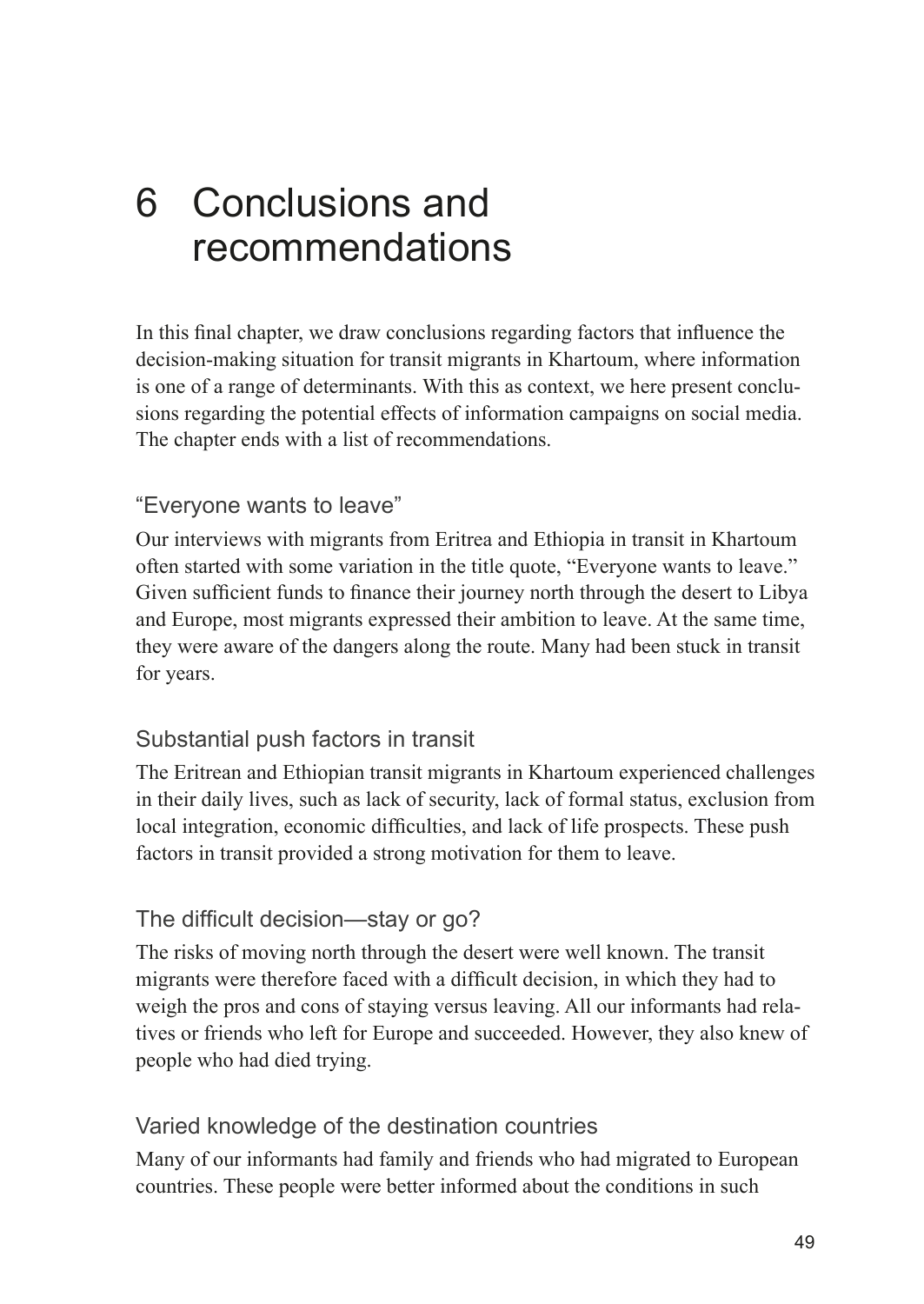<span id="page-49-0"></span>countries than the other migrants. For them, Europe was their destination, and Italy their country of transit.

### Smugglers were part of the community

The transit migrants in Khartoum had a nuanced perception of the value and challenges involved in dealing with smugglers. They all knew smugglers who, in many cases, were living and functioning within the communities. The migrants preferred to use smugglers of their own nationality for the first stage of their trip—that is, to the Libyan border.

### The challenge of influencing attitudes and future behavior

Based on the fieldwork, we see substantial challenges for social media campaigns in terms of changing attitudes or future behavior among transit migrants. The reason is that their need for orientation is low, the situation in Khartoum is extremely difficult, and they already possess extensive knowledge on the issue.

### The migrants had access to the Internet and smartphones

Nearly all of the informants had smartphones and through them access to both the Internet and social media services. Most used several social media platforms. Services that provide encryption, such as WhatsApp, seemed to be preferred. The access to smartphones and social media provides a base for government information campaigns using these technical platforms.

#### The relevance of this case study

Our research involved 52 informants from four countries. We did not design the study in order to measure the extent of effects of the information campaigns. Instead, we wanted to hear directly from migrants in a transit situation how they viewed the campaigns messages, relevance and potential effects.

The descriptions of life in transit that the Eritreans and Ethiopians provide in this study may certainly be relevant for understanding the situation for other transit migrants in Sudan, but also in other countries. The migrants came from different backgrounds and ended up in Khartoum for different reasons. Yet, they all reported the same challenges of a marginal existence in Khartoum (in terms of security, work, economy, and lack of life prospects). The refined model of migratory decisions may be relevant to transit migrants in other countries and contexts.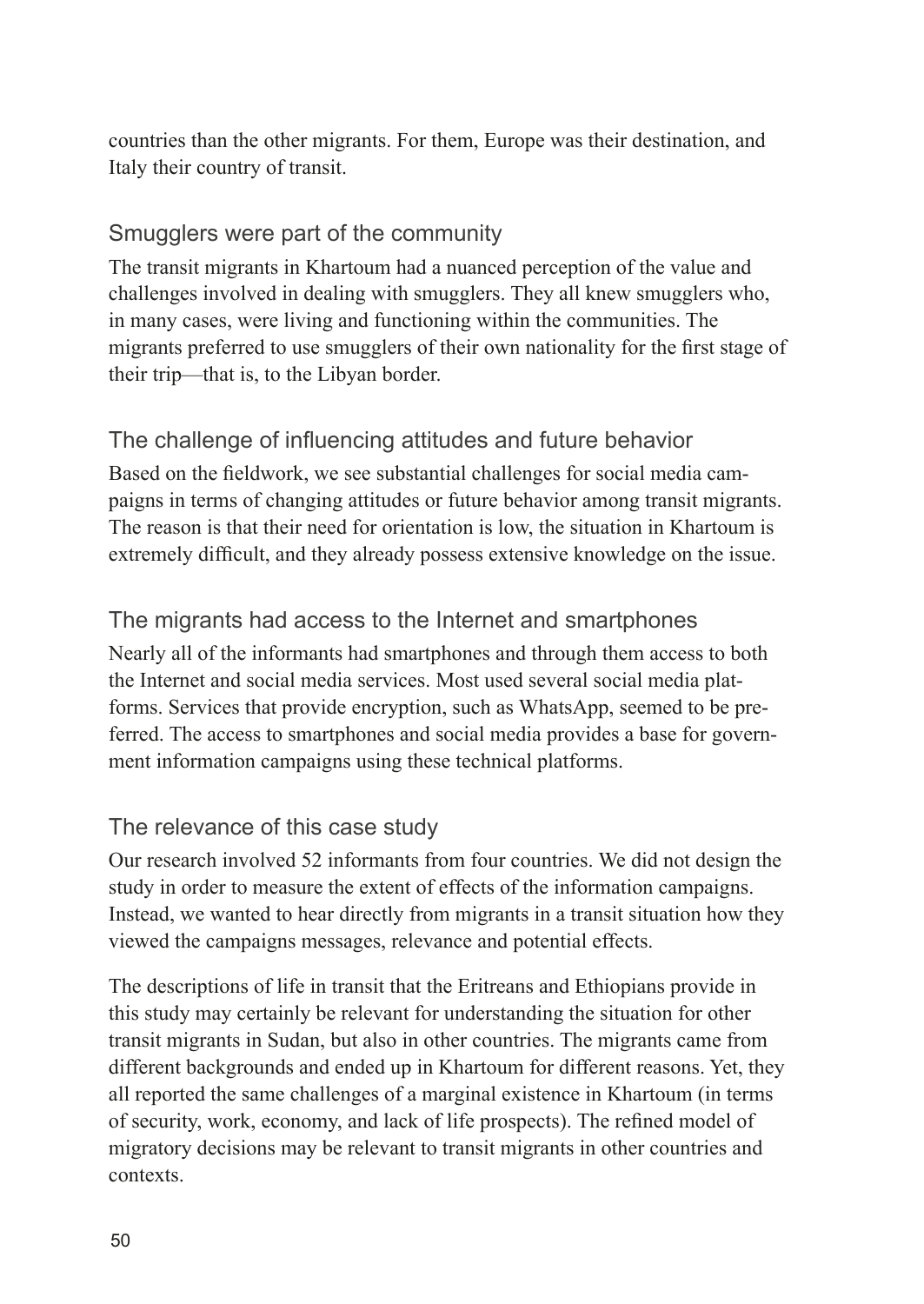## <span id="page-50-0"></span>The role of information in secondary migration

Information about migration routes, the experiences of people who successfully migrated, and the dangers along the route was vital in framing the decision to stay or go for our informants. The motivation to migrate appeared to trump the dangers én-route. Public information appeared to have little impact on this choice. Still, we met migrants who were waiting in Khartoum for conditions along the route to improve. Possibly, information from the outside may influence the timing of onward migration.

## Recommendations

Our study has described the hardships of being a migrant in transit in Khartoum, Sudan and the potential of influencing migrants' decision regarding onward migration through information campaigns. Below, we present a list of recommendations pertaining to future information campaigns. Improving the living conditions and prospects of transit migrants in transit cities such as Khartoum would have the potential to contribute substantially to influencing these migrants' decision to stay or go. Such recommendations, however, are outside the scope of the current study.

### Secure a comprehensive campaign approach

We recommend that governments and organizations currently engaging in social media campaigns targeting migrants use social media as one of their multiple communication tools. The chances of succeeding in getting a message through to the target audience are probably greater with such a multi-channel approach. We also strongly recommend that campaigns include a component of on-theground presence in the geographic locations that are the targets of the campaign.

### Initiate multilateral cooperation in campaigns

European governments should engage in multilateral cooperation in campaigns and evaluations. A part of this work would be to get a better understanding of how migrants perceive specific destination countries.

### Evaluation of campaigns – a continuous effort

European and national information campaigns should include an evaluation of the projects from start to finish. Benchmark indicators, such as those provided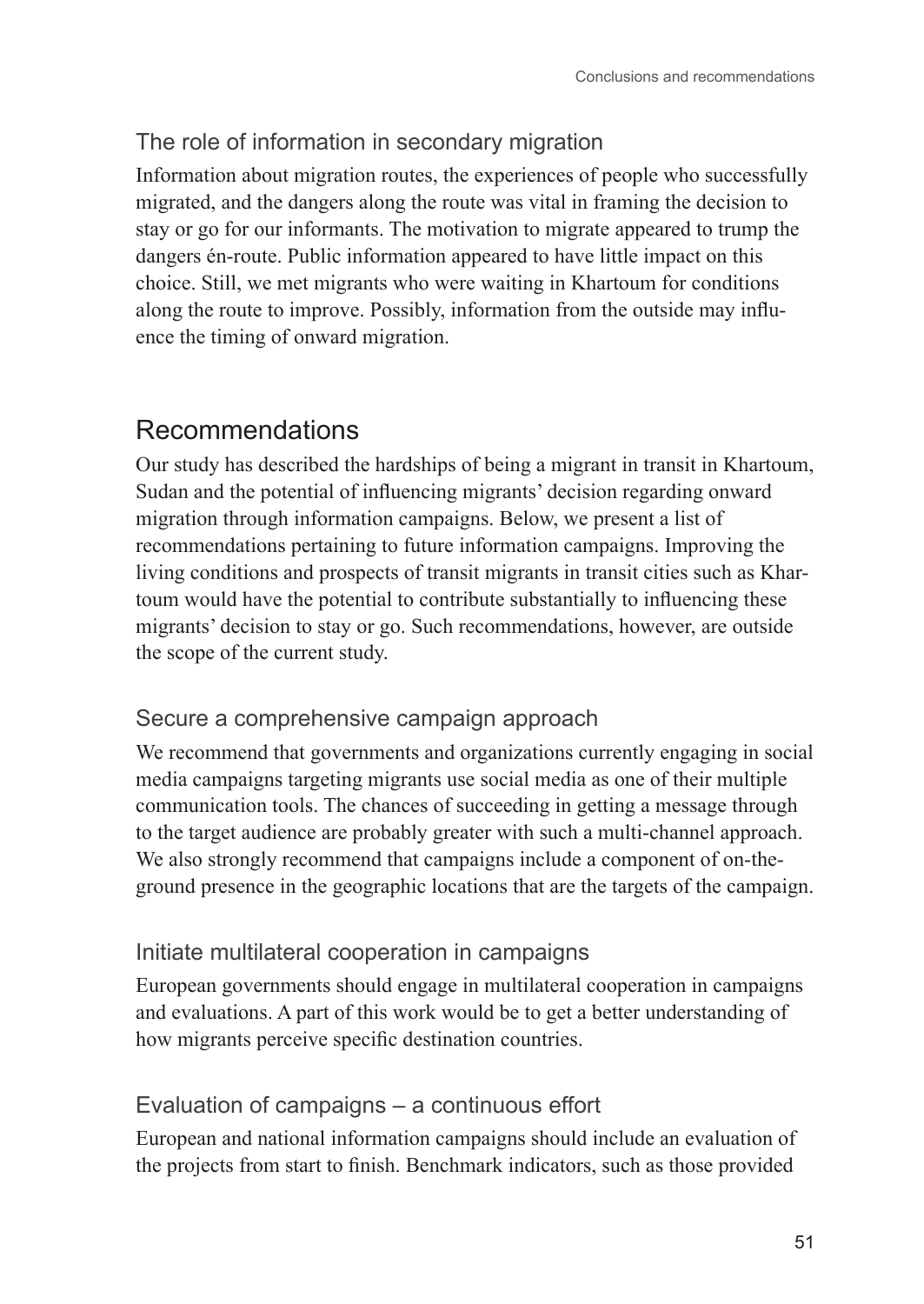<span id="page-51-0"></span>by the EU DG Home's Communication Department, should be a minimum requirement.

#### Use third parties to secure on-the-ground presence

Governments and organizations should increase their efforts to secure on-theground presence via cooperation with international organizations, local communities, and national authorities in third countries.

### Campaigns should be adjusted to migrants' experiences

Each campaign needs to take into consideration the specific context of migrants' experience. Broad campaigns targeting several countries, different populations who are migrating for different reasons, are challenging. These need to be diversified enough to meet the needs in regard to the orientations of the different target groups. Previous research has shown a lack of multilateral campaigns with clearly identified target groups.

### Establish a European campaign archive

To be able to build a strong body of work on how these campaigns work, European governments and organizations should establish a resource archive of previous studies.

### Secure accumulation of knowledge

There is also a need for more transparency in cases where governments commission studies but do not publish the results. Commercial research companies hired by government actors should be required to publish all data on information campaigns targeting migrants. This would open the results to the scrutiny of the wider research community and make it possible to accumulate valuable knowledge.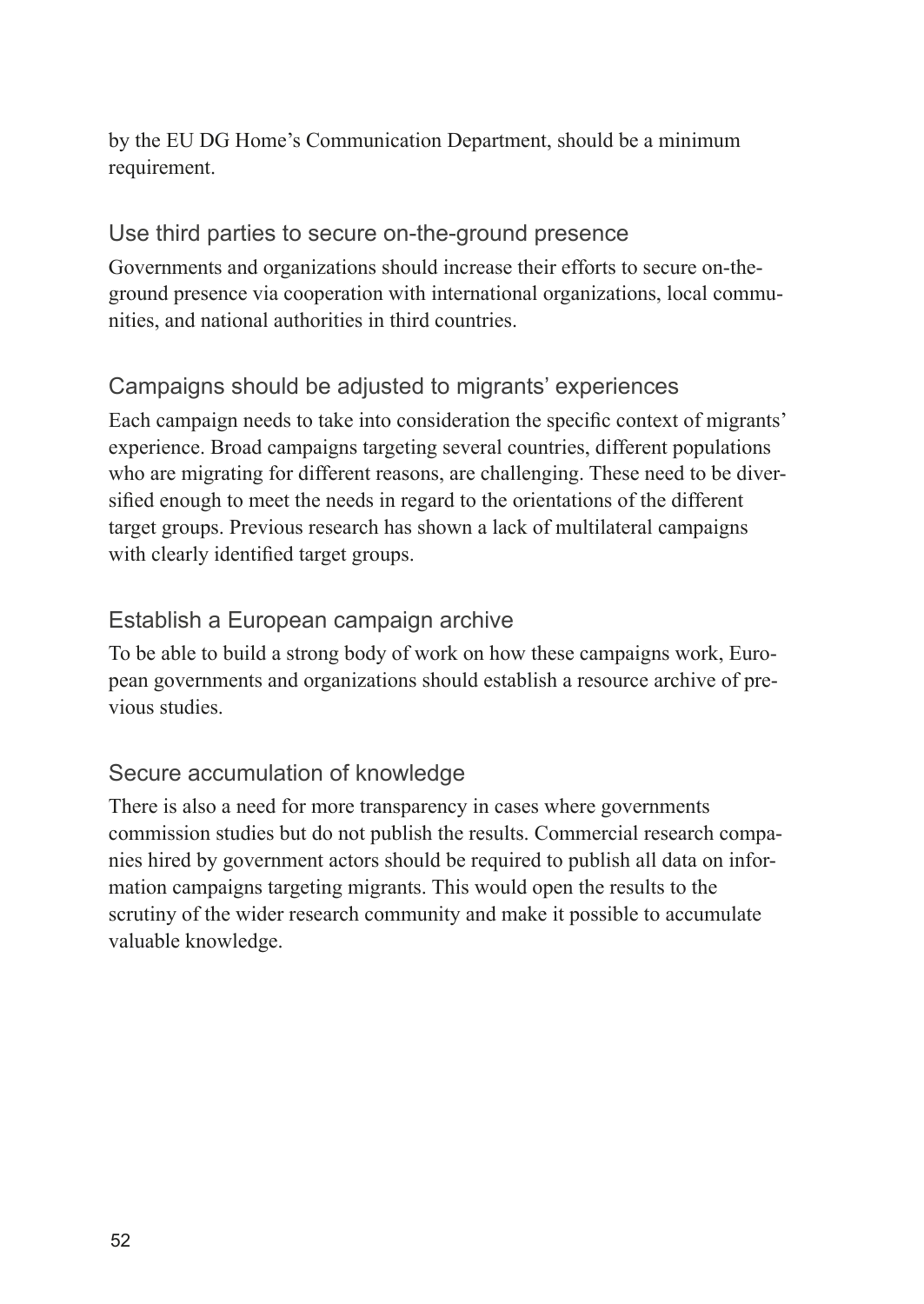# <span id="page-52-0"></span>Literature

- Ati, H., A., A,. (2017) *Human Smuggling and Trafficking in Eastern Sudan*. Christian Michelsen Institute. (Sudan Report SR 2017:2).
- Beyer, A., Brekke, J.-P., & Thorbjørnsrud, K. (2017). *Communicating borders: Informing migrants and potential asylum seekers through social media.* Oslo: Institute for Social Research.
- Brekke, J.-P. (2004). *The struggle for control: The impact of national control policies on the arrival of asylum seekers to Scandinavia 1999–2004* (Report No. 13). Oslo: Institute for Social Research.
- Brekke, J.-P., & Brochmann, G. (2015). Stuck in transit: Secondary Migration of asylum seekers in Europe, national differences, and the Dublin Regulation. *Journal of Refugee Studies*, *28*(2), 145–162.
- Brekke, J.-P., & Five Aarset, M. (2009).*Why Norway? Understanding asylum destinations* (Report No. 12). Oslo: Institute for Social Research.
- Brekke, J.-P., & Thorbjørnsrud, K. (2018). Communicating borders—Governments deterring asylum seekers through social media campaigns. *Migration Studies*, 027. Retrieved from <https://doi.org/10.1093/migration/mny027>
- Browne, E. (2015). *Impact of communication campaigns to deter irregular migration* (GSDRC Helpdesk Research Report 1248)*.* Birmingham, UK: University of Birmingham.
- Carling J., & Hernández-Carretero, M. (2011). Protecting Europe and protecting migrants? Strategies for managing unauthorised migration from Africa. *The British Journal of Politics & International Relations*, *13*(1), 42–58.
- Carling, J.,& Schewel, K. (2018) Revisiting aspiration and ability in international migration, *Journal of Ethnic and Migration Studies*, 44:6, 945-963, DOI: 10.1080/1369183X.2017.1384146
- Crawley, H. (2010). *Chance or choice? Understanding why asylum seekers come to the UK*. Swansea: British Refugee Council.
- Crawley, H., Düvell, F., Jones, K., McMahon, S., & Sigona, N. (2016). *Destination Europe? Understanding the dynamics and drivers of Mediterranean migration in 2015*  (MEDMIG Final Report). Coventry: Centre for Trust, Peace and Social Relations at Coventry University.
- Czaika, M., & Haas, H. D. (2013). The effectiveness of immigration policies. *Population and Development Review*, *39*(3), 487–508.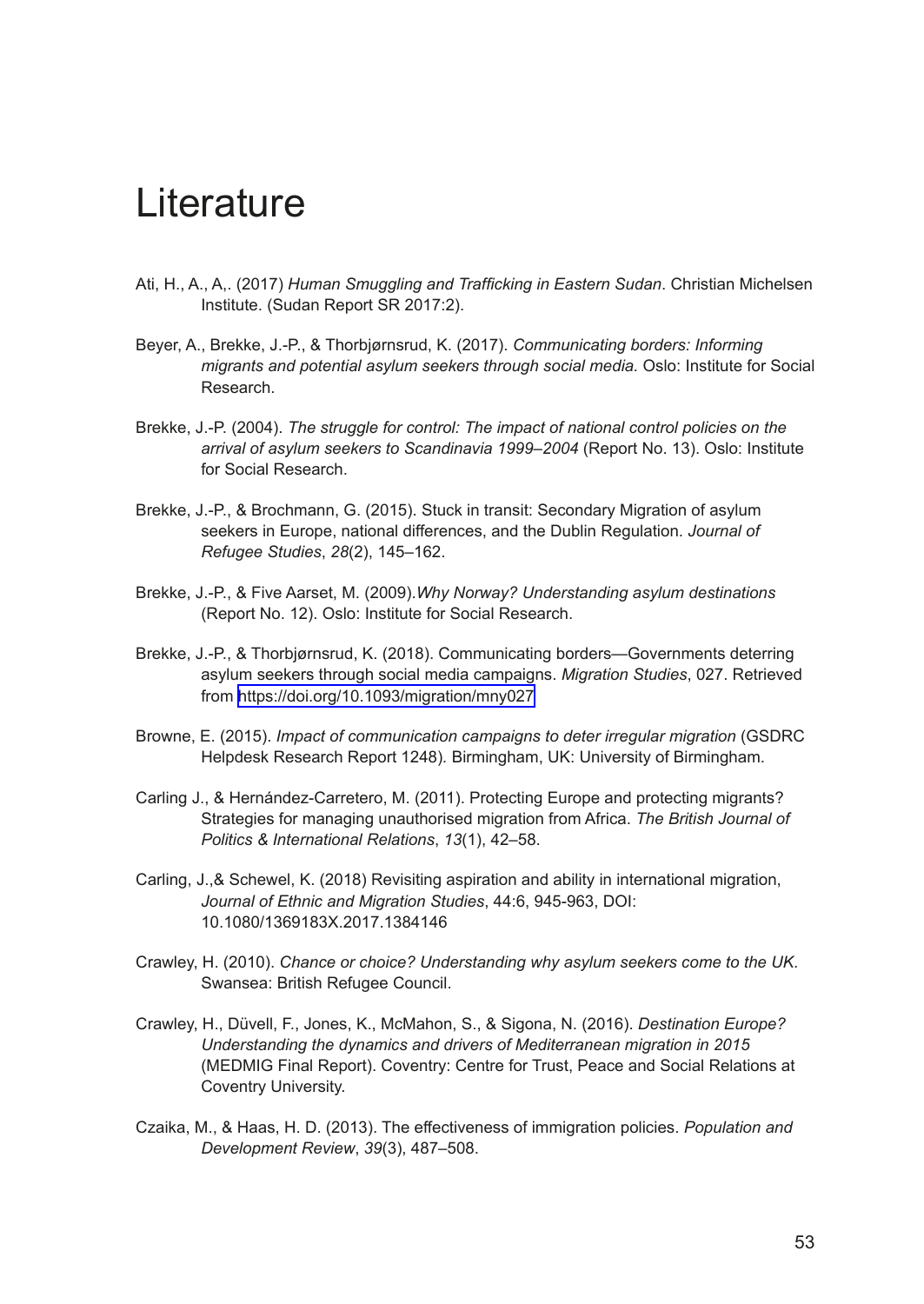- De Haas, H. (2010). Migration and development: A theoretical perspective. *International Migration Review*, *44*(1), 227–264.
- Gammeltoft-Hansen, T. (2017). Refugee policy as 'negative nation branding': The case of Denmark and the Nordics. In: K. Fischer & H. Mouritzen (Eds.), *Danish foreign policy yearbook.* Copenhagen: Danish Institute for International Studies.
- Geiger, M., & Pécoud, A. (Eds.) (2010). *The politics of international migration management, migration, minorities and citizenship*. UK: Palgrave Macmillan.
- Haug, S. (2008). Migration networks and migration decision-making. *Journal of Ethnic and Migration Studies*, *34*(4), 585–605.
- Havinga, T., & Böcker A. (1999). Country of asylum by choice or by chance: Asylum-seekers in Belgium, the Netherlands and the UK. *Journal of Ethnic and Migration Studies*, *25*(1), 43–61.
- Bucher T., Helmond A. (2016) The Affordances of Social Media Platforms, in J. Burgess, A. Marwick and Poell T. (ed.) *The Sage Handbook of Social Media*. London: Sage Publishing.
- Dekker R., Engbersen G. (2014) How Social Media Transform Migrant Networks and Facilitate Migration, *Global Networks*, 14/4: 401–18.
- International Organization for Migration. (2017). *Migrants in Sudan. Pilot study on migrant's motivations, intentions and decision-making in Khartoum*. Khartoum: IOM.
- International Organization for Migration. (2018a). *Sudan—Ethiopian and Somali migrants in transit: Displacement tracking matrix. A snap-shot report.* Khartoum, Sudan: IOM.
- International Organization for Migration. (2018b). *Sudan—Ethiopian and Somali migrants in transit: Displacement tracking matrix.* Full version. Geneva: IOM.
- Kettle, D. F. (2008). Public bureaucracies. In R. A. W. Rhodes, S. A. Binder, & B. A. Rockamn (Eds.), *Political institutions* (pp. 366–385). Oxford: Oxford University Press.
- Koser, K., & Pinkerton, C. (2002). *The social networks of asylum seekers and the dissemination of information about countries of asylum*. London: Migration Research Unit, University College.
- Kuschminder, K., & Koser, K. (2016). *The role of migration-specific and migration-relevant policies in migrant decision-making in transit.* Maastricht: United Nations University— MERIT.
- Mahoney, J. (2000). Path dependence in historical sociology. *Theory and Society*, *29*(4), 507–548. JSTOR, [www.jstor.org/stable/3108585](http://www.jstor.org/stable/3108585).
- McNamara, J. (2014). *Breaking the PR measurement and evaluation deadlock: A new approach and model*. Paper. Amec International Summit on Measurement. Amsterdam. 11-12 June.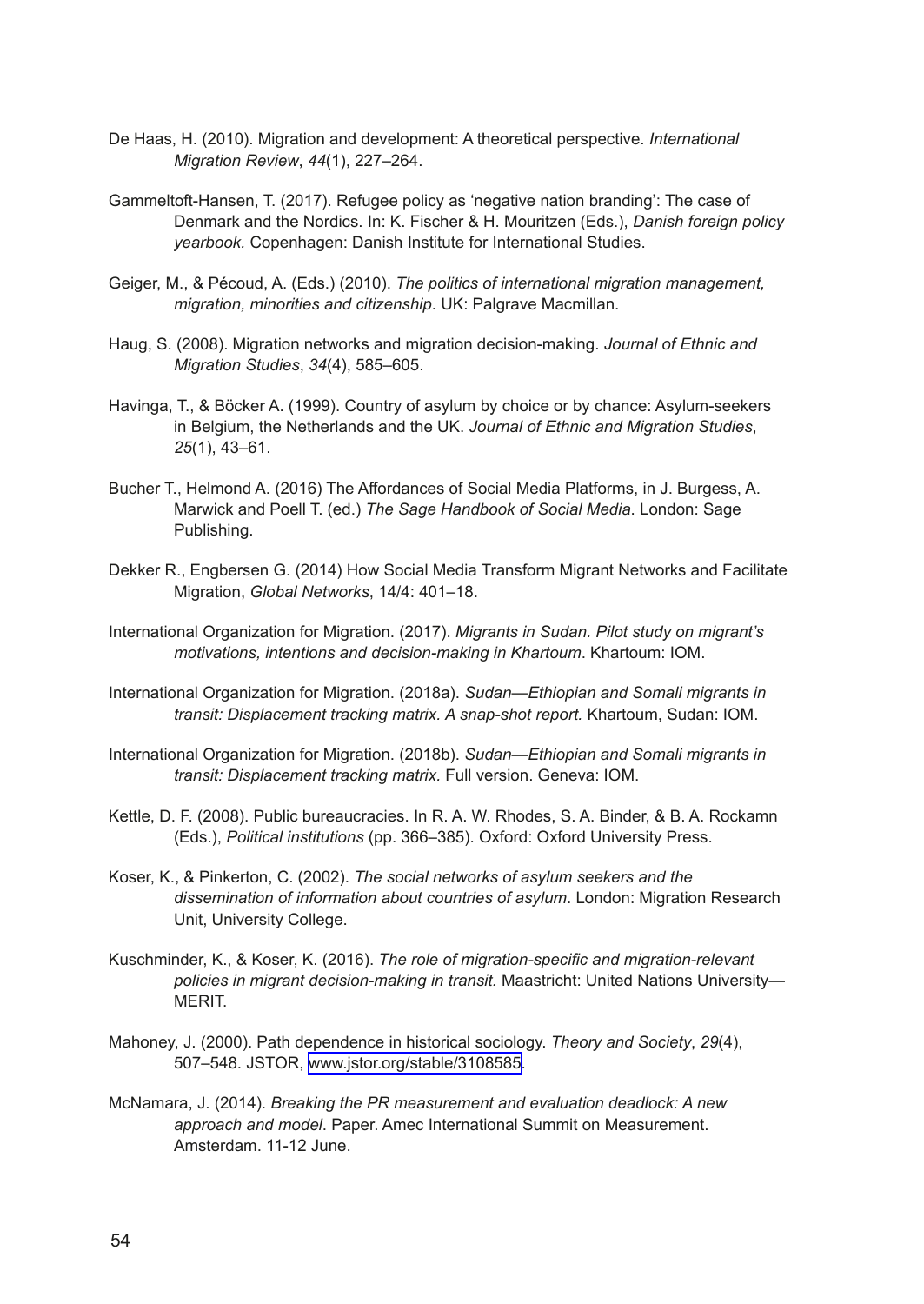- Mergel, I. (2012). The social media innovation challenge in the public sector. *Information Polity*, *17*(3–4), 281–292.
- Mergel, I. (2013). A framework for interpreting social media interactions in the public sector. *Government Information Quarterly*, *30*(4), 327–334.
- McCombs, M. (2014). *Setting the Agenda; The Mass Media and the Public Opinion*. Polity.
- Nieuwenhuys C., Pécoud A. (2007) 'Human Trafficking, Information Campaigns, and Strategies of Migration Control', American Behavioral Scientist , 50/12: 1674.
- Oeppen C. (2016) "Leaving Afghanistan! Are You Sure?" European Efforts to Deter Potential Migrants through Information Campaigns, *Human Geography*, 9/2: 57–68.
- Papadopoulou-Kourkoula, Aspasia (2008), Transit Migration, the missing link between emigration and settlement. *Migration and Citizenship*. Palgrave McMillan.
- Pécoud, A. (2010). Informing migrants to manage migration? An analysis of IOM's information campaigns. In G. Martin & P. Antoine (Eds.), *The politics of international migration management: Migration, minorities and citizenship* (pp. 184–201). London: Palgrave Macmillan.
- Robinson, V., Segrott, J. (2002). Understanding the Decision Making of Asylum Seekers,. Home Office Research Study 243.
- Schans, D., & Optekamp, C. (2016). *Raising awareness, changing behavior? Combatting irregular migration through information campaigns.* The Netherlands: Ministerie von Veiligheid en Justitie.
- Schapendonk, J. (2012). Turbulent trajectories: African migrants on their way to the European Union. *Societies*, *2*, 27–41.
- Thielemann, E. (2003). Between interests and norms. Explaining burden sharing in the European Union. *Journal of Refugee Studies*, *16*(3), 253.
- Van Hear, N., Bakewell, O., & Long, K. (2018) Push-pull plus: reconsidering the drivers of migration*, Journal of Ethnic and Migration Studies*, 44:6, 927-944, DOI: 10.1080/1369183X.2017.1384135
- Zijlstra J., & van Liempt I. C. (2017). Smart(phone) traveling: Understanding the use and impact of mobile technology on irregular migration journeys. *International Journal of Migration and Border Studies*, *3*(3), 174–191.